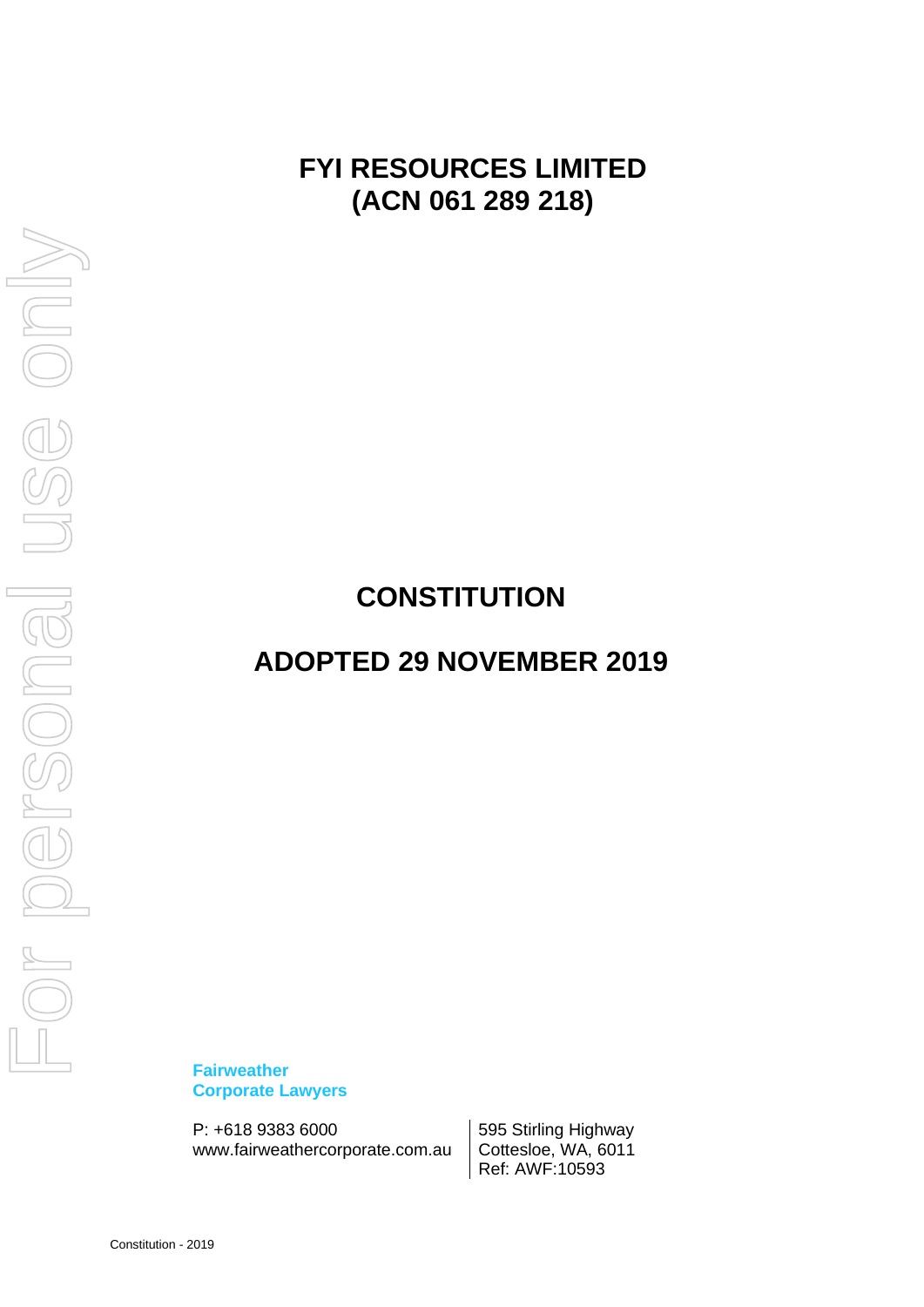# **INDEX**

6.9

| 1. |            |                    |  |  |
|----|------------|--------------------|--|--|
|    | 1.1        |                    |  |  |
|    | 1.2        |                    |  |  |
|    | 1.3        |                    |  |  |
|    | 1.4        |                    |  |  |
|    | 1.5        |                    |  |  |
|    | 1.6        |                    |  |  |
|    | 1.7        |                    |  |  |
| 2. |            |                    |  |  |
|    | 2.1        |                    |  |  |
|    | 2.2        |                    |  |  |
|    | 2.3        |                    |  |  |
|    | 2.4        |                    |  |  |
|    | 2.5        |                    |  |  |
|    | 2.6        |                    |  |  |
|    | 2.7        |                    |  |  |
|    | 2.8        |                    |  |  |
|    | 2.9        |                    |  |  |
|    |            |                    |  |  |
|    |            |                    |  |  |
|    |            |                    |  |  |
|    |            |                    |  |  |
|    |            |                    |  |  |
| 3. |            |                    |  |  |
| 4. |            |                    |  |  |
|    | 4.1        |                    |  |  |
|    | 4.2        |                    |  |  |
|    | 4.3        |                    |  |  |
|    | 4.4        |                    |  |  |
|    | 4.5        |                    |  |  |
|    | 4.6        |                    |  |  |
|    | 4.7        |                    |  |  |
|    | 4.8        |                    |  |  |
|    | 4.9        | Powers of Attorney |  |  |
|    |            |                    |  |  |
|    |            |                    |  |  |
|    |            |                    |  |  |
|    |            |                    |  |  |
|    |            |                    |  |  |
| 5. |            |                    |  |  |
| 6. |            |                    |  |  |
|    | 6.1        |                    |  |  |
|    | 6.2        |                    |  |  |
|    | 6.3        |                    |  |  |
|    | 6.4        |                    |  |  |
|    | 6.5        |                    |  |  |
|    | 6.6        |                    |  |  |
|    |            |                    |  |  |
|    |            |                    |  |  |
|    | 6.7<br>6.8 |                    |  |  |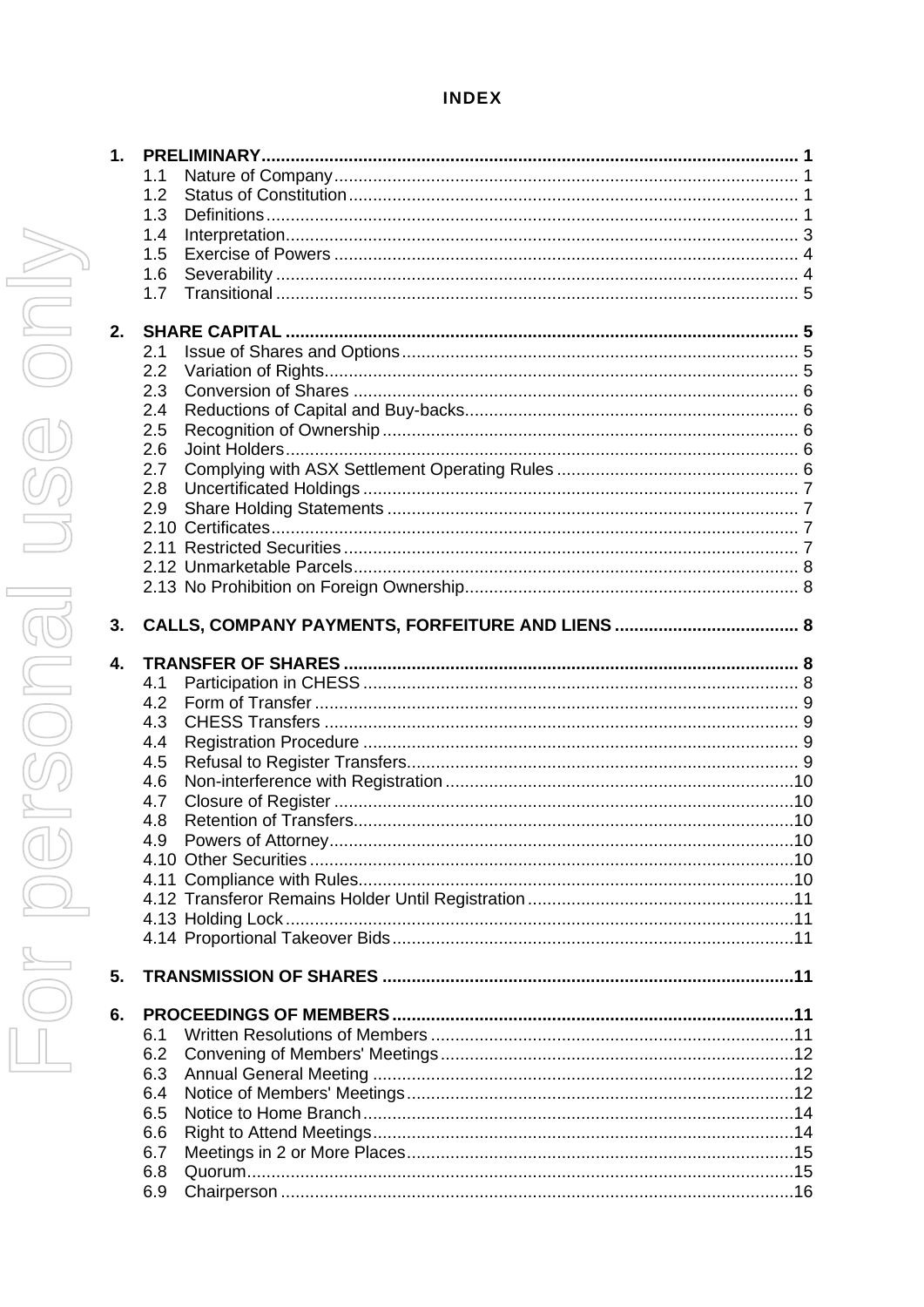| 7. |     |  |
|----|-----|--|
|    | 7.1 |  |
|    | 7.2 |  |
|    | 7.3 |  |
|    | 7.4 |  |
|    | 7.5 |  |
|    | 7.6 |  |
|    | 7.7 |  |
|    |     |  |
| 8. |     |  |
|    | 8.1 |  |
|    | 8.2 |  |
|    | 8.3 |  |
|    |     |  |
| 9. |     |  |
|    | 9.1 |  |
|    | 9.2 |  |
|    | 9.3 |  |
|    | 9.4 |  |
|    | 9.5 |  |
|    |     |  |
|    |     |  |
|    |     |  |
|    |     |  |
|    |     |  |
|    |     |  |
|    |     |  |
|    |     |  |
|    |     |  |
|    |     |  |
|    |     |  |
|    |     |  |
|    |     |  |
|    |     |  |
|    |     |  |
|    |     |  |
|    |     |  |
|    |     |  |
|    |     |  |
|    |     |  |
|    |     |  |
|    |     |  |
|    |     |  |
|    |     |  |
|    |     |  |
|    |     |  |
|    |     |  |
|    |     |  |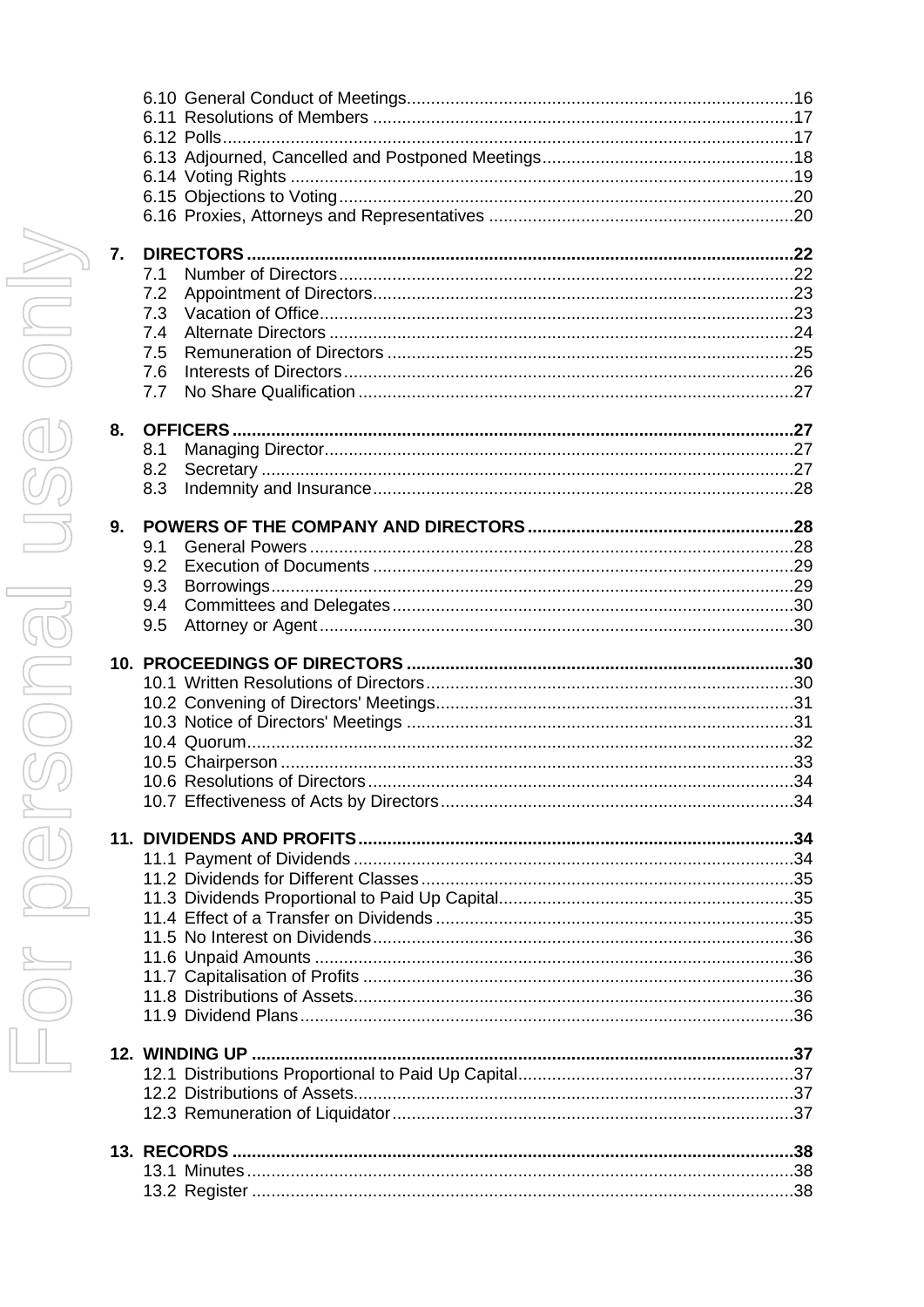| SCHEDULE 2 - CALLS, COMPANY PAYMENTS, FORFEITURE AND LIENS46 |     |
|--------------------------------------------------------------|-----|
|                                                              |     |
|                                                              | .53 |
|                                                              |     |
|                                                              |     |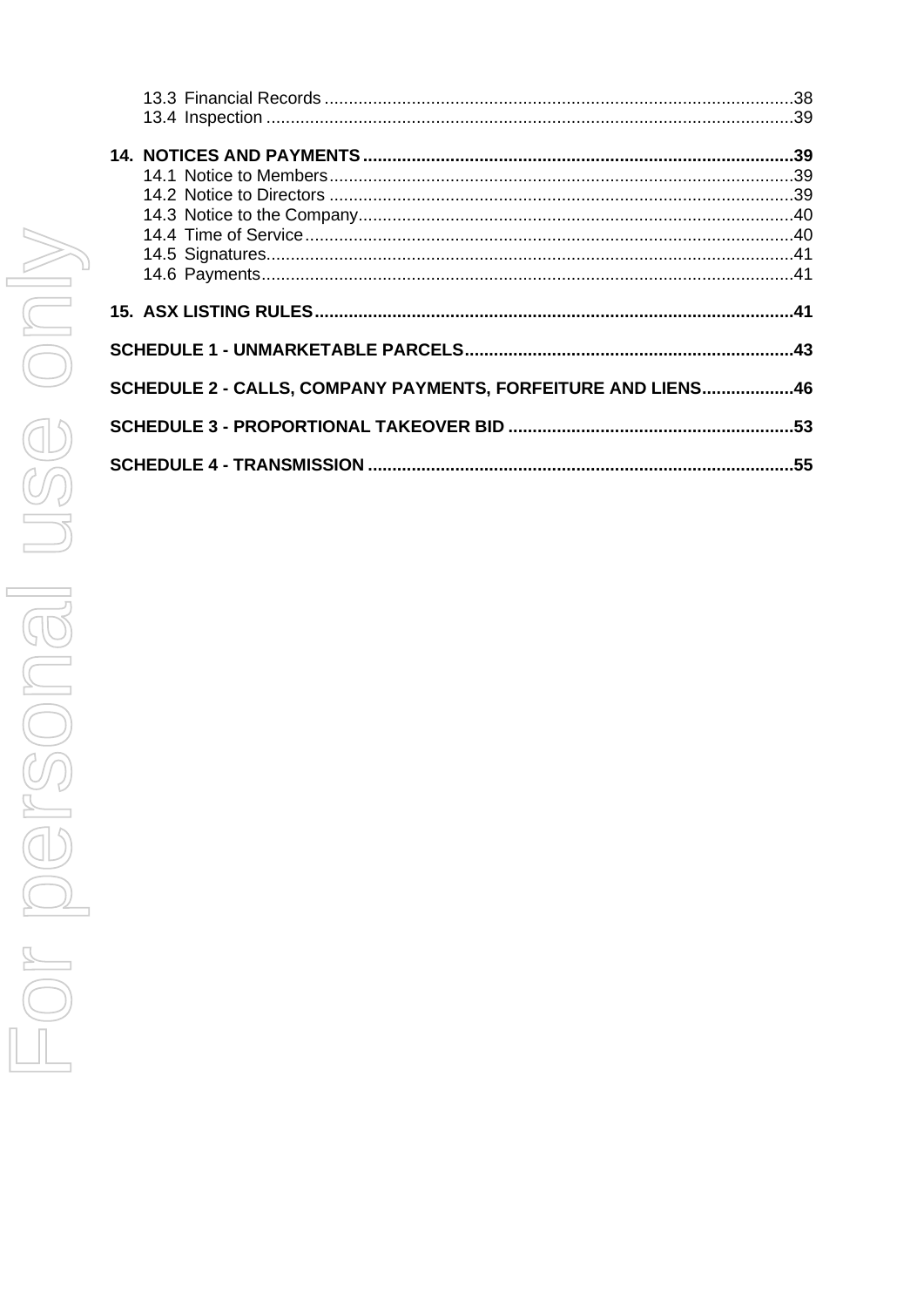# <span id="page-4-0"></span>**1. PRELIMINARY**

#### <span id="page-4-1"></span>**1.1 Nature of Company**

The Company is a public company limited by shares.

#### <span id="page-4-2"></span>**1.2 Status of Constitution**

- (a) This Constitution is adopted by the Company in substitution for any former memorandum and articles of association or constitution of the Company.
- (b) To the extent permitted by law, the replaceable rules in the Corporations Act do not apply to the Company.

#### <span id="page-4-3"></span>**1.3 Definitions**

In this Constitution, unless the context otherwise requires:

"**Alternate Director**" means a person holding office as an alternate director of the Company pursuant to Rule 7.4;

"**Applicable Law**" means the Corporations Act, the Listing Rules and the ASX Settlement Operating Rules;

"**ASIC**" means the Australian Securities and Investments Commission;

"**ASXS**" means ASX Settlement Pty Ltd (ACN 008 504 532);

"**ASX Settlement Operating Rules**" means the operating rules of ASXS for the purposes of the Corporations Act;

"**ASX**" means ASX Limited (ACN 008 624 691);

"**Auditor**" means any person appointed to perform the duties of auditor of the Company from time to time;

"**Business Day**" has the meaning which it bears in the Listing Rules;

"**Certificated Subregister**" means that part of the Register for a class of the Company's securities that is administered by the Company and records certificated holdings of securities in that class;

"**CHESS**" means the Clearing House Electronic Subregister System operated by ASXS or such other securities clearing house as is approved pursuant to the Corporations Act from time to time and to which the Listing Rules apply;

"**CHESS Approved Securities**" means securities of the Company for which CHESS approval has been given in accordance with the ASX Settlement Operating Rules;

"**CHESS Holding**" means the holding of securities on CHESS;

"**CHESS Subregister**" means that part of the Register for a class of CHESS Approved Securities that records uncertificated holdings of securities in that class;

"**Company**" means FYI Resources Limited (ACN 061 289 218);

"**Constitution**" means this constitution and includes any variations or amendments to it;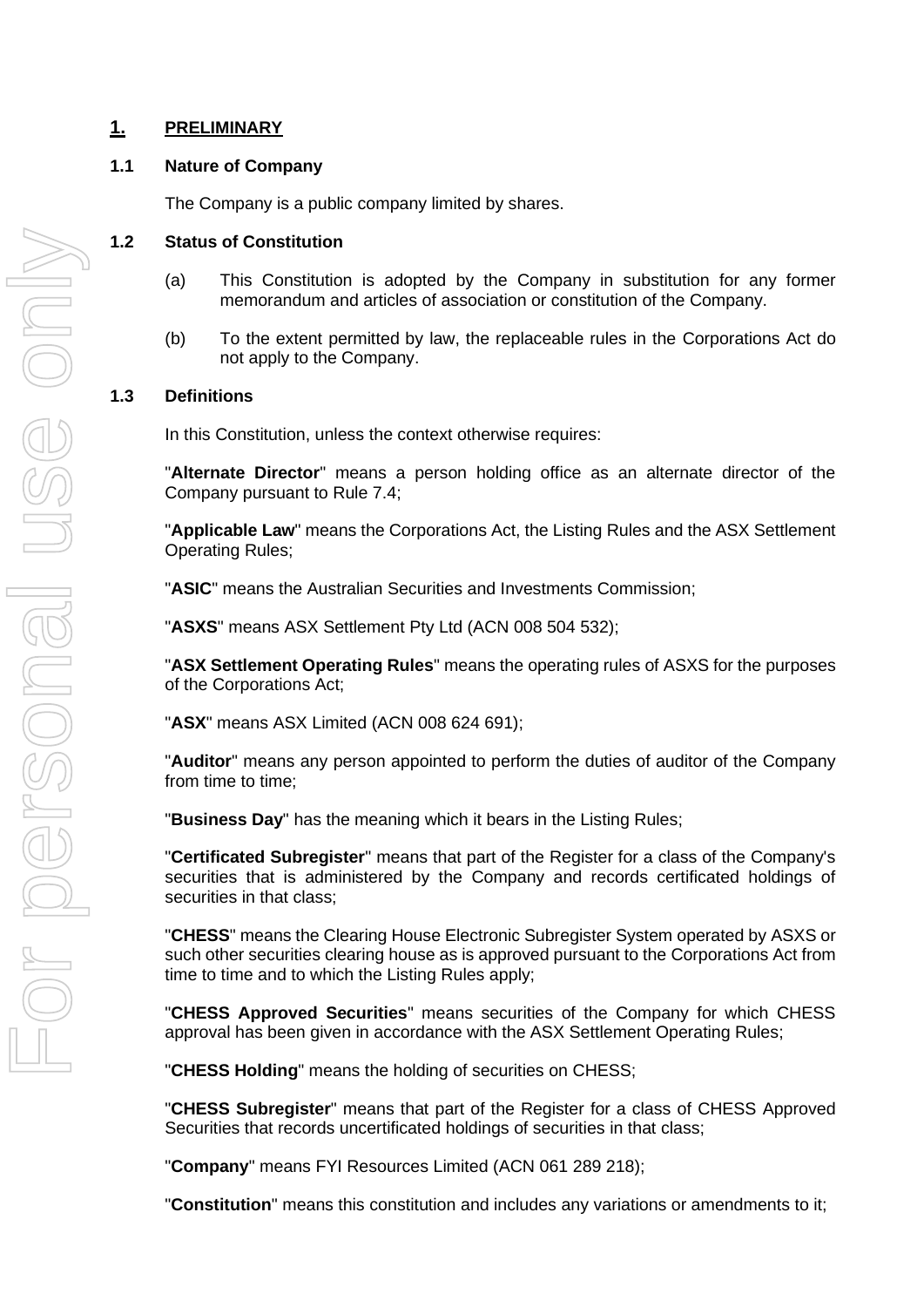"**Corporations Act**" means the Corporations Act 2001 of the Commonwealth of Australia;

"**Directors**" means the directors of the Company from time to time (including any alternate director duly acting as such) and "**Director**" means anyone of them;

"**Dividend**" includes an interim dividend and a final dividend;

"**Executive Director**" means a Director who is an employee (whether full-time or parttime) of the Company or of any Related Corporation;

"**Holding Lock**" means a facility that, in accordance with the ASX Settlement Operating Rules, prevents securities being deducted from, or entered into, a holding pursuant to a transfer or conversion (that is a transfer of securities from a CHESS Holding or to any other holding or from any holding to a CHESS Holding or a movement from a holding on one subregister to a holding on another subregister without any change in legal ownership);

"**Home Branch**" means the state branch of ASX designated as such by ASX in relation to the Company;

"**Issuer Sponsored Subregister**" means that part of the Register for a class of CHESS Approved Securities that is administered by the Company (and not by ASXS) and records uncertificated holdings of securities in that class;

"**Legal Costs**" means, in relation to a person, legal costs incurred by that person in defending an action in respect of a Liability of that person;

"**Liability**" means, in relation to a person, any liability incurred by that person as an officer of the Company or a Subsidiary;

"**Listed Securities**" means any Shares, options, stock, debentures or other securities issued by the Company from time to time and quoted on the Official List;

"**Listing Rules**" means the official listing rules of ASX and any other rules of ASX which are applicable while the Company is admitted to the Official List, each as amended or replaced from time to time, except to the extent of any express written waiver by ASX;

"**Member**" means a person whose name is entered in the Register as the holder of a Share from time to time;

"**Non-executive Director**" means any Director other than an Executive Director;

"**Officer**" means a Director, an Alternate Director or a Secretary;

"**Official List**" means the official list of entities that ASX has admitted and not removed;

"**Official Quotation**" means the official quotation of the Company's securities on ASX;

"**Personal Representative**" means the legal personal representative, executor or administrator of the estate of a deceased person;

"**Proper ASTC Transfer**" has the same meaning as in the regulations under the Corporations Act;

"**Register**" means the register of Members and, where applicable, includes the Certificated Subregister, the CHESS Subregister and the Issuer Sponsored Subregister;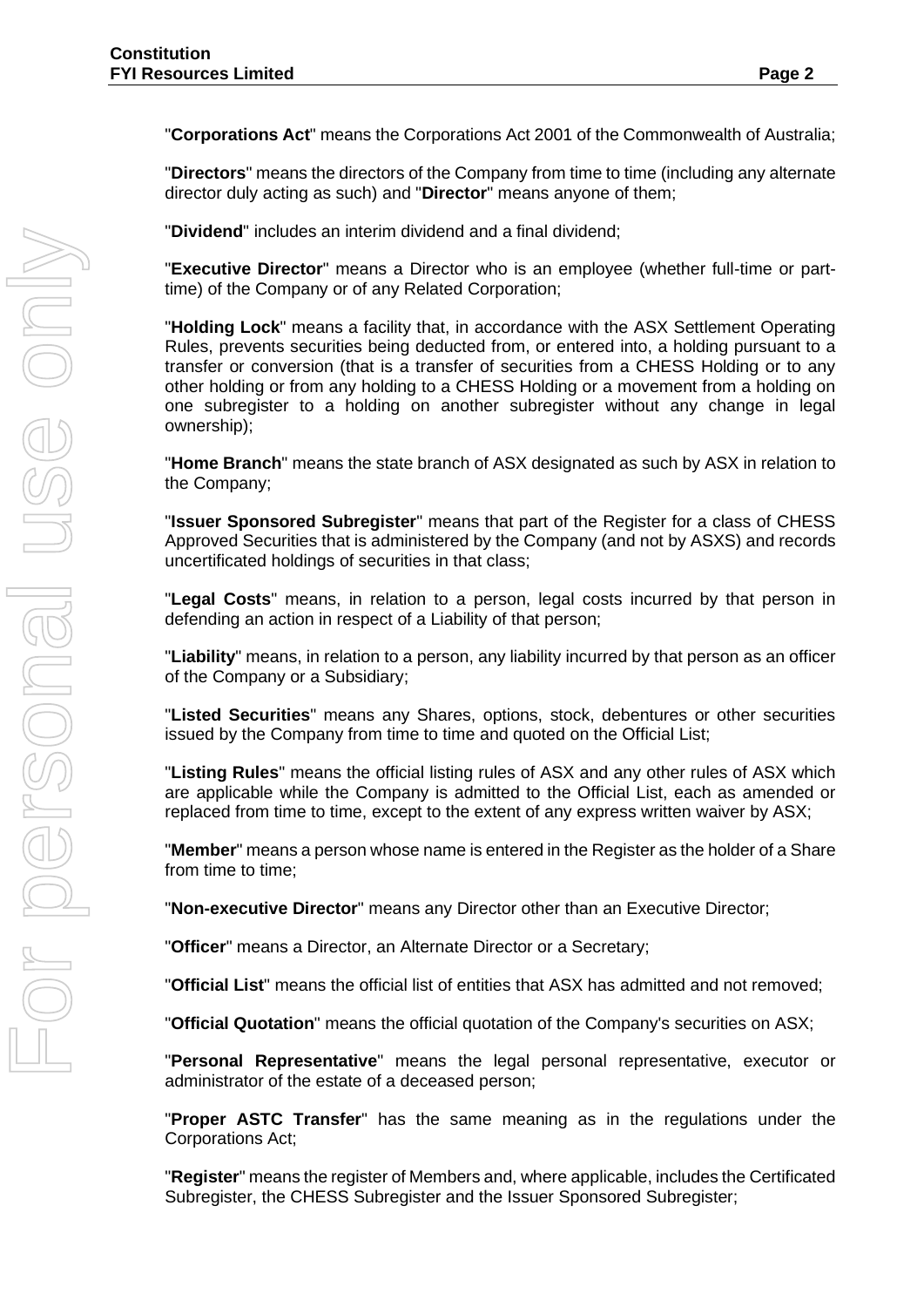"**Related Corporation**" means a corporation that is related to the Company by virtue of the definition of "related body corporate" in sections 9 and 50 of the Corporations Act;

"**Relevant Officer**" means a person who is, or has been, a Director or Secretary;

"**Representative**" means any person authorised to act as a representative of a body corporate pursuant to section 250D of the Corporations Act;

"**Restricted Securities**" has the meaning which it bears in the Listing Rules;

"**Rules**" means rules under this Constitution;

"**Seal**" means the common seal of the Company (if any) and, where the context so requires, includes any Share seal, certificate seal or official seal of the Company;

"**Secretary**" means any person appointed to perform the duties of secretary of the Company from time to time;

"**Securities**" has the meaning which it bears in section 92(3) of the Corporations Act;

"**Share**" means a share in the capital of the Company;

"**Subsidiary**" means a body corporate that is a subsidiary of the Company by virtue of sections 9 and 46 of the Corporations Act; and

"**Transmission Event**" means:

- (a) if a Member is an individual:
	- (i) the death or bankruptcy of that Member; or
	- (ii) that Member becoming of unsound mind or becoming a person whose property is liable to be dealt with under a law relating to mental health;
- (b) if a Member is a body corporate, the deregistration of that Member; or
- (c) in any case, the vesting in, or transfer to, a person of the Shares of a Member without that person becoming a Member.

#### <span id="page-6-0"></span>**1.4 Interpretation**

In this Constitution:

- (a) headings are for convenience only and do not affect interpretation; and unless the context indicates a contrary intention;
- (b) a reference to a partly paid Share is a reference to a Share in respect of which there is an amount unpaid;
- (c) a reference to a call or an amount called in respect of a Share includes an amount that, by the terms of issue of a Share or otherwise, is payable at one or more fixed times;
- (d) a reference to a meeting of Members includes a meeting of any class of Members;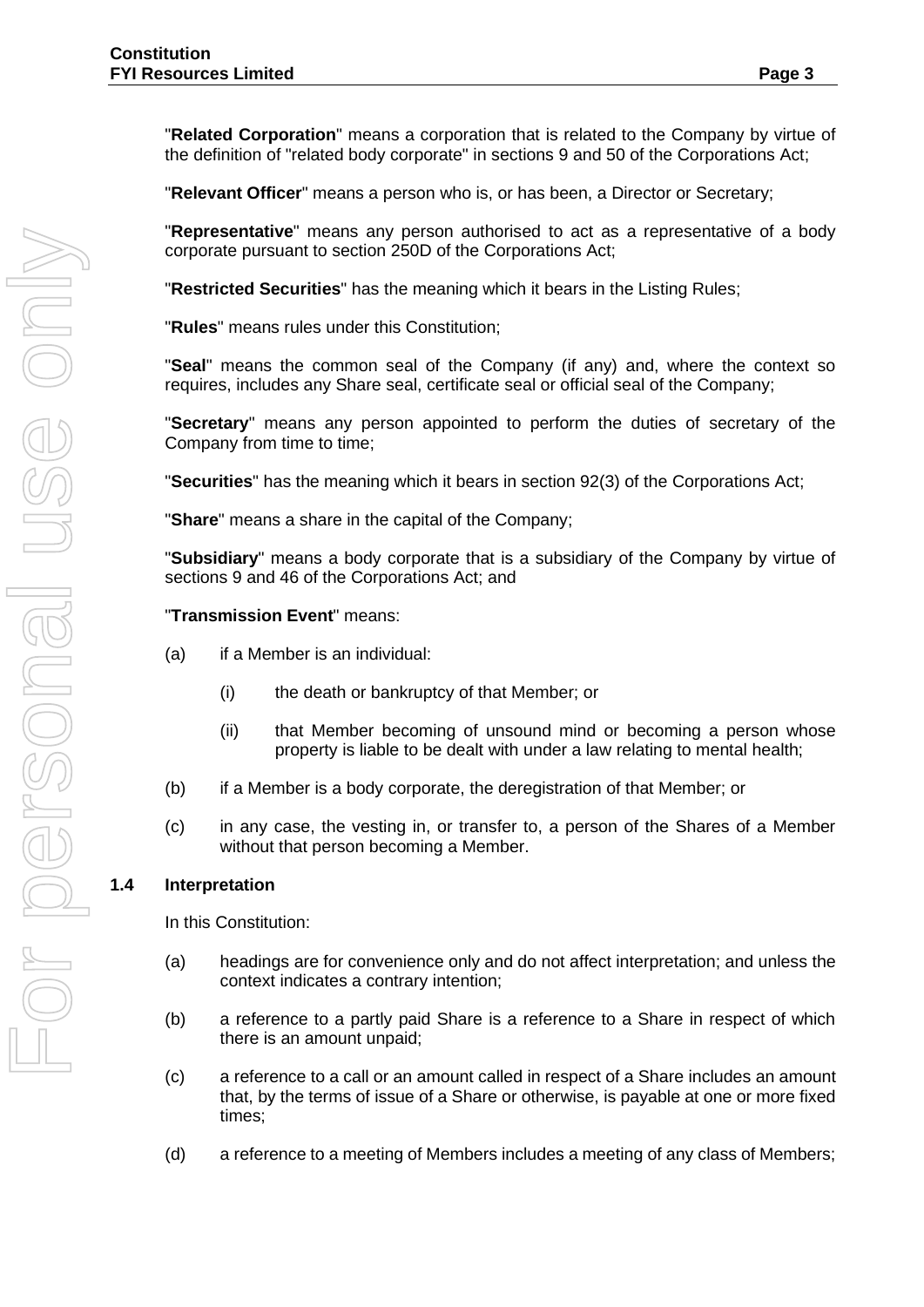- (e) a Member is taken to be present at a meeting of Members if the Member is present in person or by proxy, attorney or Representative;
- (f) a reference to a notice or document in writing includes a notice or document given by facsimile, electronic address or any other form of written communication;
- (g) a reference to this Constitution is a reference to this Constitution (and where applicable any of its provisions) as modified, substituted or repealed from time to time;
- (h) references to rules or schedules are references to rules or schedules of this Constitution;
- (i) a reference in a schedule to a paragraph is a reference to a paragraph of that schedule;
- (j) words importing the singular include the plural (and vice versa), words denoting a given sex include the other sex, and words denoting individuals include corporations (and vice versa);
- (k) references to any legislation, or to any section or provision of any legislation, includes any statutory modification or re-enactment or any statutory provision substituted for it, and any ordinances, bylaws, regulations, and other statutory instruments issued under any legislation;
- (l) if any day appointed or specified by this Constitution for the doing of any thing falls on a day which is not a Business Day, the day so appointed or specified shall be deemed to be the next Business Day; and
- (m) words and expressions defined in the Applicable Law shall, unless otherwise defined in this Constitution or unless the context otherwise requires, have the same meanings when used in this Constitution.

#### <span id="page-7-0"></span>**1.5 Exercise of Powers**

Where this Constitution confers a power or imposes a duty then, unless the contrary intention appears, the power may be exercised and the duty must be performed from time to time as the occasion requires.

#### <span id="page-7-1"></span>**1.6 Severability**

If, at any time, any provision of this Constitution is or becomes illegal, invalid or unenforceable in any respect under the law of any jurisdiction, it shall not affect or impair:

- (a) the legality, validity or enforceability in that jurisdiction of any other provision of this Constitution; or
- (b) the legality, validity or enforceability under the law of any other jurisdiction of that provision or any other provision of this Constitution.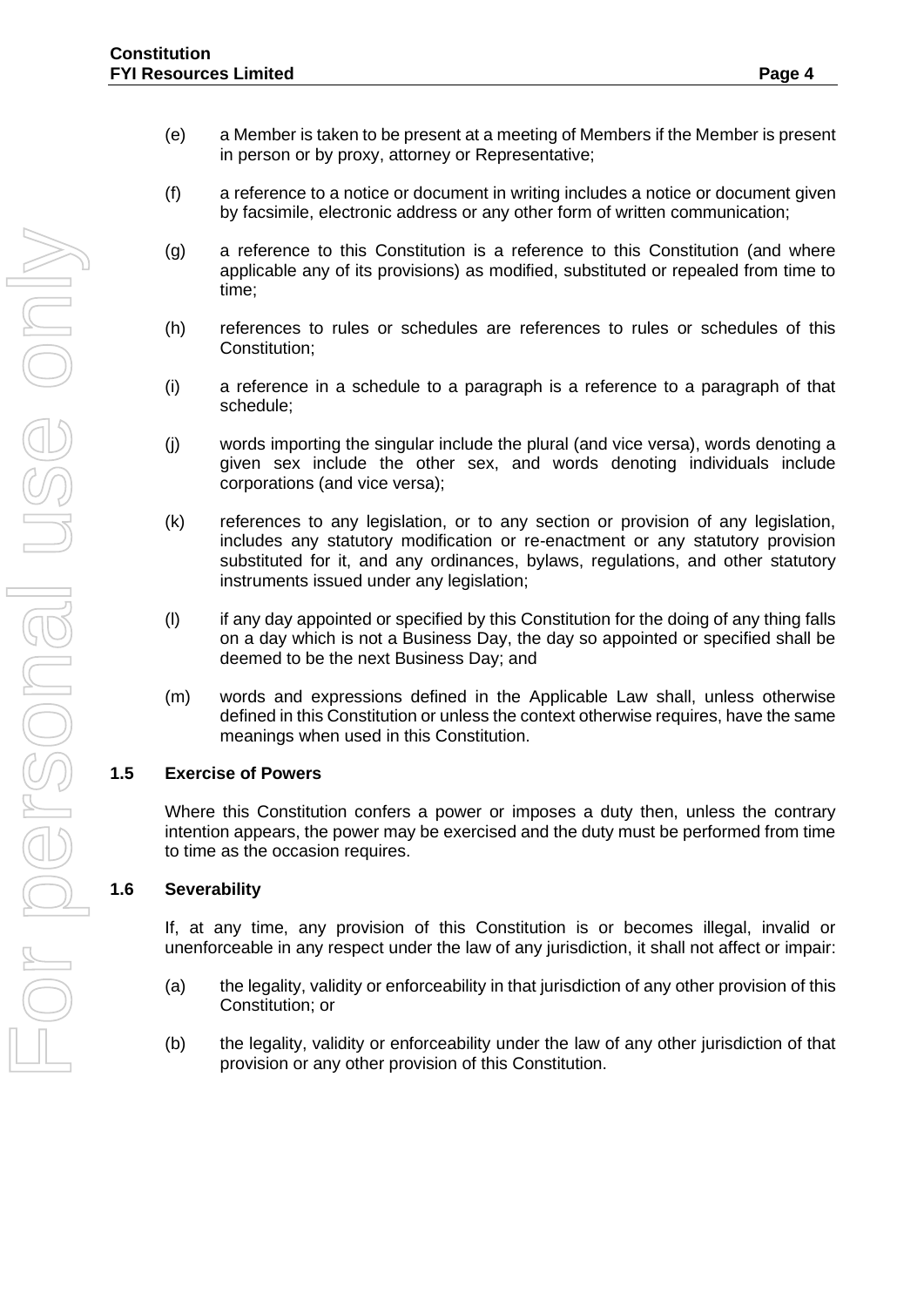- <span id="page-8-0"></span>(a) Subject to Rule 1.7(b), the provisions of this Constitution which relate to Official Quotation including, but not limited to, Rules which refer to ASX, the Listing Rules, the ASX Settlement Operating Rules, the Home Branch, CHESS Approved Securities, Restricted Securities or Listed Securities shall not come into effect until such time as the Company is admitted to the Official List.
- (b) To the extent that any of the provisions referred to in Rule 1.7(a) can continue to have effect following severance of the matters relating to Official Quotation, then such provisions shall be valid and effectual, notwithstanding Rule 1.7(a), as from the date of adoption of this Constitution by special resolution of the Members.

# <span id="page-8-1"></span>**2. SHARE CAPITAL**

# <span id="page-8-2"></span>**2.1 Issue of Shares and Options**

- (a) Subject to the Applicable Law and any rights attached to a class of Shares, the Company (under the control of the Directors) may:
	- (i) allot and issue Shares; and
	- (ii) grant options over Shares,

on any terms and conditions, at any time and for any consideration, as the Directors resolve.

- (b) The Company may issue preference Shares, including redeemable preference Shares.
- (c) Subject to the Applicable Law, the Company may pay brokerage or commission to a person in respect of that person or another person agreeing to subscribe for Shares or other securities of the Company.
- (d) The payment of brokerage or commission pursuant to Rule 2.1 (c) may include any or all of the payment of cash, the issue of Shares or other securities, the grant of options and the transfer of assets.

# <span id="page-8-3"></span>**2.2 Variation of Rights**

- (a) Subject to the Applicable Law and the terms of issue of Shares in a particular class, the Company may:
	- (i) vary or cancel rights attached to Shares in that class; or
	- (ii) convert Shares from one class to another, by special resolution of the Company; and
	- (iii) by special resolution passed at a meeting of Members holding Shares in that class; or
	- (iv) with the written consent of Members with at least 75% of the votes in that class.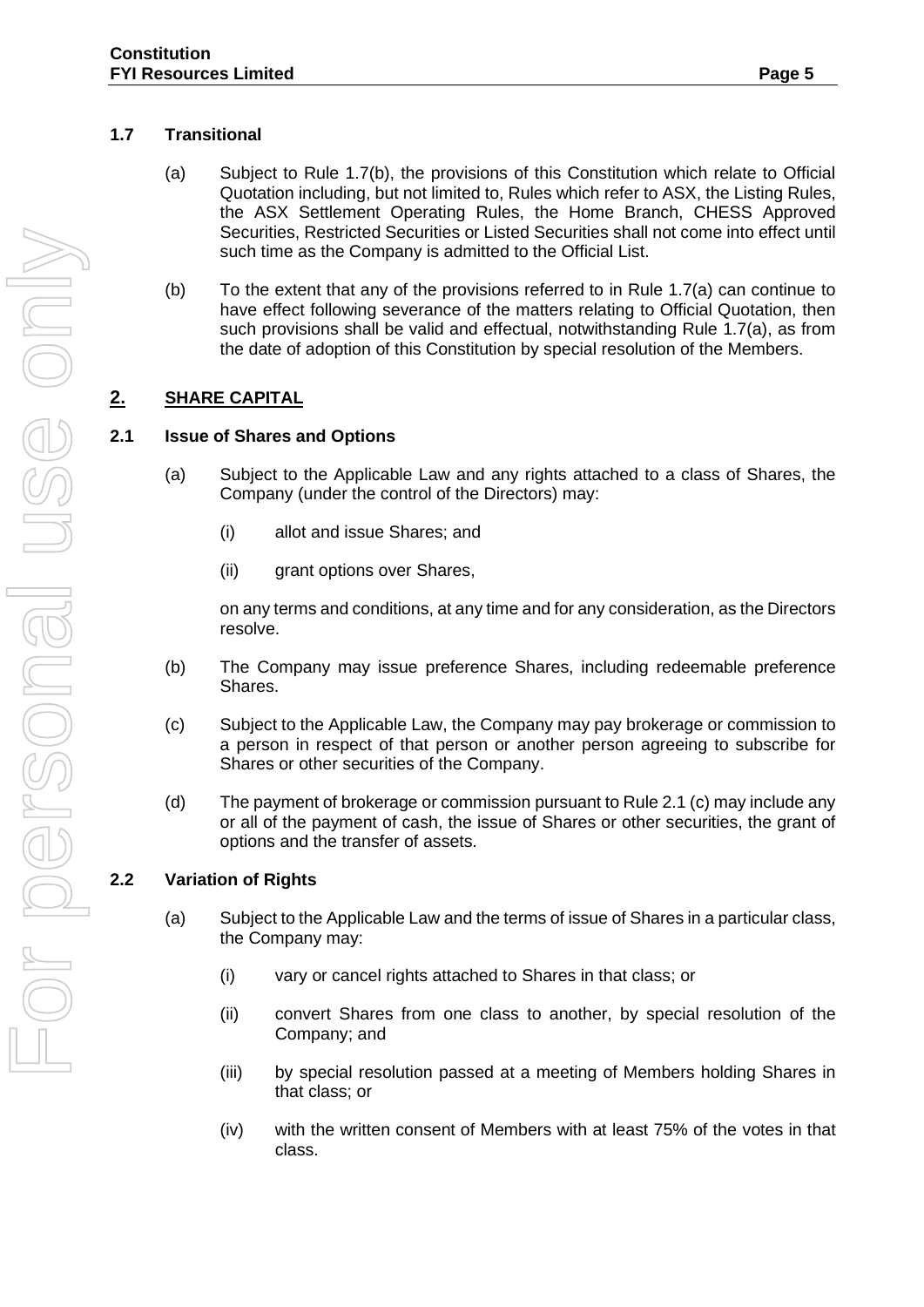- (b) The provisions of this Constitution relating to meetings of Members apply (so far as they are capable of application and with the necessary changes) to every meeting held pursuant to Rule 2.2(a)(iii) except that:
	- (i) a quorum for each meeting is 2 Members who together hold, or represent by proxy, one-third of the issued Shares of the relevant class; and
	- (ii) if a person holds all of the issued Shares of the relevant class, a quorum is constituted by that person.

## <span id="page-9-0"></span>**2.3 Conversion of Shares**

Subject to the Listing Rules, the Company may, by ordinary resolution passed at a general meeting of Members, convert all or any of its Shares into a larger or smaller number of Shares.

#### <span id="page-9-1"></span>**2.4 Reductions of Capital and Buy-backs**

- (a) Subject to the Applicable Law, the Company may:
	- (i) reduce its share capital; and
	- (ii) buy-back Shares in itself, on any terms and at any time.
- (b) The distribution of any reduction or buy-back in respect of the share capital of the Company may include any or all of the payment of cash, the issue of Shares or other securities, the grant of options and the transfer of assets.
- (c) If the distribution of any reduction or buy-back in respect of the share capital of the Company includes an issue or transfer of shares in a body corporate, each Member:
	- (i) agrees to become a member of that body corporate; and
	- (ii) in the case of a transfer, appoints the Company and each Director as its agent to execute an instrument of transfer or other document required to transfer the relevant shares to that Member.

#### <span id="page-9-2"></span>**2.5 Recognition of Ownership**

Except as required by law or this Constitution, the Company is not required to recognise any interest in, or right in respect of, a Share except an absolute right of legal ownership of the Member registered as the holder of that Share.

#### <span id="page-9-3"></span>**2.6 Joint Holders**

- (a) If a Share is held jointly by 2 or more persons, those persons hold that Share as joint tenants.
- (b) The Company is not required to register more than 3 persons as joint holders of a Share.

#### <span id="page-9-4"></span>**2.7 Complying with ASX Settlement Operating Rules**

The Company must comply with the ASX Settlement Operating Rules if any of its securities are CHESS approved securities.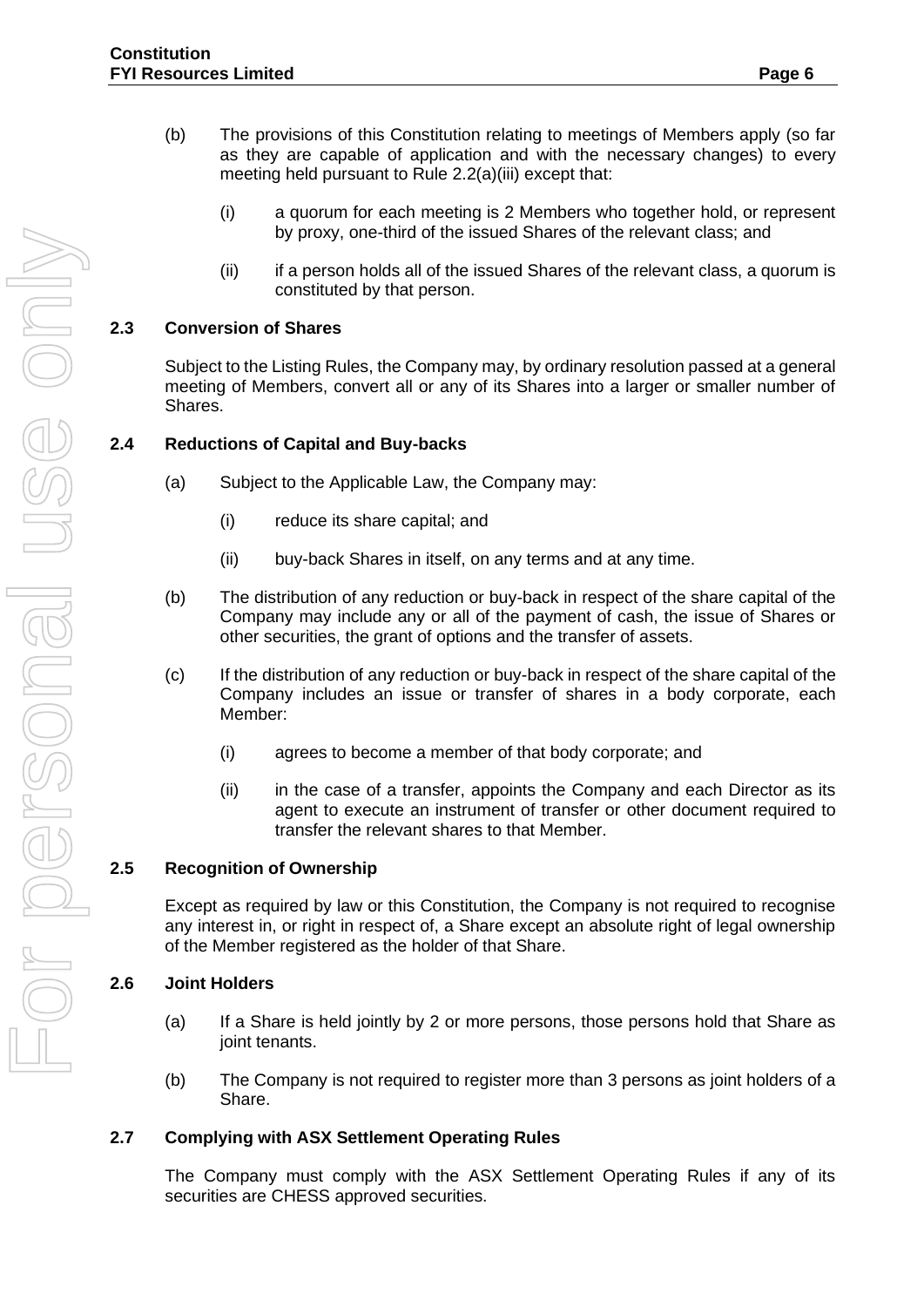# <span id="page-10-0"></span>**2.8 Uncertificated Holdings**

Notwithstanding any other provision in this Constitution:

- (a) the Directors may determine not to issue a share certificate or option certificate or may determine to cancel such a certificate without issuing any certificate in its place, where the non-issue of that certificate is permitted by the Applicable Law; and
- (b) where Rule 2.8(a) applies, any reference to a certificate in this Constitution is to be disregarded.

## <span id="page-10-1"></span>**2.9 Share Holding Statements**

Where the Directors of the Company have pursuant to Rule 2.8 determined not to issue share certificates or to cancel existing share certificates, a Member shall have the right to receive such statements of the holdings of the Member as are required to be distributed to a Member under the Applicable Law.

## <span id="page-10-2"></span>**2.10 Certificates**

Subject to the Applicable Law and this Constitution and to the extent that certificates are required, each person whose name is entered as a Member in the Register is entitled, free of charge, to receive a Share certificate under the Seal in accordance with the Corporations Act in respect of each class of Shares registered in the Member's name. In addition:

- (a) the Company shall despatch all Share certificates, required by this Constitution to be issued, within 10 Business Days of the issue of the relevant Shares;
- (b) if any Shares are jointly held:
	- (i) the Company is not required to issue more than one Share certificate; and
	- (ii) delivery of a Share certificate to anyone of the joint holders is deemed to be delivery to all of them;
- (c) each Share certificate issued in accordance with this Rule 2.10 must include all information required by the Listing Rules or the ASX Settlement Operating Rules to be provided to the holder of the Shares; and
- (d) subject to the Corporations Act, the Company must issue a replacement Share certificate if:
	- (i) the Company receives and cancels the existing Share certificate; or
	- (ii) the Company is satisfied that the existing Share certificate has been lost or destroyed and the Member pays such fee as the Directors resolve from time to time.

#### <span id="page-10-3"></span>**2.11 Restricted Securities**

(a) The Company must comply with the Listing Rules in respect of Restricted Securities.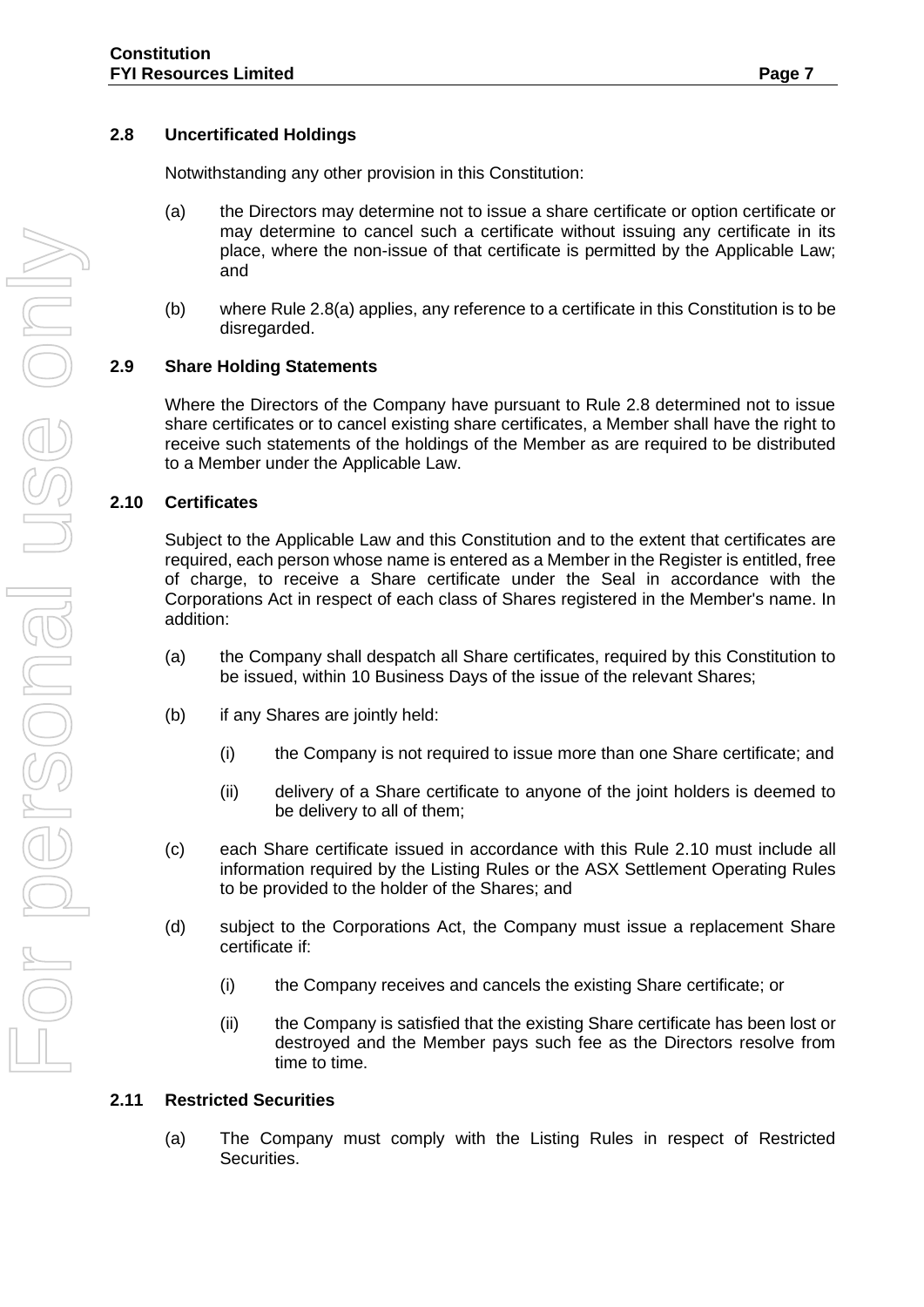- (b) Notwithstanding the generality of Rule 2.11(a):
	- (i) a holder of Restricted Securities must not dispose of, or agree or offer to dispose of, the securities during the escrow period applicable to those securities except as permitted by the Listing Rules or ASX;
	- (ii) if the securities are in the same class as quoted securities, the holder will be taken to have agreed in writing that the Restricted Securities are to be kept on the Company's issuer sponsored subregister and are to have a Holding Lock applied for the duration of the escrow period applicable to those securities;
	- (iii) the Company will refuse to acknowledge any disposal (including, without limitation, to register any transfer) of Restricted Securities during the escrow period applicable to those securities except as permitted by the Listing Rules or ASX;
	- (iv) a holder of Restricted Securities will not be entitled to participate in any return of capital on those securities during the escrow period applicable to those securities except as permitted by the Listing Rules or ASX; and
	- (v) if a holder of Restricted Securities breaches a restriction deed or a provision of this Constitution restricting a disposal of those securities, the holder will not be entitled to any dividend or distribution, or to exercise any voting rights, in respect of those securities for so long as the breach continues.

# <span id="page-11-0"></span>**2.12 Unmarketable Parcels**

Schedule 1 applies and forms part of this Constitution.

# <span id="page-11-1"></span>**2.13 No Prohibition on Foreign Ownership**

Nothing in this Constitution shall have the effect of limiting or restricting the ownership of any securities of the Company by foreign persons except where such limits or restrictions are prescribed by Australian law.

# <span id="page-11-2"></span>**3. CALLS, COMPANY PAYMENTS, FORFEITURE AND LIENS**

Schedule 2 applies and forms part of this Constitution.

# <span id="page-11-3"></span>**4. TRANSFER OF SHARES**

# <span id="page-11-4"></span>**4.1 Participation in CHESS**

Subject to the Applicable Law, the Directors may do anything they consider necessary or desirable to facilitate participation by the Company in CHESS or any other computerised or electronic share transfer registration or stock market settlement system introduced by, or acceptable to, ASX in respect of transfers of, or dealings in, marketable securities.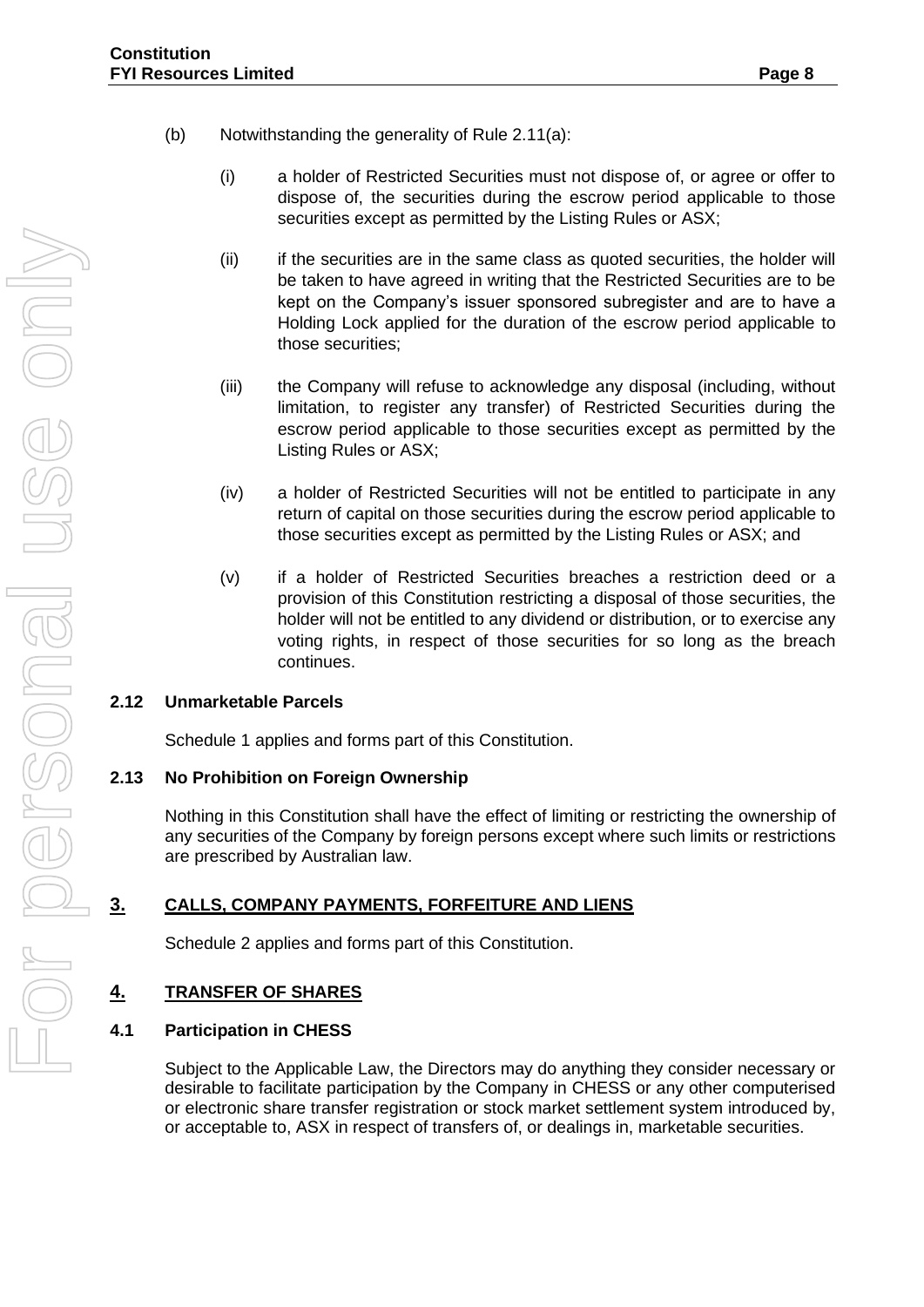# <span id="page-12-0"></span>**4.2 Form of Transfer**

Subject to this Constitution, Members may transfer any Shares held by them by:

- (a) a Proper ASTC Transfer or any other method of transferring or dealing in Shares introduced by ASX or operated in accordance with the ASX Settlement Operating Rules or the Listing Rules and, in such case, recognised under the Corporations Act; or
- (b) an instrument in writing in any usual or common form or in any other form that the Directors, in their absolute discretion, approve from time to time.

# <span id="page-12-1"></span>**4.3 CHESS Transfers**

- (a) The Company must comply with all obligations imposed on it under the Applicable Law in respect of a Proper ASTC Transfer or any other transfer of Shares.
- (b) Subject to Rules 4.13 and 4.14, the Company must not prevent, delay or interfere with the registration of a Proper ASTC Transfer or any other transfer of Shares.

#### <span id="page-12-2"></span>**4.4 Registration Procedure**

Where an instrument of transfer referred to in Rule 4.2(b) is used by a Member to transfer Shares, the following provisions apply:

- (a) the instrument of transfer must be executed by, or on behalf of, both the transferor and the transferee unless it is a sufficient transfer of marketable securities within the meaning of the Corporations Act;
- (b) the instrument of transfer must be left at the registered office of the Company for registration accompanied by the relevant Share certificate (if any) and such other evidence as the Directors may require to prove:
	- (i) the title of the transferor; and
	- (ii) the transferor's right to transfer the Shares;
- (c) a reasonable fee may be charged on the registration of the transfer to the extent permitted by the Corporation Act, the Listing Rules and the ASX Settlement Operating Rules; and
- (d) on registration of the transfer, the Company must cancel the old Share certificate (if any).

# <span id="page-12-3"></span>**4.5 Refusal to Register Transfers**

- (a) The Directors may refuse to register any transfer of Shares (other than a Proper ASTC Transfer) where:
	- (i) the Applicable Law permits the Company to do so;
	- (ii) the Applicable Law or any law relating to stamp duty requires the Company to do so; or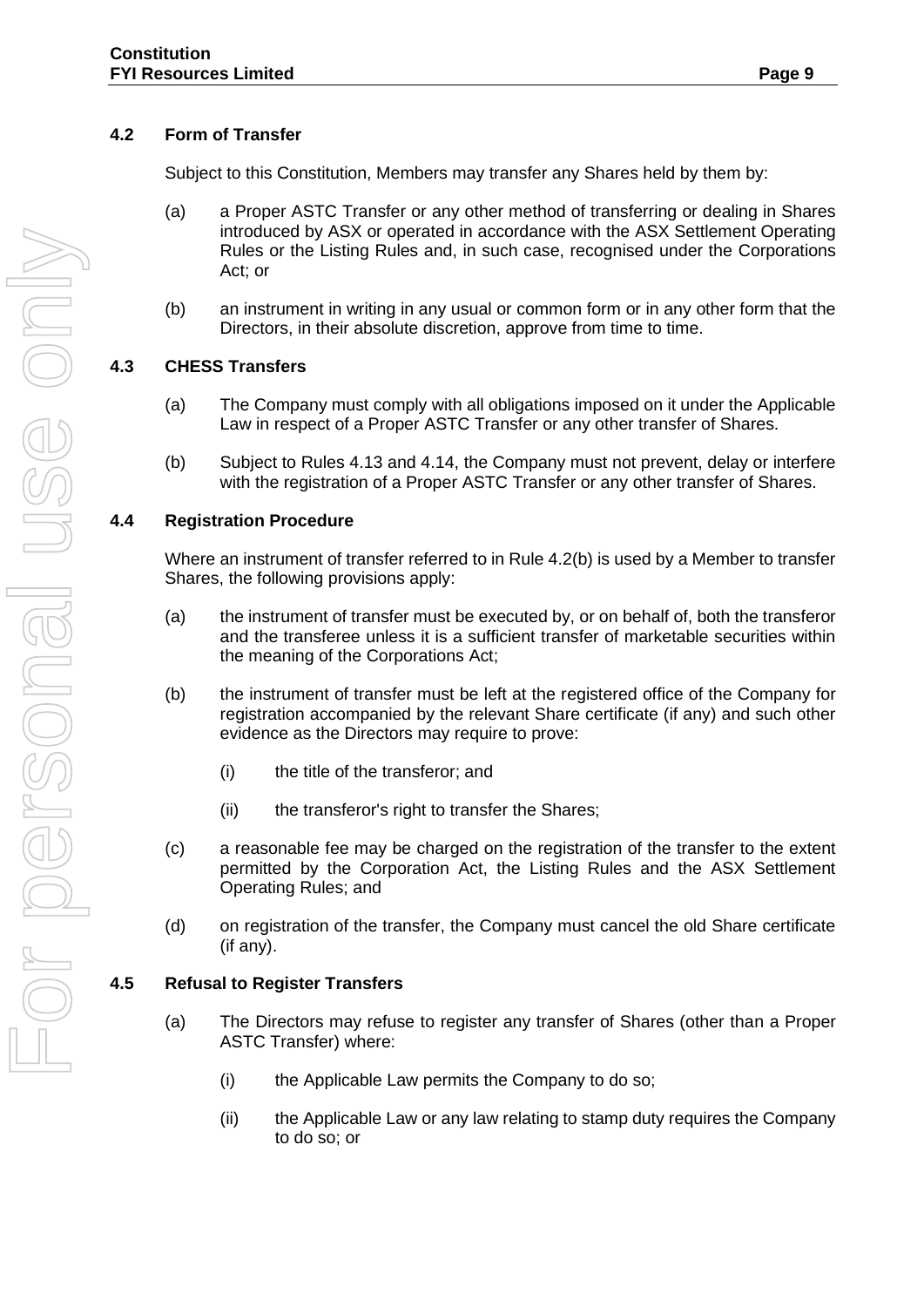- (iii) the transfer is a transfer of Restricted Securities which is, or might be, in breach of the Listing Rules or any escrow agreement entered into by the Company in respect of the Restricted Securities.
- (b) Where the Directors refuse to register a transfer pursuant to Rule 4.5(a), they must give notice in writing of such refusal (including the reasons for such refusal) to the transferee and the lodging broker (if any) in accordance with the Applicable Law.

#### <span id="page-13-0"></span>**4.6 Non-interference with Registration**

Subject to Rules 4.13 and 4.14, the Company must not prevent or interfere with the registration of a transfer of Shares in a manner which is contrary to the Listing Rules or the ASX Settlement Operating Rules.

#### <span id="page-13-1"></span>**4.7 Closure of Register**

Subject to the Listing Rules and the ASX Settlement Operating Rules, the Register may be closed during such times as the Directors may determine, not exceeding:

- (a) 30 days in each calendar year; or
- (b) anyone period of more than 5 consecutive Business Days.

#### <span id="page-13-2"></span>**4.8 Retention of Transfers**

- (a) Subject to the ASX Settlement Operating Rules, all registered instruments of transfer must be retained by the Company.
- (b) Any instrument of transfer which the Directors decline or refuse to register must be returned to the transferee on demand (except in the case of fraud).

#### <span id="page-13-3"></span>**4.9 Powers of Attorney**

Any power of attorney granted by a Member which empowers the grantee to transfer Shares and is lodged, produced or exhibited to the Company or any Officer:

- (a) shall be taken and deemed to continue and remain in full force and effect, as between the Company and the grantor of the power;
- (b) may be acted upon until express notice in writing of:
	- (i) its revocation; or
	- (ii) the death of the grantor of the power, is lodged at the registered office of the Company or at the place where the Register is kept.

#### <span id="page-13-4"></span>**4.10 Other Securities**

The provisions of this Rule 4 shall apply, with the necessary alterations, to any other Listed Securities issued by the Company from time to time.

#### <span id="page-13-5"></span>**4.11 Compliance with Rules**

The Company must comply with the Listing Rules and the ASX Settlement Operating Rules in relation to all matters covered by such rules.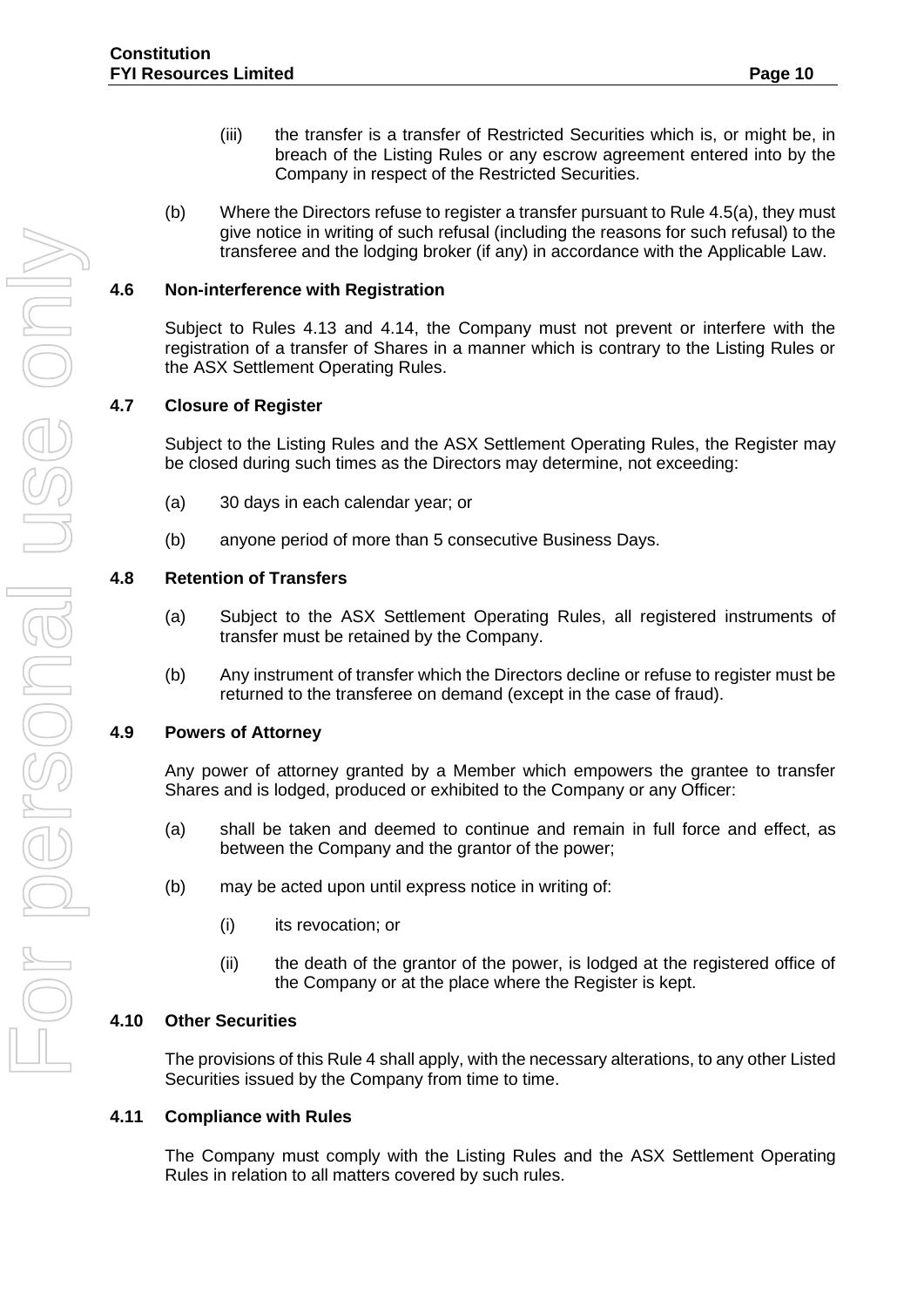## <span id="page-14-0"></span>**4.12 Transferor Remains Holder Until Registration**

A transferor of Shares remains the registered holder of the Shares until:

- (a) a Proper ASTC Transfer has taken effect in accordance with the ASX Settlement Operating Rules; or
- (b) the transfer is registered in the name of the transferee and is entered in the Register,

whichever is the earlier.

#### <span id="page-14-1"></span>**4.13 Holding Lock**

The Company may ask ASXS to apply a Holding Lock to prevent a Proper ASTC Transfer, or refuse to register a paper-based transfer, in any of the following circumstances:

- (a) the Company has a lien on the Securities;
- (b) the Company is served with a court order that restricts the holder's capacity to transfer the Securities;
- (c) registration of the transfer may break an Australian law and ASX has agreed in writing to the application of a Holding Lock or that the Company may refuse to register a transfer. The application of the Holding Lock must not breach an ASXS Settlement Rule;
- (d) during the escrow period of Restricted Securities;
- (e) if the transfer is paper-based, a law related to stamp duty prohibits the Company from registering it;
- (f) the transfer does not comply with the terms of an employee incentive scheme or plan of the Company;
- (g) the holder has agreed in writing to the application of a Holding Lock. The application of the Holding Lock must not breach an ASXS Settlement Rule; or
- (h) the Company is otherwise permitted to do so by the Listing Rules.

#### <span id="page-14-2"></span>**4.14 Proportional Takeover Bids**

Schedule 3 applies and forms part of this Constitution.

#### <span id="page-14-3"></span>**5. TRANSMISSION OF SHARES**

Schedule 4 applies and forms part of this Constitution.

#### <span id="page-14-5"></span><span id="page-14-4"></span>**6. PROCEEDINGS OF MEMBERS**

#### **6.1 Written Resolutions of Members**

(a) The Company may pass a resolution without a meeting of Members being held if all the Members entitled to vote on the resolution sign a document containing a statement that they are in favour of the resolution set out in the document.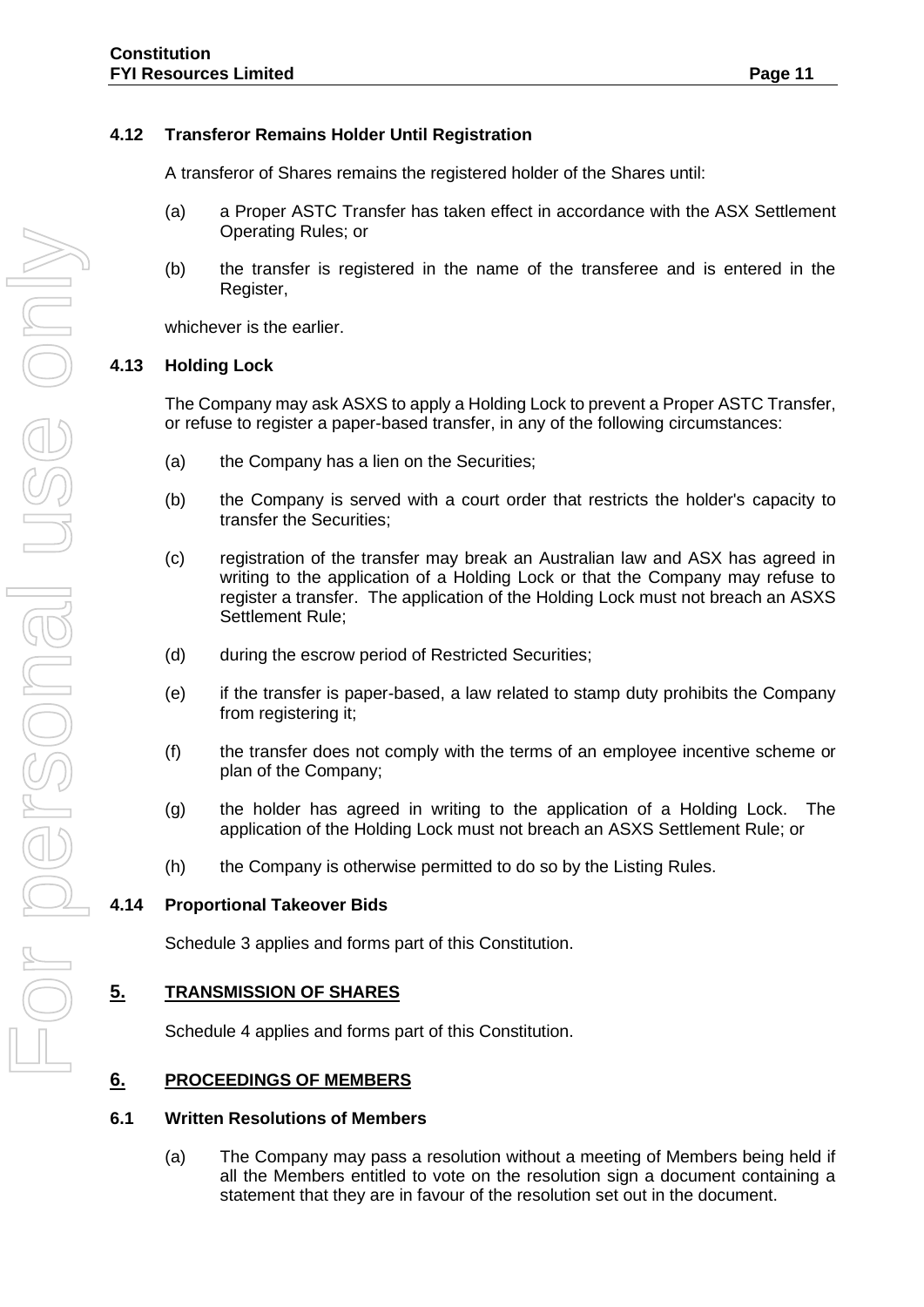(c) While the Company has only one Member, the Company may pass a resolution by the Member recording it and signing the record.

# <span id="page-15-0"></span>**6.2 Convening of Members' Meetings**

- (a) Subject to the Corporations Act, the Directors may call a meeting of Members at any time and place as the Directors resolve.
- (b) The Directors must call and arrange to hold a meeting of Members on the request of Members in accordance with the Corporations Act.
- (c) The Members may call and arrange to hold a meeting of Members as provided by the Corporations Act.

## <span id="page-15-1"></span>**6.3 Annual General Meeting**

- (a) The Company must hold an annual general meeting of Members (AGM) in accordance with the Corporations Act.
- (b) The business of an AGM may include any or all of the following, even if not referred to in the notice of meeting:
	- (i) the consideration of the annual financial report, Director's report and Auditor's report;
	- (ii) the election of Directors;
	- (iii) the appointment of the Auditor; and
	- (iv) the fixing of the Auditor's remuneration.
- (c) The chairperson of an AGM must allow a reasonable opportunity for the Members as a whole at the meeting to ask questions about, or make comments on, the management of the Company.
- (d) If the Auditor or their representative is at the meeting, the chairperson of an AGM must allow a reasonable opportunity for the Members as a whole at the meeting to ask the Auditor or their representative questions relevant to the conduct of the audit and the preparation and content of the Auditor's report.

#### <span id="page-15-2"></span>**6.4 Notice of Members' Meetings**

- (a) The Company must give not less than the required notice under the Corporations Act for a meeting of Members.
- (b) Notice of a meeting of Members must be given to:
	- (i) each Member;
	- (ii) each Director;
	- (iii) each Alternate Director;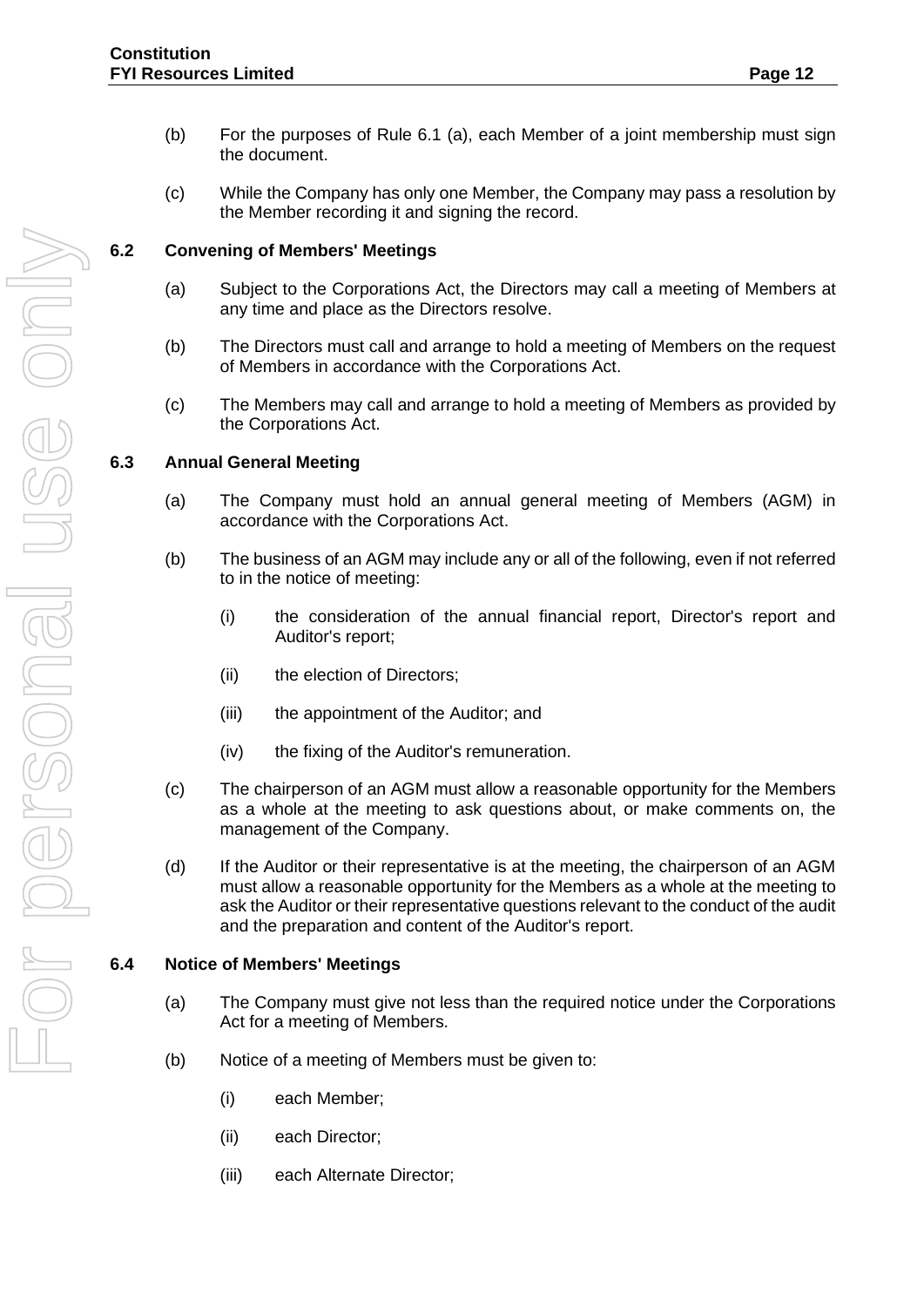- (iv) the Auditor; and
- (v) if the Company has issued and there are currently any Listed Securities, the Home Branch.
- (c) Subject to Rule 6.13(h), a notice of a meeting of Members must:
	- (i) set out the place, date and time of the meeting (and, if the meeting is to be held in 2 or more places, the technology that will be used to facilitate this);
	- (ii) state the general nature of the business to be transacted at the meeting;
	- (iii) if a special resolution is to be proposed at the meeting, set out an intention to propose the special resolution and state the resolution;
	- (iv) if a Member is entitled to appoint a proxy, contain a statement setting out the following information:
		- (A) that the Member has a right to appoint a proxy;
		- (B) whether or not the proxy needs to be a Member; and
		- (C) that a Member who is entitled to cast 2 or more votes may appoint 2 proxies and may specify the proportion or number of votes each proxy is appointed to exercise; and
	- (v) if the Company is included in the Official List:
		- (A) specify a place and fax number for the purposes of receipt of proxy appointments (and may specify an electronic address for such purposes); and
		- (B) comply with the Listing Rules.
- (d) A person may waive notice of any meeting of Members by notice in writing to the Company to that effect.
- (e) Subject to the Corporations Act, anything done (including the passing of a resolution) at a meeting of Members is not invalid if either or both:
	- (i) a person does not receive notice of the meeting; or
	- (ii) the Company accidentally does not give notice of the meeting to a person.
- (f) Subject to the Corporations Act, the attendance of a person at a meeting of Members waives any objection that person may have:
	- (i) to a failure to give notice of the meeting to that person in accordance with this Constitution; and
	- (ii) to the consideration of a particular matter at the meeting which is not:
		- (A) business referred to in the notice of meeting; or
		- (B) business referred to in Rule 6.3(b),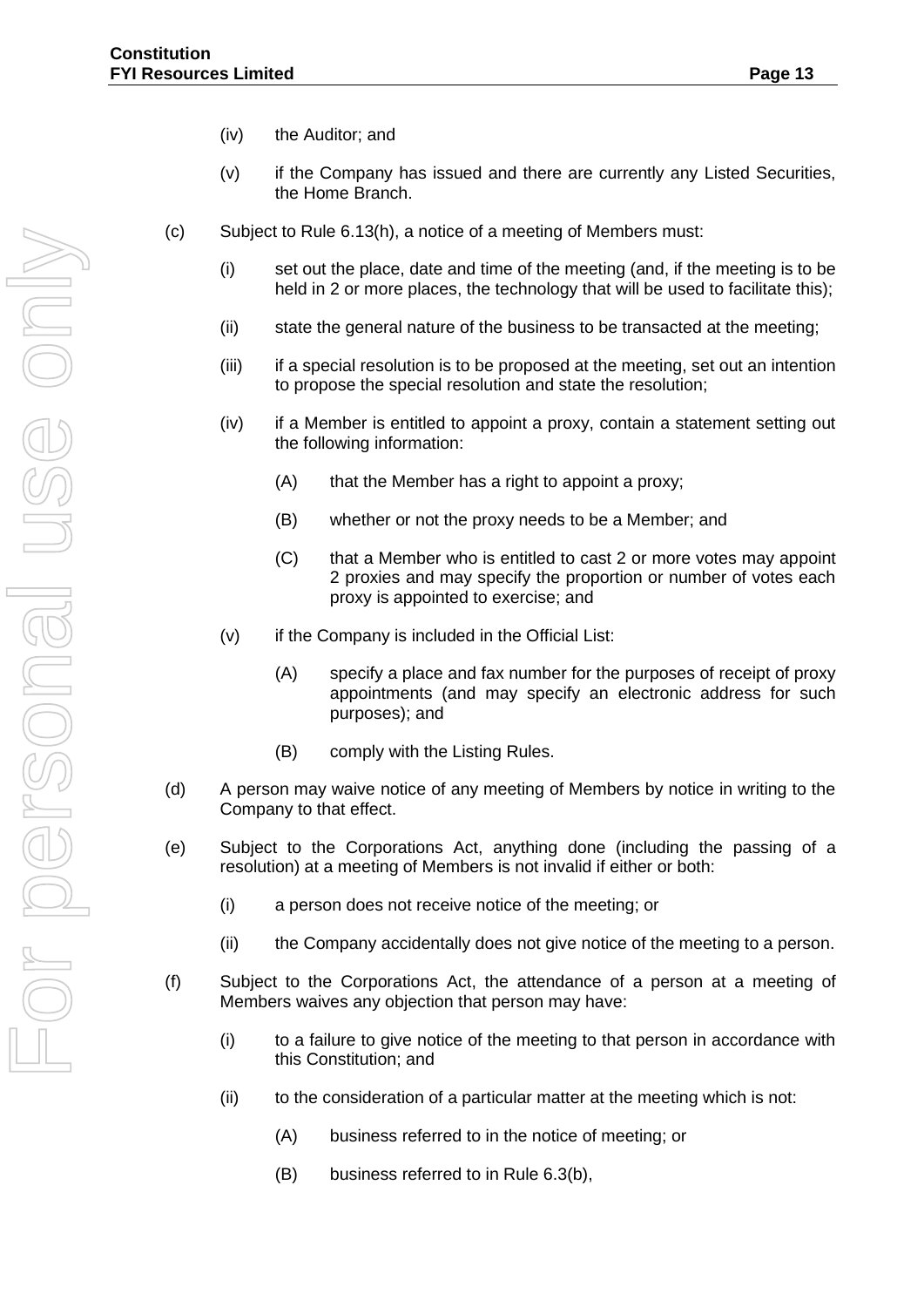unless the person objects to the consideration of that matter when it arises.

#### <span id="page-17-0"></span>**6.5 Notice to Home Branch**

Notwithstanding the generality of Rule 6.4(b)(v), if the Company is included in the Official List, the Company must notify the Home Branch:

- (a) of any meeting at which Directors are to be elected, at least 5 Business Days before the closing day for receipt of nominations for Directors;
- (b) and in any other case, on the Business Day that the notice of meeting is dispatched to Members; and
- (c) as soon as is practicable after any general meeting of Members:
	- (i) in the case of special business, whether or not the resolutions were carried; and
	- (ii) in the case of ordinary business, which resolutions were not carried or were amended or withdrawn.

#### <span id="page-17-1"></span>**6.6 Right to Attend Meetings**

- (a) Subject to Rule 6.6(b), the following persons are entitled to attend a meeting of Members:
	- (i) each Member, in person or by proxy, attorney or Representative;
	- (ii) each Director;
	- (iii) each Alternate Director (if any);
	- (iv) the Auditor; and
	- (v) any other person or persons as the chairperson may approve from time to time.
- (b) The chairperson of a meeting of Members may refuse any person admission to, or require a person to leave and remain out of, the meeting if that person:
	- (i) in the opinion of the chairperson, is not complying with the reasonable directions of the chairperson;
	- (ii) has any audio or visual recording device;
	- (iii) has a placard or banner;
	- (iv) has an article the chairperson considers to be dangerous, offensive or liable to cause disruption;
	- (v) refuses to produce, or to permit examination of, any article, or the contents of any article, in the person's possession;
	- (vi) behaves or threatens to behave in a dangerous, offensive or disruptive manner; or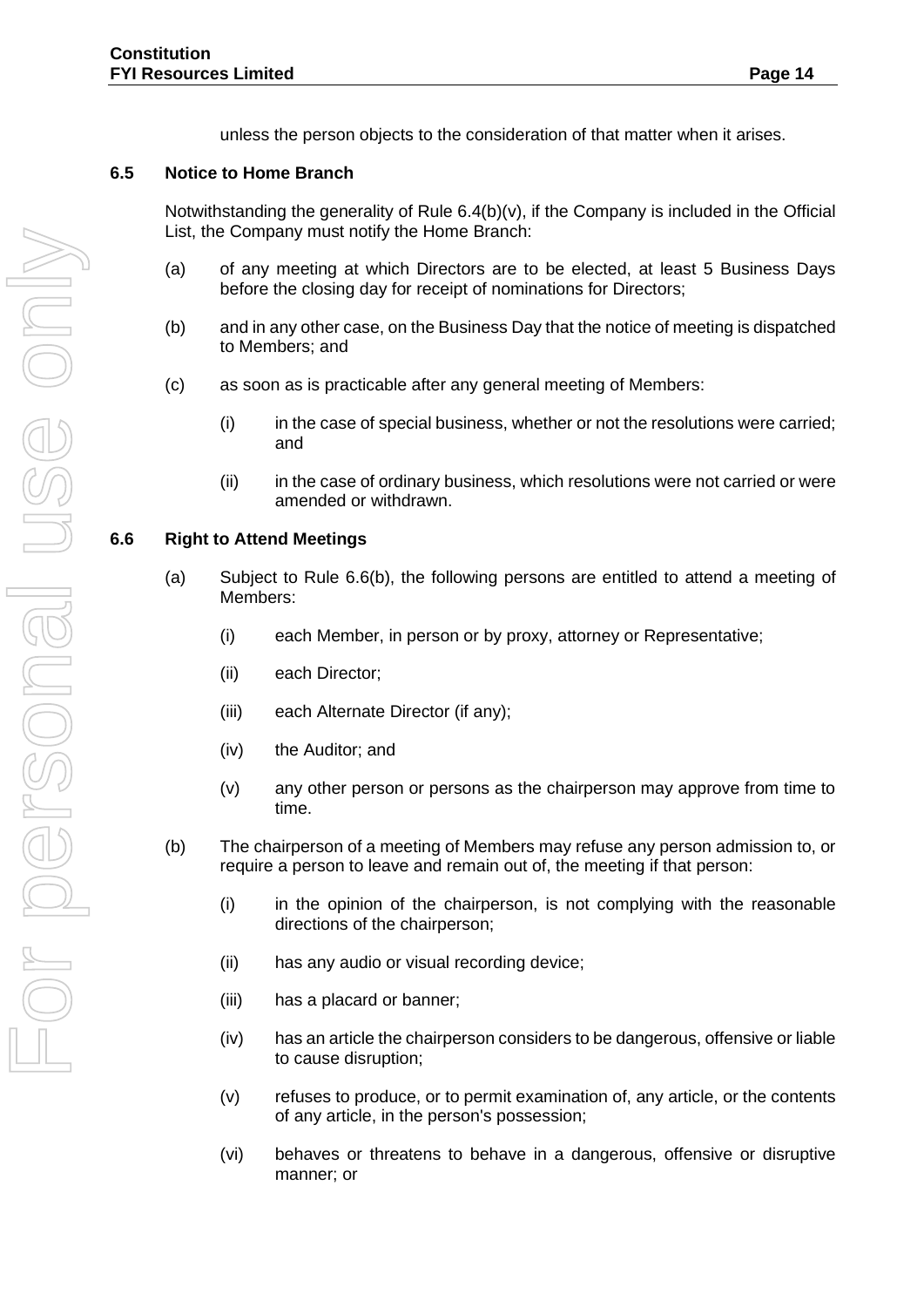- (vii) is not:
	- (A) a Member;
	- (B) a proxy, attorney or Representative of a Member; or
	- (C) the Auditor.

## <span id="page-18-0"></span>**6.7 Meetings in 2 or More Places**

- (a) A meeting of Members may be held in 2 or more places linked together by any technology that:
	- (i) gives the Members as a whole in those places a reasonable opportunity to participate in the proceedings;
	- (ii) enables the chairperson to be aware of the proceedings in each place; and
	- (iii) enables the Members in each place to vote on a show of hands and on a poll.
- (b) If a meeting of Members is held in 2 or more places pursuant to Rule  $6.7(a)$ :
	- (i) a Member present at one of the places is taken to be present at the meeting; and
	- (ii) the chairperson of the meeting may determine at which place the meeting is taken to be held.

#### <span id="page-18-1"></span>**6.8 Quorum**

- (a) A quorum for a meeting of Members is:
	- (i) 2 Members entitled to vote at that meeting; or
	- (ii) where the Company has only one Member, that Member.
- (b) In determining whether a quorum for a meeting of Members is present:
	- (i) where more than one proxy, attorney or Representative of a Member is present, only one of those persons is counted;
	- (ii) where a person is present as a Member and as a proxy, attorney or Representative of another Member, that person is counted separately for each appointment provided that there is at least one other Member present; and
	- (iii) where a person is present as a proxy, attorney or Representative for more than one Member, that person is counted separately for each appointment provided that there is at least one other Member present.
- (c) A quorum for a meeting of Members must be present at the commencement of the meeting, in which case it is taken to be present at all times during the meeting unless the chairperson otherwise determines.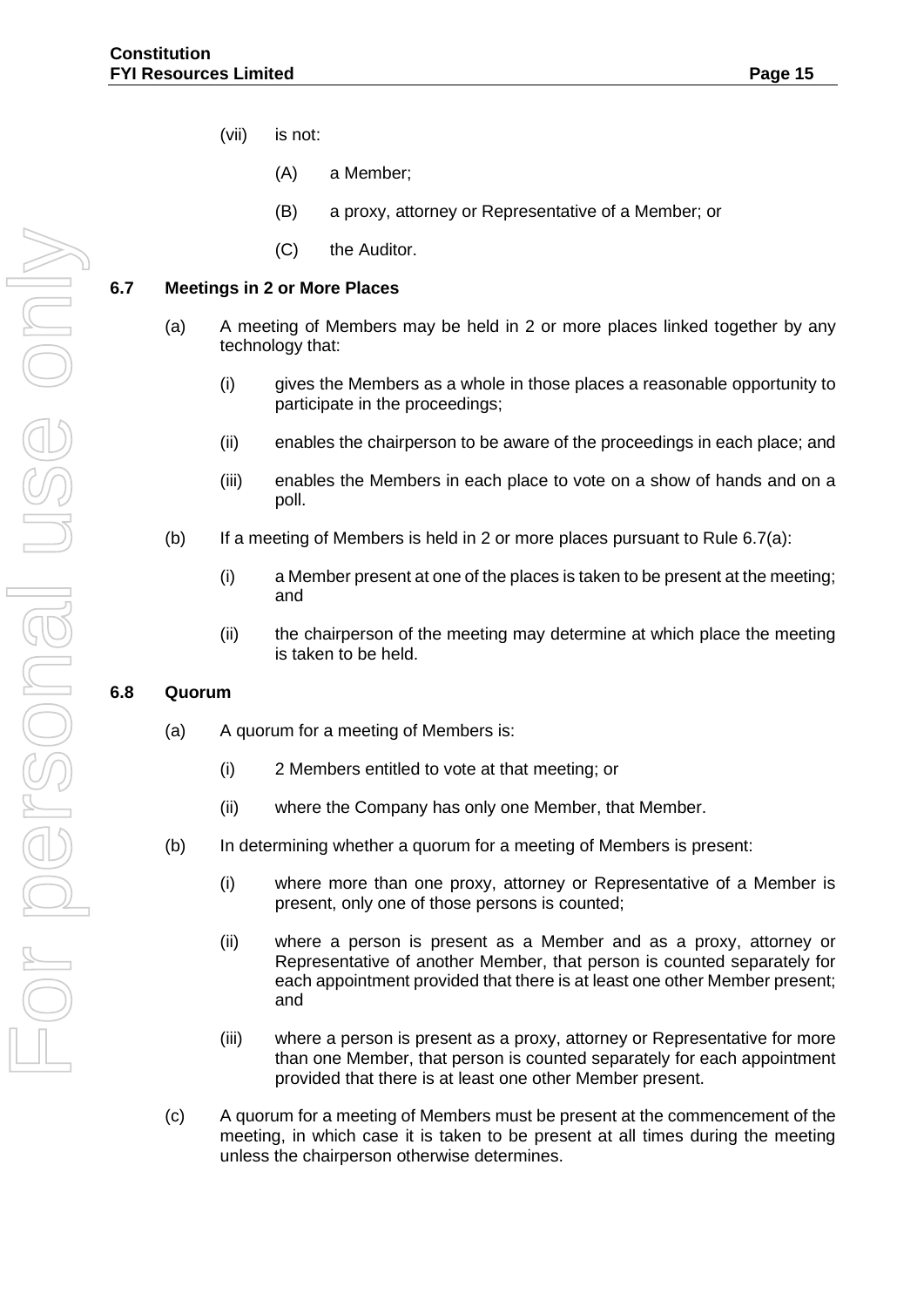- (d) If a quorum for a meeting of Members is not present within 15 minutes after the time appointed for a meeting of Members:
	- (i) where the meeting was called pursuant to Rules  $6.2(b)$  or  $6.2(c)$ , the meeting is dissolved; and
	- $(ii)$  in any other case, the meeting is adjourned to either:
		- (A) the same day in the next week at the same time and place; or
		- (B) such other date, time and place as the Directors specify.
- (e) If a quorum for a meeting of Members is not present within 15 minutes after the time appointed for an adjourned meeting of Members, the meeting is dissolved.

#### <span id="page-19-0"></span>**6.9 Chairperson**

- (a) The chairperson of Directors elected pursuant to Rule 10.5(a) must (if present within 15 minutes after the time appointed for the meeting and willing to act) chair each meeting of Members.
- (b) If, at a meeting of Members:
	- (i) there is no chairperson of Directors;
	- (ii) the chairperson of Directors is not present within 15 minutes after the time appointed for the meeting; or
	- (iii) the chairperson of Directors is present within that time but is not willing to chair all or part of the meeting, the Directors may, by majority vote, elect a person present to chair all or part of the meeting.
- (c) Subject to Rule 6.9(a), if, at a meeting of Members:
	- (i) a chairperson of the meeting has not been elected by the Directors pursuant to Rule 6.9(b); or
	- (ii) the chairperson elected by the Directors is not willing to chair all or part of the meeting,

the Members present must elect another person present and willing to act to chair all or part of the meeting.

#### <span id="page-19-1"></span>**6.10 General Conduct of Meetings**

- (a) Subject to the Corporations Act, the chairperson of a meeting of Members:
	- (i) is responsible for the general conduct of, and the procedures to be adopted at, the meeting;
	- (ii) may make rulings or adjourn the meeting without putting a question (or any question) to the vote if that action is required to ensure the orderly conduct of the meeting;
	- (iii) may determine the procedures to be adopted for the casting or recording of votes;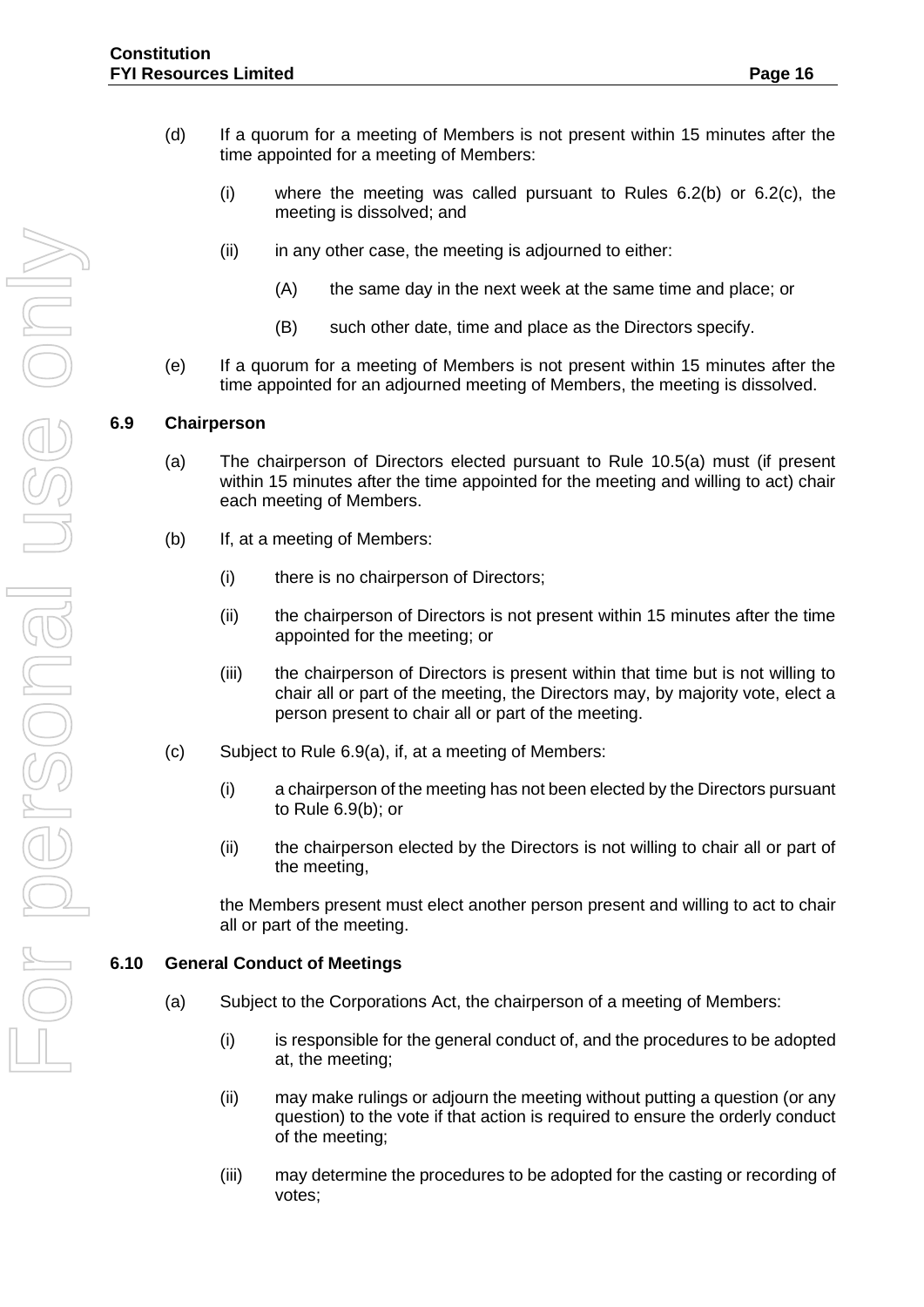- (iv) may determine any dispute concerning the admission, validity or rejection of a vote at the meeting;
- (v) may terminate debate or discussion on any matter being considered at the meeting and require that matter to be put to a vote;
- (vi) may refuse to allow debate or discussion on any matter which is not business referred to in the notice of meeting or is not business referred to in Rule 6.3(b);
- (vii) may refuse to allow any amendment to be moved to a resolution set out in the notice of meeting; and
- (viii) may delegate to any person any power conferred by this Rule 6.10(a).
- (b) The powers conferred on the chairperson of a meeting of Members pursuant to Rule 6.10(a) shall not limit the powers otherwise conferred by law.
- (c) Unless the approval of the chairperson of the meeting of Members is obtained, no person may move at any meeting of Members:
	- (i) any resolution (other than a resolution in the same terms as specified in the notice of meeting); or
	- (ii) any amendment of a resolution, in respect of any business other than:
		- (A) the consideration of the annual financial report, Director's report and Auditor's report;
		- (B) the election of Directors;
		- (C) the appointment of the Auditor; and
		- (D) the fixing of the Auditor's remuneration.

# <span id="page-20-0"></span>**6.11 Resolutions of Members**

- (a) Subject to the Corporations Act, a resolution is passed if more votes are cast in favour of the resolution by Members entitled to vote on the resolution than against the resolution.
- (b) Unless a poll is demanded pursuant to Rule 6.12, a resolution put to the vote at a meeting of Members must be decided on a show of hands.
- (c) On a show of hands, a declaration by the chairperson of a meeting of Members is conclusive evidence of the result, provided that the declaration reflects the show of hands and the votes of the proxies received.

# <span id="page-20-1"></span>**6.12 Polls**

- (a) A poll may be demanded on any resolution at a meeting of Members except on a resolution concerning:
	- (i) the election of a chairperson of that meeting; or
	- (ii) the adjournment of that meeting.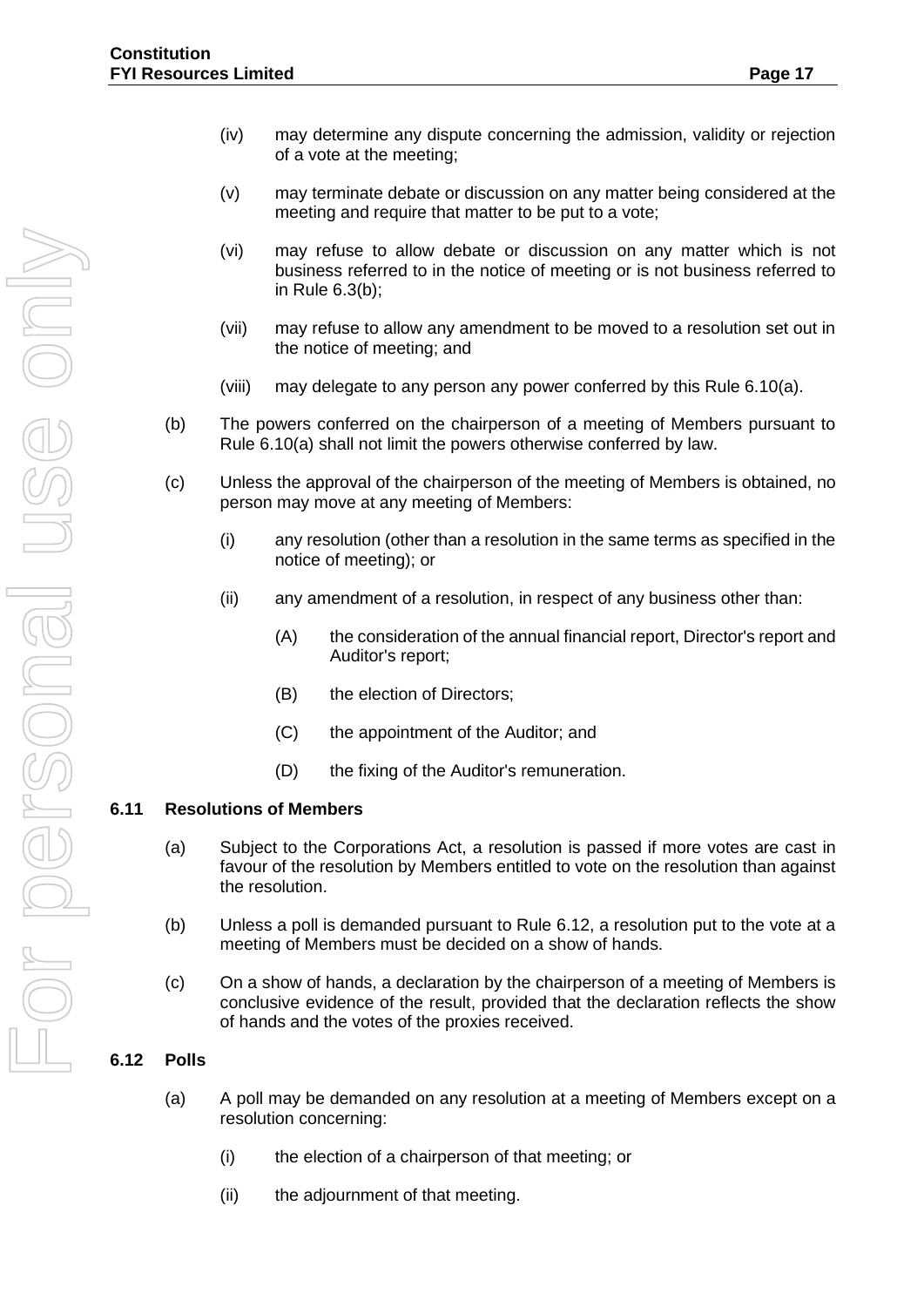- (b) A poll on a resolution at a meeting of Members may be demanded by:
	- (i) at least 5 Members present and entitled to vote on the resolution;
	- (ii) Members with at least 5% of the votes that may be cast on the resolution on a poll; or
	- (iii) the chairperson of that meeting.
- (c) A poll on a resolution at a meeting of Members may be demanded:
	- (i) before a vote is taken; or
	- (ii) before or immediately after the voting results on a show of hands are declared.
- (d) A demand for a poll on a resolution at a meeting of Members may be withdrawn at any time.
- (e) A poll demanded on a resolution at a meeting of Members (other than for the election of the chairperson of that meeting or the adjournment of that meeting) must be taken when, and in the manner, the chairperson directs.
- (f) A demand for a poll on a resolution at a meeting of Members shall not prevent:
	- (i) the continuation of the meeting; or
	- (ii) the transaction of any other business of the meeting.

#### <span id="page-21-0"></span>**6.13 Adjourned, Cancelled and Postponed Meetings**

- (a) Subject to the Corporations Act, the chairperson:
	- (i) may adjourn a meeting of Members to any date, time and place as the chairperson determines; and
	- (ii) must adjourn a meeting of Members (to a date, time and place to be determined by the chairperson) if the Members present with a majority of votes that may be cast at that meeting agree or direct the chairperson to do so.
- (b) No person other than the chairperson of a meeting of Members may adjourn that meeting.
- (c) A resolution passed at a meeting of Members resumed after an adjournment is passed on the day it was passed.
- (d) Only unfinished business may be transacted at a meeting of Members resumed after an adjournment.
- (e) Subject to the Corporations Act and this Rule 6.13, the Directors may, at any time, postpone or cancel a meeting of Members by giving notice, not less than 5 Business Days before the time at which the meeting was to be held, to:
	- (i) each Member;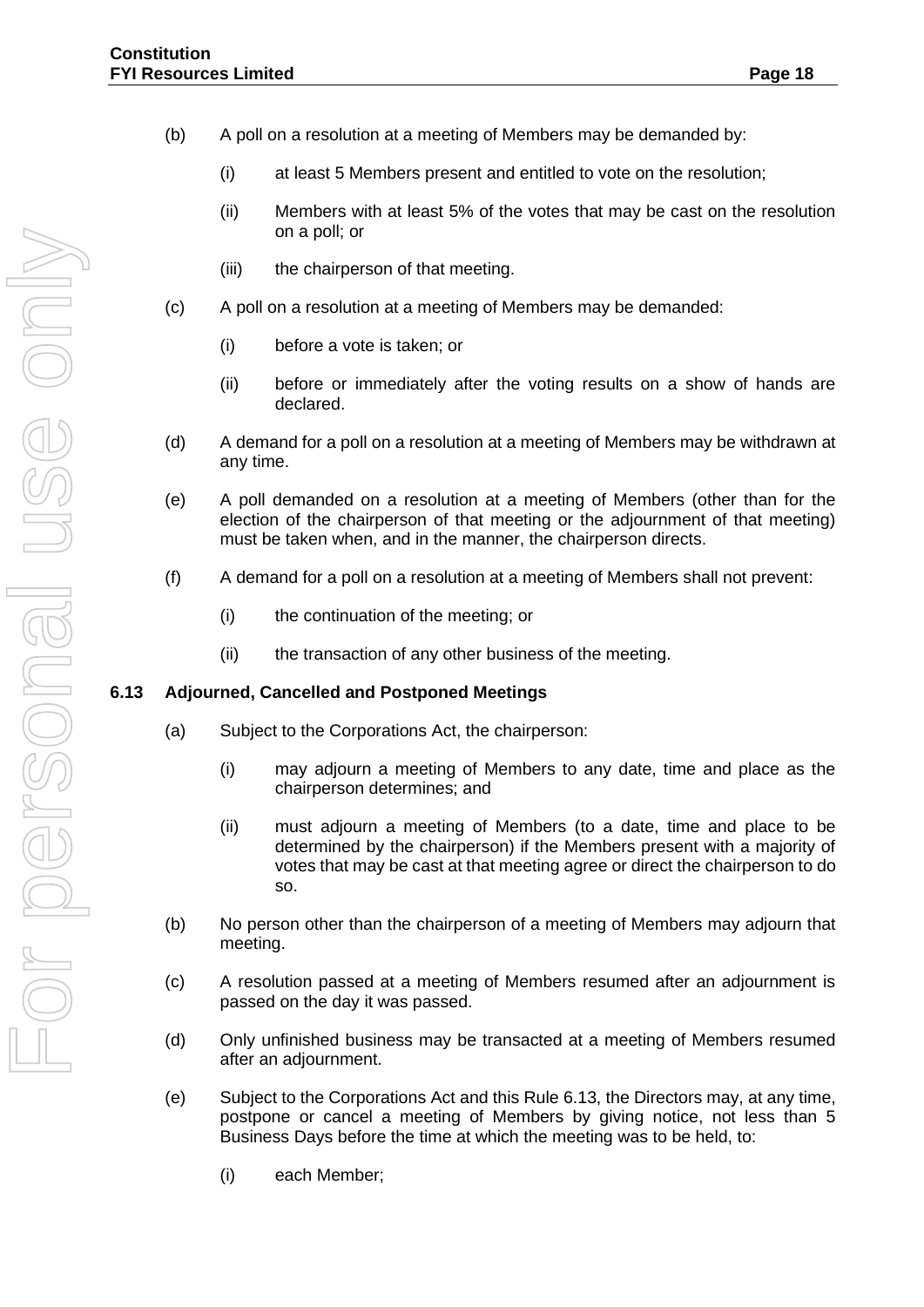- (ii) each Director;
- (iii) each Alternate Director (if any); and
- (iv) the Auditor, as at the date of the notice.
- (f) A meeting of Members called pursuant to Rule 6.2(b) must not be cancelled by the Directors without the consent of the Members who requested the meeting.
- (g) A meeting of Members called pursuant to Rule 6.2(c) must not be cancelled or postponed by the Directors without the consent of the Members who called the meeting.
- (h) A notice of a meeting of Members resumed from an adjourned meeting and a notice postponing a meeting of Members must set out the place, date and time for the revised meeting (and if the revised meeting is to be held in 2 or more places, the technology that will be used to facilitate this).

#### <span id="page-22-0"></span>**6.14 Voting Rights**

- (a) Subject to this Constitution and any rights or restrictions attached to a class of Shares, on a show of hands at a meeting of Members, every Member present has one vote.
- (b) Subject to this Constitution and any rights or restrictions attached to a class of Shares, on a poll at a meeting of Members, every Member present has:
	- (i) one vote for each fully paid up Share (whether the issue price of the Share was paid up or credited or both) that the Member holds; and
	- (ii) for each partly paid up Share that the Member holds, a fraction of one vote equal to the proportion which the amount paid or credited on that Share (excluding any amounts paid up in advance of the relevant due date for payment) bears to the total amounts paid and payable (including amounts credited) on that Share.
- (c) If the total number of votes to which a Member is entitled on a poll does not constitute a whole number, the Company shall disregard the fractional part of that total.
- (d) In the case of an equality of votes, on a resolution at a meeting of Members (whether on a show of hands or on a poll), the chairperson of the meeting has a casting vote in addition to any vote the chairperson of the meeting has in respect of that resolution.
- (e) If a Share is held jointly and more than one Member votes in respect of that Share, only the vote of the Member whose name appears first in the Register counts.
- (f) A person may vote in respect of a Share at a meeting of Members if:
	- (i) the person is entitled to be registered as the holder of that Share because of a Transmission Event; and
	- (ii) the person satisfies the Directors of that entitlement not less than 48 hours before the meeting.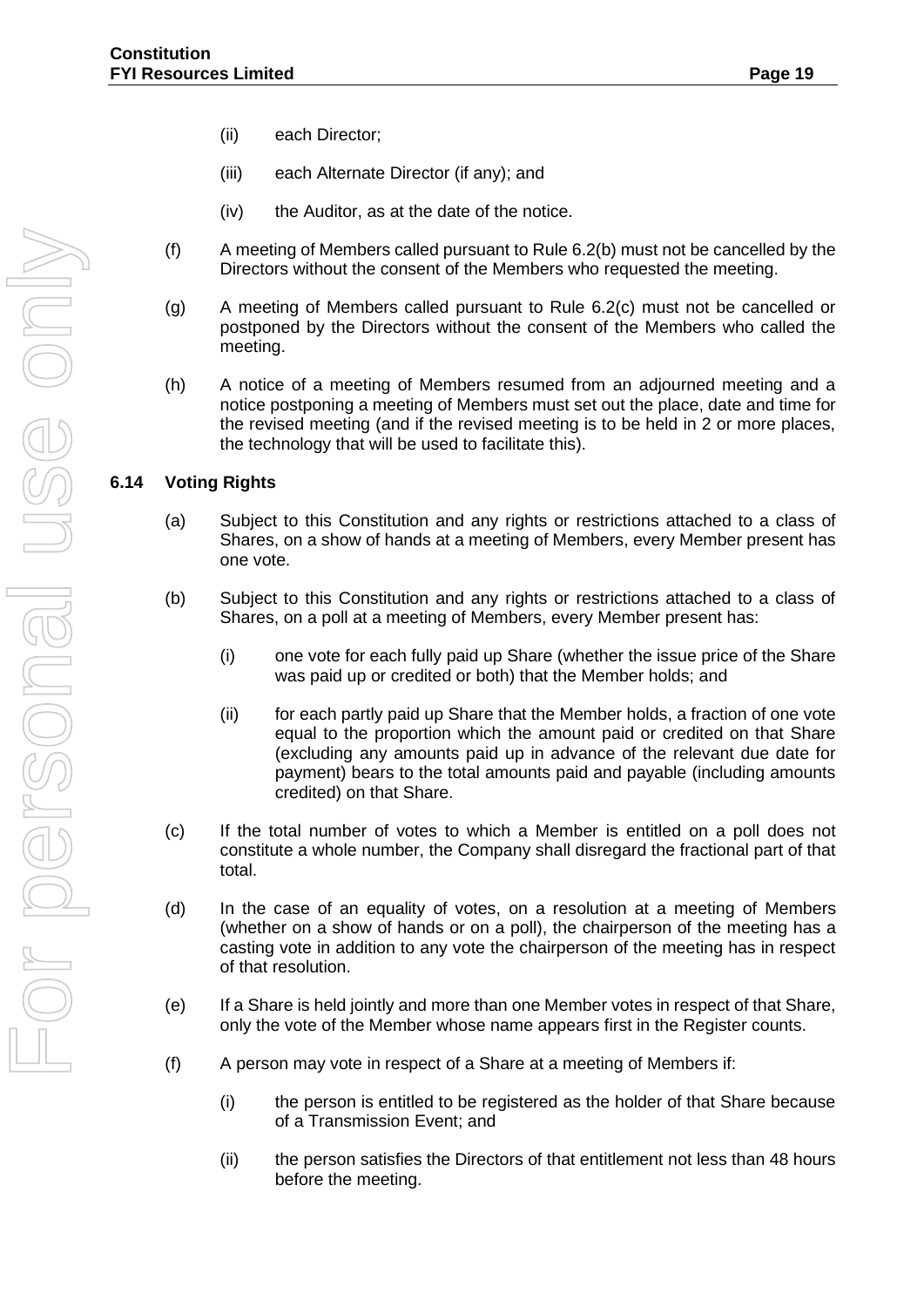- (g) A Member present at a meeting of Members is not entitled to vote on any resolution in respect of any Shares on which any calls (or any other amounts due and payable in respect of those Shares) have not been paid.
- (h) A Member present at a meeting of Members is not entitled to vote on a resolution at that meeting where that vote is prohibited by the Corporations Act or an order of a court of competent jurisdiction.
- (i) The Company must disregard any vote on a resolution purported to be cast by a Member present at a meeting of Members where that person is not entitled to vote on that resolution.
- (j) The authority of a proxy, attorney or Representative for a Member to speak or vote at a meeting of Members in respect of the Shares to which the authority relates is suspended while the Member is present in person at that meeting.
- (k) If more than one proxy, attorney or Representative for a Member is present at a meeting of Members:
	- (i) none of them are entitled to vote on a show of hands; and
	- (ii) on a poll, the vote of each one is of no effect where the aggregate number or proportion of the Member's votes for which they have been appointed exceeds the total number or proportion of votes that could be cast by that Member.

# <span id="page-23-0"></span>**6.15 Objections to Voting**

- (a) An objection to the qualification of any person to vote at a meeting of Members may only be made:
	- (i) before the meeting, to the Directors; or
	- (ii) at the meeting (or any resumed meeting if the meeting is adjourned), to the chairperson of that meeting.
- (b) Any objection pursuant to Rule 6.15(a), must be decided in good faith by the Directors or the chairperson of the meeting of Members (as the case may be), whose decision shall be final and conclusive.

#### <span id="page-23-1"></span>**6.16 Proxies, Attorneys and Representatives**

- (a) A Member, who is entitled to attend and cast a vote at a meeting of Members, may vote on a show of hands and on a poll:
	- (i) in person or, if the Member is a body corporate, by its Representative;
	- (ii) by proxy or, if the Member is entitled to cast 2 or more votes at the meeting, by not more than 2 proxies; or
	- (iii) by attorney or, if the Member is entitled to cast 2 or more votes at the meeting, by not more than 2 attorneys.
- (b) A proxy, attorney or Representative of a Member need not be a Member.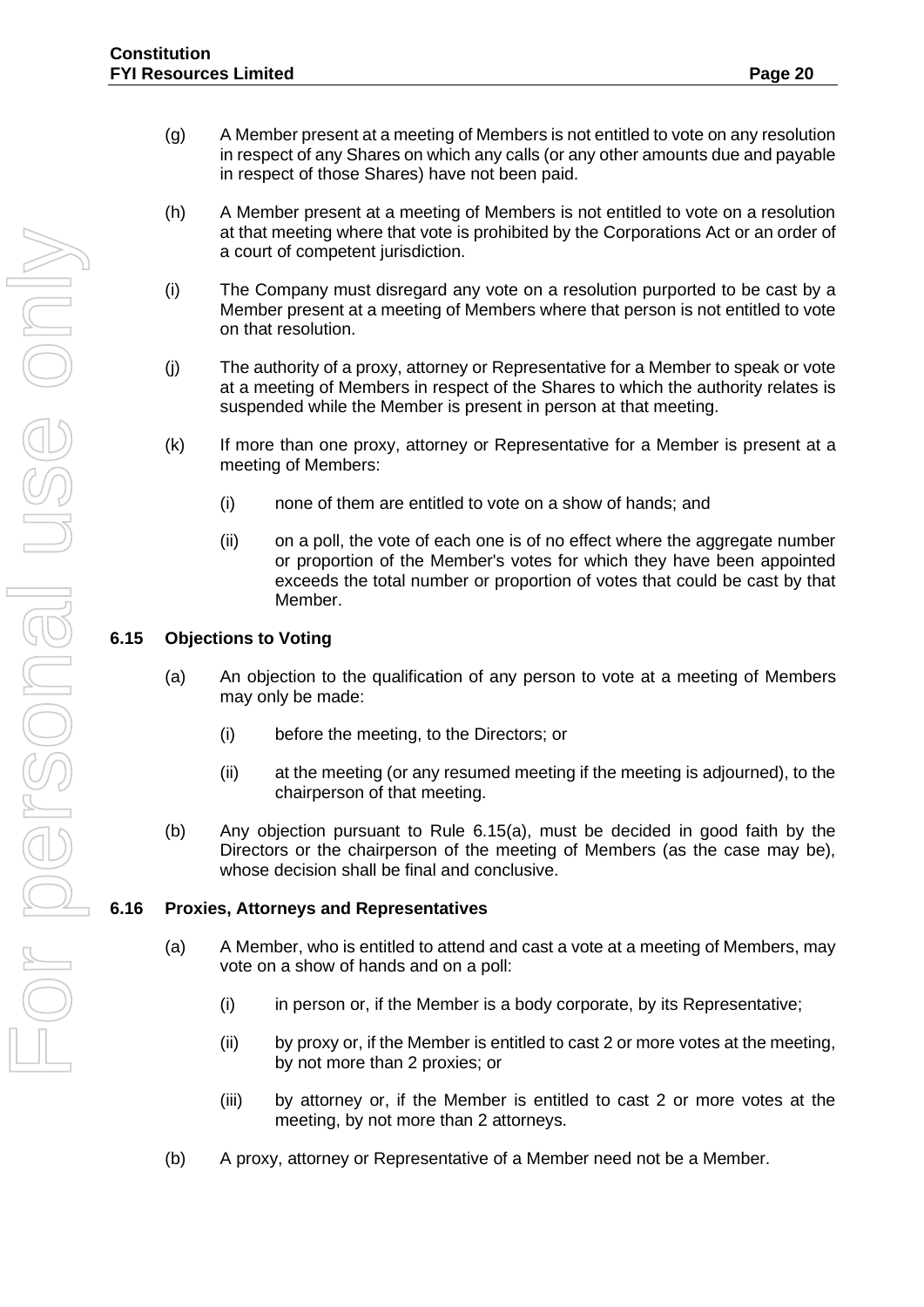- (c) A Member may appoint a proxy, attorney or Representative for:
	- (i) all or any number of meetings of Members; or
	- (ii) a particular meeting of Members.
- (d) An instrument appointing a proxy is valid if it is signed by the Member making the appointment and contains:
	- (i) the name and address of that Member;
	- (ii) the name of the Company;
	- (iii) the name of the proxy or the name of the office held by the proxy; and
	- (iv) the meeting of Members at which the proxy may be used.
- (e) An appointment of a proxy may be a standing one.
- (f) The chairperson of a meeting of Members may determine that an instrument appointing a proxy is valid even if it contains only some of the information specified in Rule 6.16(d).
- (g) An instrument appointing an attorney or Representative must be in a form that the Directors prescribe or accept from time to time.
- (h) Subject to the Corporations Act, the decision of the chairperson of a meeting of Members as to the validity of an instrument appointing a proxy, attorney or Representative is final and conclusive.
- (i) Unless otherwise provided in the Corporations Act or in the appointment, a proxy or attorney may:
	- (i) agree to a meeting of Members being called by shorter notice than is required by the Corporations Act or this Constitution;
	- (ii) agree to a resolution being either proposed or passed (or both) at a meeting of Members which is called by shorter notice than is required by the Corporations Act or this Constitution;
	- (iii) speak on any resolution at a meeting of Members on which the proxy or attorney may vote;
	- (iv) vote at a meeting of Members (but only to the extent allowed by the appointment);
	- (v) demand, or join in demanding, a poll on any resolution at a meeting of Members on which the proxy or attorney may vote; and
	- (vi) attend and vote at any meeting of Members which is rescheduled or adjourned.
- (j) Unless otherwise provided in the Corporations Act or in the appointment, a proxy or attorney may vote on:
	- (i) any amendment to a resolution on which the proxy or attorney may vote;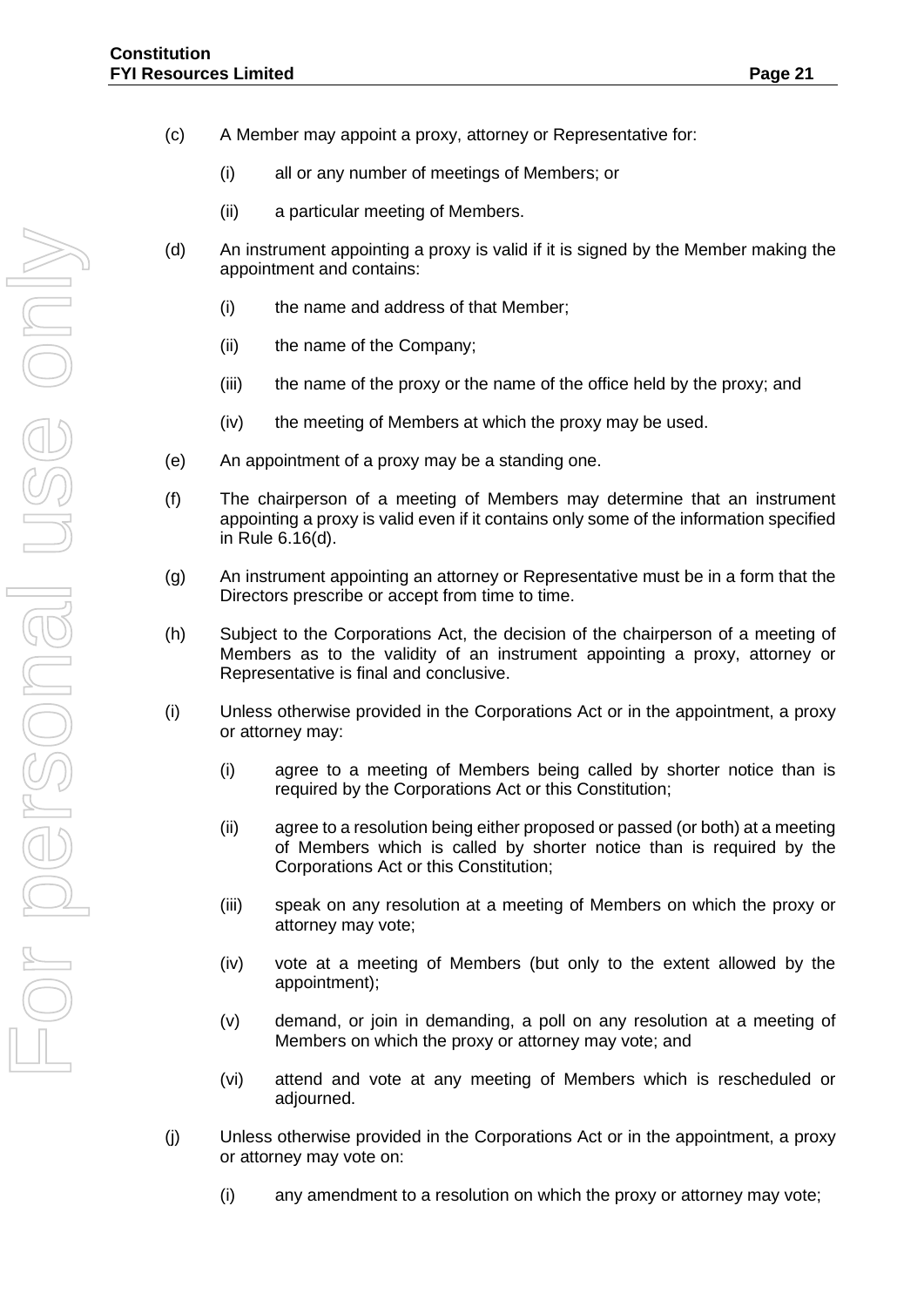- (ii) any motion not to put that resolution or any similar motion; and
- (iii) any procedural motion relating to that resolution, even if the appointment directs the proxy or attorney how to vote on that resolution.
- (k) If the name of the proxy or the name of the office of the proxy in a proxy form of a Member is not filled in, the proxy of that Member shall be:
	- (i) the person specified by the Company in the form of proxy in the case the Member does not choose; or
	- (ii) if no person is so specified, the chairperson of that meeting.
- (l) A Member may specify the manner in which a proxy or attorney votes on a particular resolution at a meeting of Members.
- (m) The appointment of a proxy or attorney by a Member may specify the proportion or number of the Member's votes that the proxy or attorney may exercise.
- (n) If a Member appoints 2 persons as proxy or attorney and the appointment does not specify the proportion or number of the Member's votes those persons may exercise, then those persons may exercise half of the votes of the Member.
- (o) If the total number of votes to which a proxy or attorney is entitled to exercise does not constitute a whole number, the Company must disregard the fractional part of that total.
- (p) An appointment of proxy or attorney for a meeting of Members is effective only if the Company receives the appointment (and any authority under which the appointment was signed or a certified copy of the authority) not less than 48 hours before the time scheduled for commencement of that meeting (or any adjournment of that meeting).
- (q) Unless the Company has received notice in writing of the matter not less than 48 hours before the time scheduled for the commencement of a meeting of Members, a vote cast at that meeting by a person appointed by a Member as a proxy, attorney or Representative shall, subject to this Constitution, be valid even if, before the person votes:
	- (i) there is a Transmission Event in respect of that Member;
	- (ii) that Member revokes the appointment of that person;
	- (iii) that Member revokes the authority under which the person was appointed by a third party; or
	- (iv) that Member transfers the Shares in respect of which the appointment is made.

# <span id="page-25-0"></span>**7. DIRECTORS**

#### <span id="page-25-1"></span>**7.1 Number of Directors**

(a) The Company must have at least 3, and not more than 7, Directors.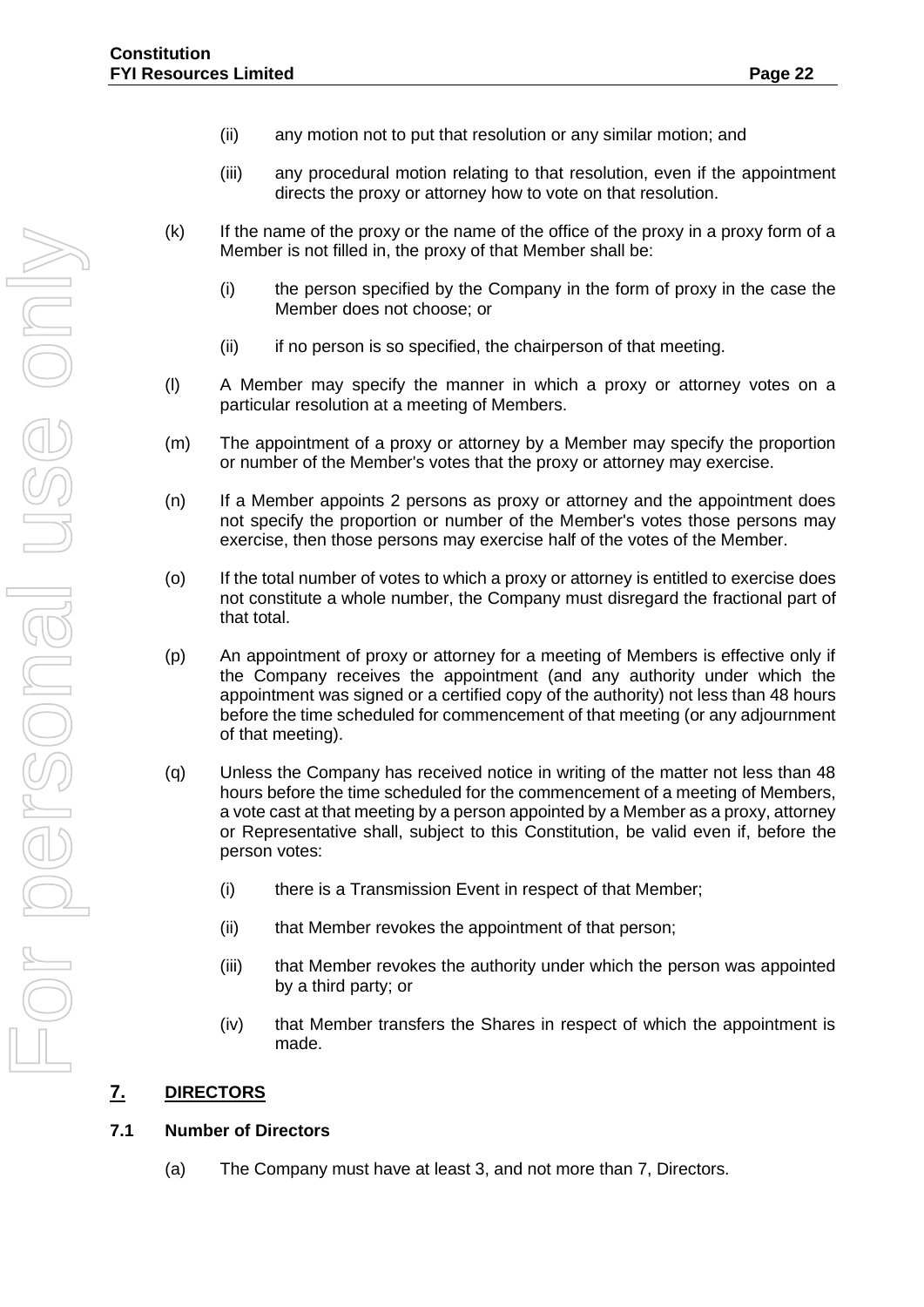- (b) The Company in general meeting may, by ordinary resolution, alter the minimum or maximum number of Directors provided that the minimum is not less than 3.
- (c) Subject to this Rule 7.1, the Directors must determine the number of Directors provided that the Directors cannot reduce the number of Directors below the number in office at the time that determination takes effect.
- (d) If the number of Directors is below the minimum fixed by this Constitution, the Directors must not act except:
	- (i) in emergencies;
	- (ii) to appoint one or more Directors in order to make up a quorum for a meeting of Directors; or
	- (iii) to call and arrange to hold a meeting of Members.

#### <span id="page-26-0"></span>**7.2 Appointment of Directors**

- (a) The first Directors are the persons specified as Directors in the application for registration of the Company required under the Corporations Act.
- (b) Subject to Rule 7.1, the Directors may appoint any person as a Director.
- (c) The Company in general meeting may, by ordinary resolution, appoint any person as a Director.
- (d) A Director need not be a Member.
- (e) The Company must hold an election of Directors each year.
- (f) The Company must accept nominations for the election of a Director at any time from the Business Day prior to the date of the relevant notice of meeting up to:
	- (i) in the case of a meeting called pursuant to Rule  $6.2(b)$  or  $6.2(c)$ ,  $30$ Business Days; and
	- (ii) in all other cases, 35 Business Days, prior to the date of the meeting of Members at which the Director may be elected.
- (g) A nomination of a person for Director (other than a Director retiring in accordance with this Constitution) must be a notice in writing signed by a Member entitled to attend and vote at the meeting of Members at which the election is proposed, and be accompanied by a notice in writing signed by the nominee consenting to the nomination.

#### <span id="page-26-1"></span>**7.3 Vacation of Office**

- (a) If the Company has 3 or more Directors, then subject to Rule 7.3(e) and Rule  $7.3(q)$ one third of the Directors (rounded down to the nearest whole number) must retire at each AGM.
- (b) If the Company has less than 3 Directors, one Director must retire at each AGM.
- (c) The Directors to retire under Rules 7.3(a) and 7.3(b) shall be: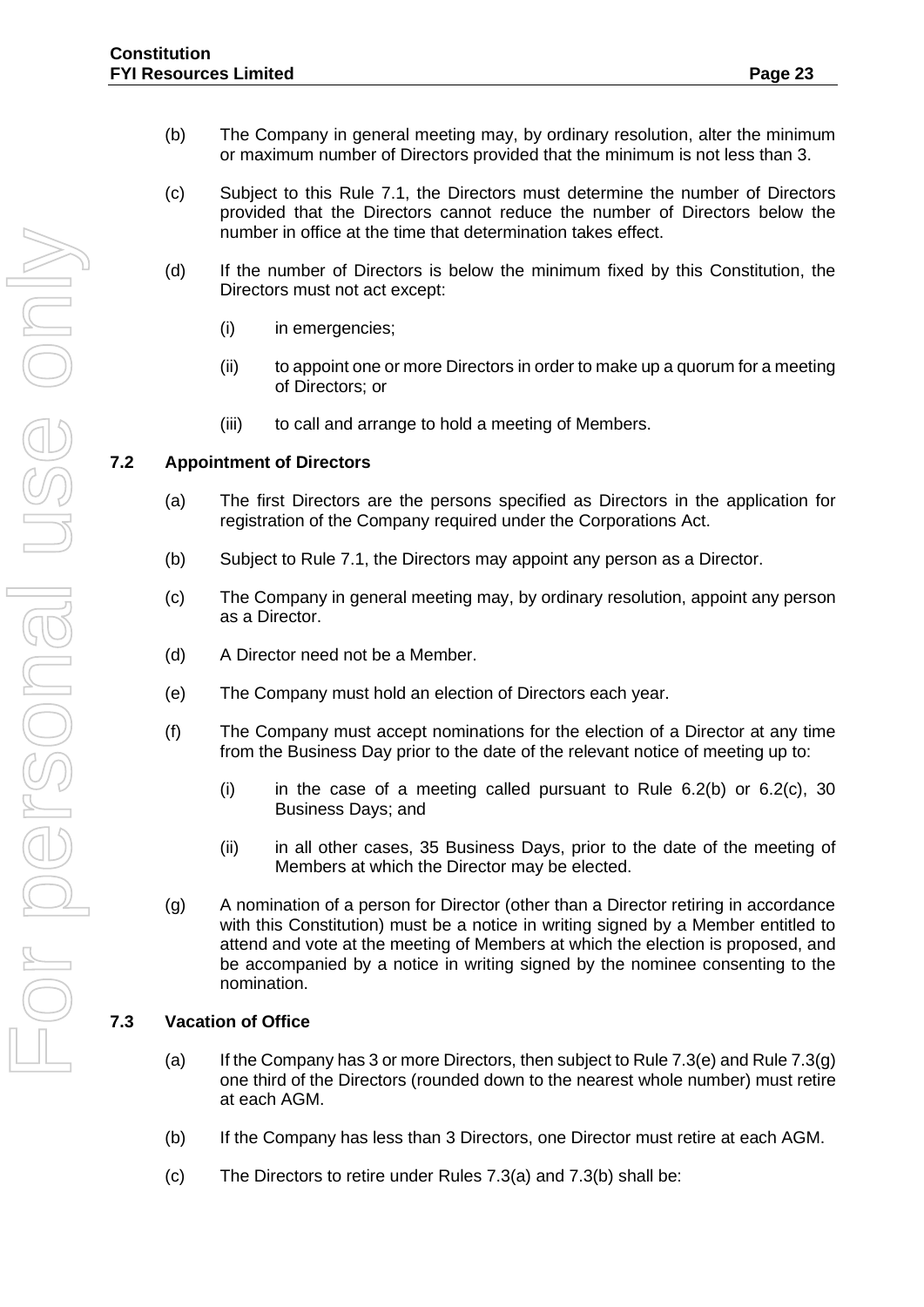- (i) those who have held their office as Director the longest period of time since their last election or appointment; and
- (ii) if 2 or more Directors have held office for the same period of time since their last election or appointment, those Directors determined by the drawing of lots, unless those Directors agree otherwise.
- (d) A Director who retires under Rule 7.3(a) or 7.3(b) is eligible for re-election.
- (e) The managing director of the Company, or if more than one, the managing director of the Company determined by the Directors shall not retire by rotation under Rules 7.3(a) or 7.3(b) but will be included for the purposes of the determination of the number of Directors to retire by rotation under Rule 7.3(a).
- (f) A Director appointed under Rule 7.2(b) may retire at the next meeting of Members and is eligible for re-election at that meeting. Unless a Director appointed under Rule 7.2(b) has retired under this Rule 7.3(f), that Director must retire at the next AGM, and is eligible for re-election at that meeting.
- (g) A Director appointed under Rule 7.2(b) shall be excluded from the calculation under Rules 7.3(a) and 7.3(b) to determine the retirement of Directors by rotation.
- (h) Rules 7.3(f) and 7.3(g) do not apply to the managing director of the Company, or if more than one, the managing director of the Company determined by the Directors.
- (i) A Director may resign from office by giving a written notice of resignation to the Company at its registered office.
- (j) Subject to the Corporations Act, the Company in general meeting may, by ordinary resolution, remove any Director and, if thought fit, appoint another person in place of that Director.
- (k) A Director ceases to be a Director if:
	- (i) the Director resigns or is removed in accordance with this Constitution; or
	- (ii) the Corporations Act so provides.

# <span id="page-27-0"></span>**7.4 Alternate Directors**

A Director may appoint any person to be an alternate Director in his or her place during such period as he or she thinks fit, and the following provisions shall apply with respect to any alternate Director:

- (a) he or she is entitled to notice of Directors' meetings and, if his or her appointor Director is not present at such a Directors' meeting, he or she is entitled to attend and vote in the place of the absent Director;
- (b) he or she may exercise any powers that his or her appointor Director may exercise, and the exercise of any such power by the alternate Director shall be deemed to be the exercise of the power by his or her appointor Director;
- (c) he or she is not required to hold any Shares;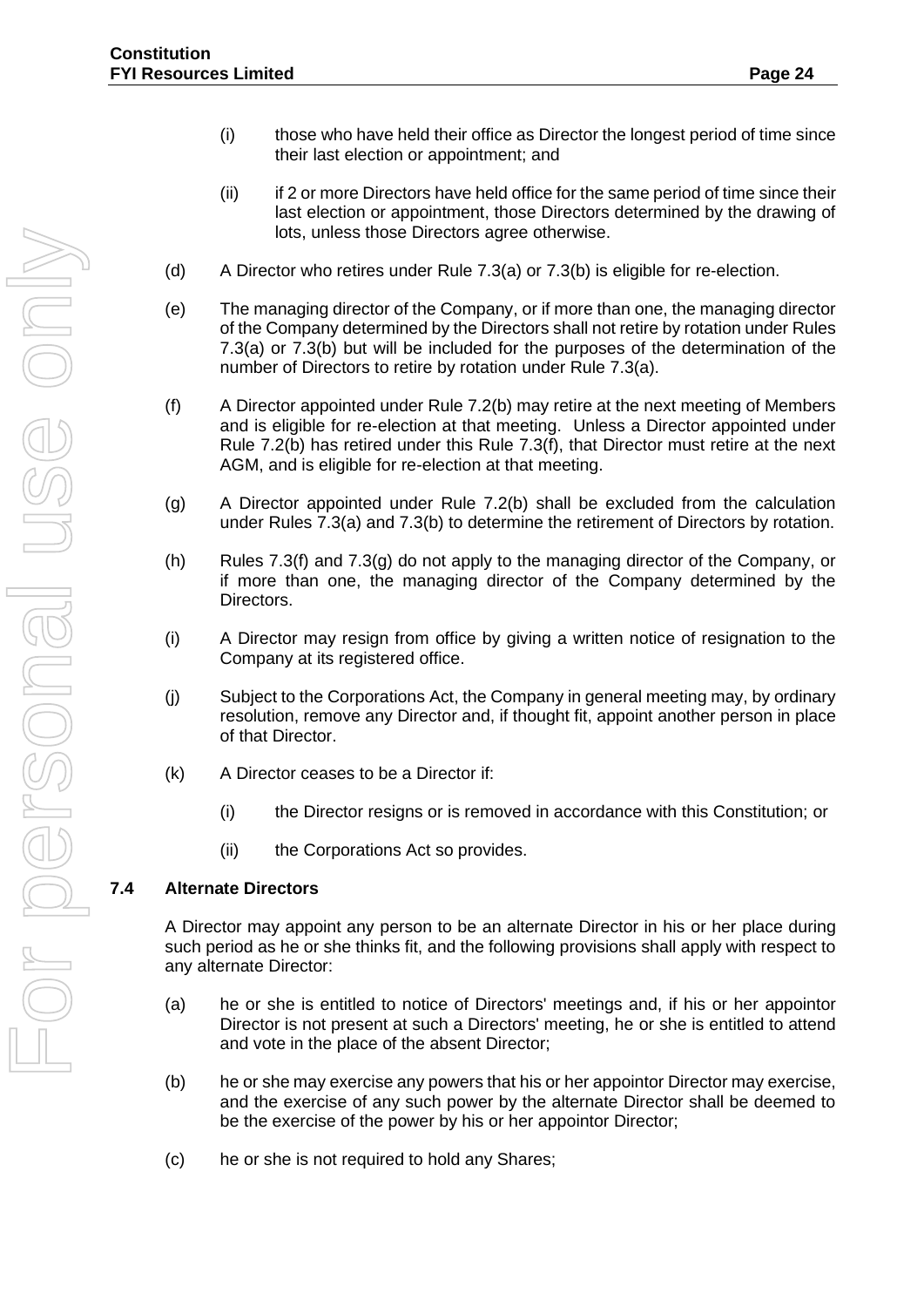- (d) his or her appointment may be terminated at any time by his or her appointor Director notwithstanding that the period of the appointment of the alternate Director has not expired, and the appointment shall terminate in any event if his or her appointor Director ceases to be a Director except where the appointor retires at an AGM under Rule [7.3](#page-26-1) and is reappointed as a Director at that AGM; and
- (e) the appointment, or the termination of an appointment, of an alternate Director shall be effected by a written notice signed by the Director who made the appointment given to the Company.

#### <span id="page-28-0"></span>**7.5 Remuneration of Directors**

- (a) Subject to the Corporations Act and the Listing Rules, the Company may pay to the Non-executive Directors a maximum total amount of director's fees (excluding salaries, other employee benefits or the issue of Securities in lieu of salaries or other employee benefits or as an incentive), determined by the Company in general meeting, or until so determined, as the Directors resolve.
- (b) The remuneration of the Non-executive Directors must not be set as a commission on, or percentage of, profits or operating revenue.
- (c) The Directors may determine the manner in which all or part of the amount in Rule 7.5(a) is divided between the Non-executive Directors, and until so determined, the amount in Rule 7.5(a) must be divided between the Non-executive Directors equally.
- (d) The remuneration of the Non-executive Directors is taken to accrue from day to day.
- (e) The remuneration of the Executive Directors must:
	- (i) subject to the provisions of any contract between each of them and the Company, be fixed by the Directors; and
	- (ii) not be set as a commission on, or percentage of, operating revenue of the Company.
- (f) If a Director performs extra or special services, including being:
	- (i) a member on a committee of Directors; or
	- (ii) the chairperson of Directors or deputy chairperson of Directors, the Company may, subject to the Corporations Act and this Rule 7.5, pay such additional remuneration or provide such benefits to that Director as the Directors resolve.
- (g) The Company must pay all reasonable travelling, accommodation and other expenses properly incurred by a Director or Alternate Director in or about the performance of their duties as Directors.
- (h) Subject to the Corporations Act and the Listing Rules, any Director may participate in any fund, trust or scheme for the benefit of:
	- (i) past or present Directors or employees of the Company or a Related Corporation; or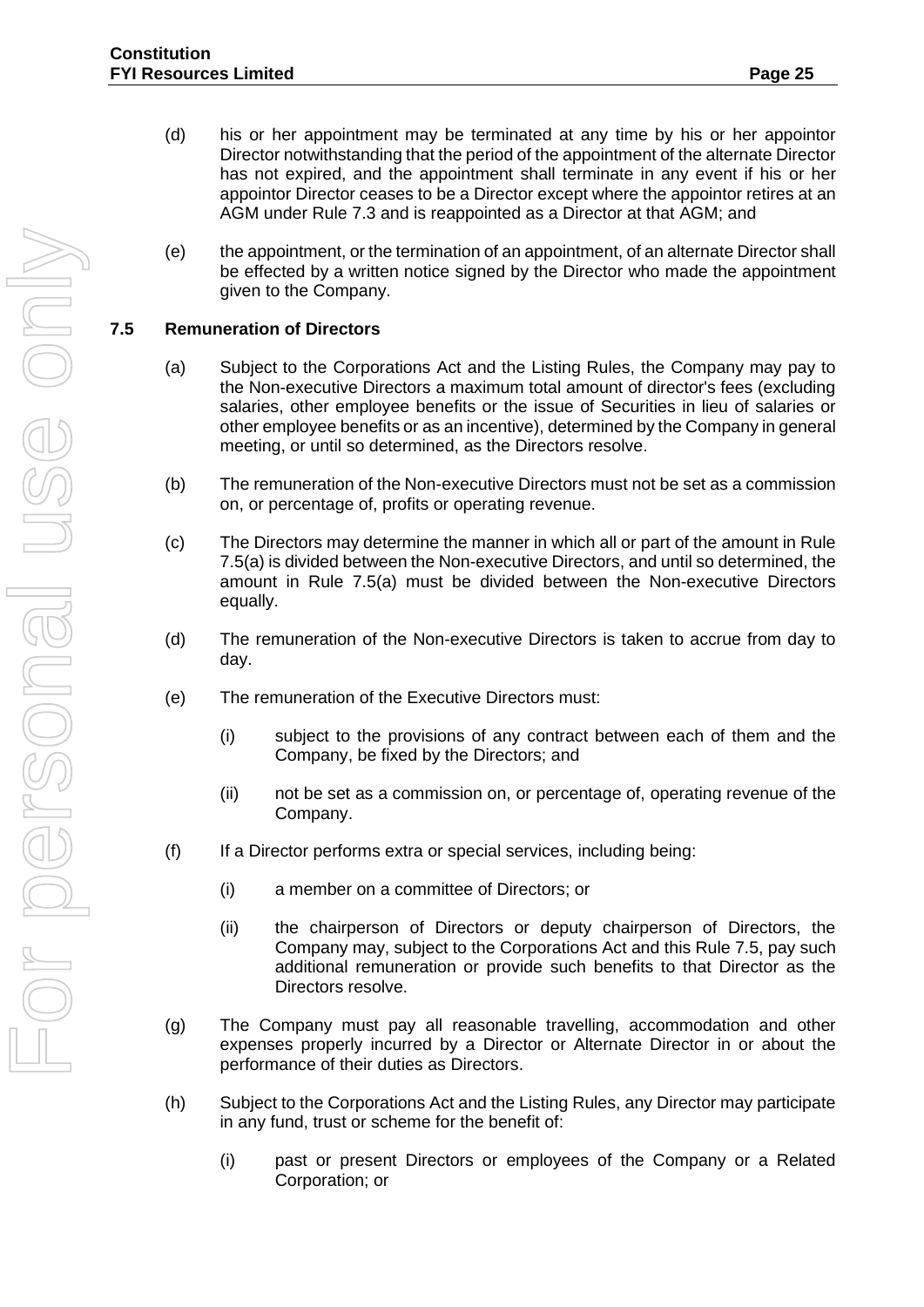- (ii) the dependants of, or persons connected with, any person referred to in Rule 7.5(h)(i).
- (i) Subject to the Corporations Act and the Listing Rules, the Company may give, or agree to give, a person a benefit in connection with that person's, or someone else's, retirement from a board or managerial office in the Company or a Related Corporation.

#### <span id="page-29-0"></span>**7.6 Interests of Directors**

- (a) A Director may:
	- (i) hold an office or place of profit (except as auditor) in the Company, on any terms as the Directors resolve;
	- (ii) hold an office, or otherwise be interested in, any Related Corporation or other body corporate in which the Company is interested or;
	- (iii) act, or the Director's firm may act, in any professional capacity for the Company (except as auditor) or any Related Corporation or other body corporate in which the Company is interested, and retain the benefits of doing so if the Director discloses (in accordance with the Corporations Act and the Listing Rules) the interest giving rise to those benefits.
- (b) If a Director discloses any interest giving rise to a benefit to the Director in accordance with Rule 7.6(a):
	- (i) the Director may contract or make an arrangement with the Company, a Related Corporation or a body corporate in which the Company is interested, in any matter and in any capacity;
	- (ii) the Director may, subject to the Corporations Act, be counted in a quorum for a meeting of Directors considering that contract or arrangement;
	- (iii) the Director may, subject to the Corporations Act, vote on whether the Company enters into the contract or arrangement, and on any matter that relates to the contract, arrangement or interest;
	- (iv) the Director may sign on behalf of the Company, or witness the affixing of the Seal to, any document in respect of the contact or arrangement;
	- (v) the Director may retain the benefits under the contract or arrangement; and
	- (vi) the Company cannot avoid the contract or arrangement merely because of the existence of the Director's interest.
- (c) The failure of a Director to:
	- (i) disclose an interest;
	- (ii) not be present while a matter in which the Director is interested is being considered at a meeting of Directors; or
	- (iii) not vote on a matter, in accordance with the Corporations Act,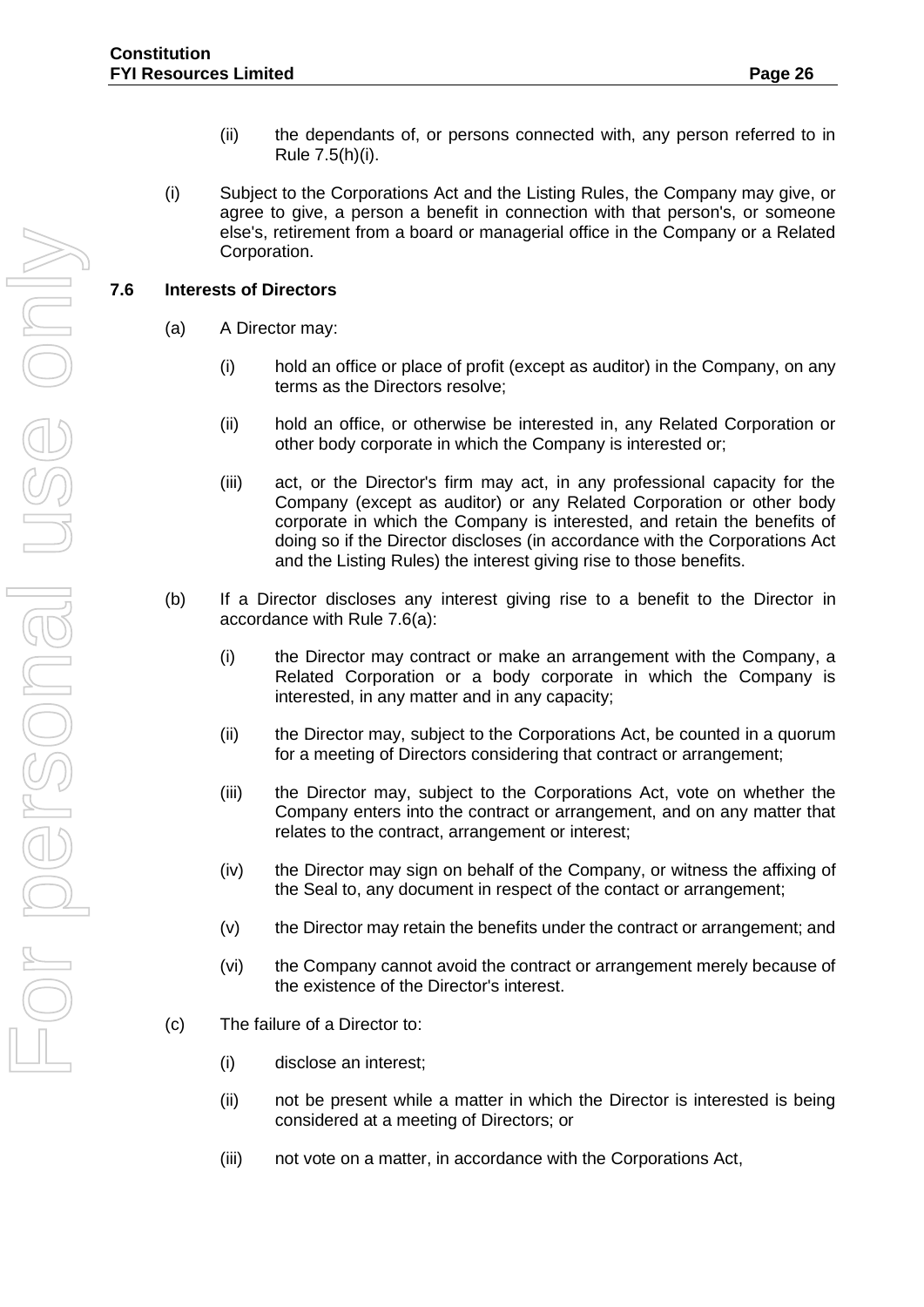does not affect the validity of any act, transaction, agreement, instrument, resolution or other thing.

#### <span id="page-30-0"></span>**7.7 No Share Qualification**

A Director is not required to hold any Shares.

## <span id="page-30-1"></span>**8. OFFICERS**

#### <span id="page-30-2"></span>**8.1 Managing Director**

- (a) The Directors may appoint one or more of their number as a managing director, for any period and on any terms (including as to remuneration) as the Directors resolve.
- (b) Subject to any agreement between the Company and a managing director, the Directors may remove or dismiss a managing director at any time, with or without cause.
- (c) The Directors may delegate any of their powers (including the power to delegate) to a managing director.
- (d) The Directors may revoke or vary:
	- (i) the appointment of a managing director; or
	- (ii) any power delegated to a managing director.
- (e) A managing director must exercise the powers delegated to him or her in accordance with any directions of the Directors.
- (f) The exercise of a power by a managing director is as effective as if the Directors exercised the power.
- (g) A person ceases to be a managing director if the person ceases to be a Director.

#### <span id="page-30-3"></span>**8.2 Secretary**

- (a) The first Secretary is the person specified as Secretary in the application for registration of the Company required under the Corporations Act.
- (b) The Directors may appoint one or more Secretaries for any period, and on any terms (including as to remuneration), as the Directors resolve.
- (c) Subject to any agreement between the Company and a Secretary, the Directors may remove or dismiss a Secretary at any time with or without cause.
- (d) The Directors may revoke or vary the appointment of a Secretary.
- (e) An act by a person as a Secretary is effective even if the appointment of that person, or the continuance of that appointment, is invalid because the Company or that person did not comply with this Constitution or any provision of the Corporations Act.
- (f) Rule 8.2(e) does not deal with the question whether an effective act by a person: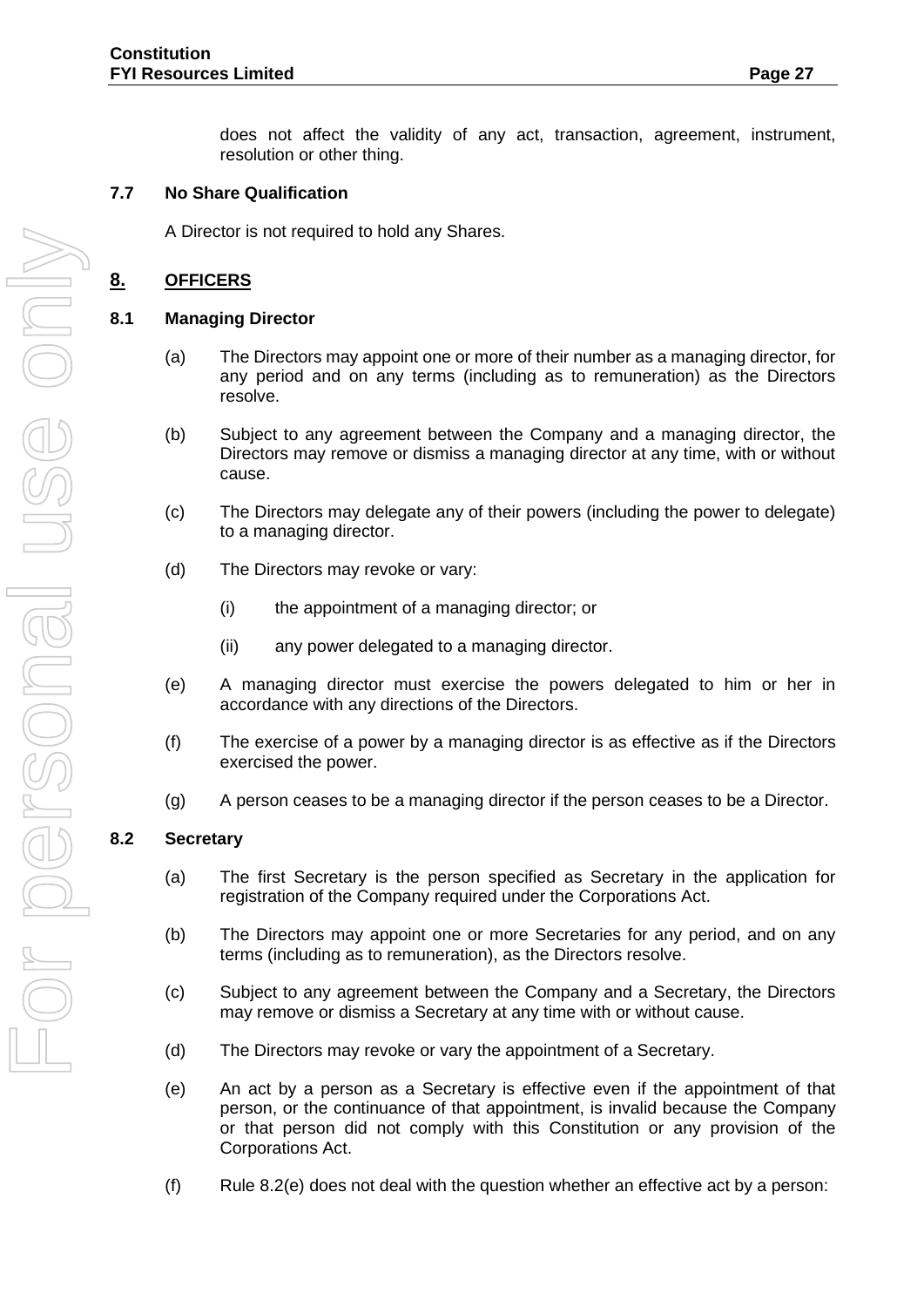- (i) binds the Company in its dealings with other people; or
- (ii) makes the Company liable to another person.

#### <span id="page-31-0"></span>**8.3 Indemnity and Insurance**

- (a) To the extent permitted by law, the Company must indemnify each Relevant Officer against:
	- (i) a Liability of that person; and
	- (ii) Legal Costs of that person.
- (b) To the extent permitted by law, the Company may make a payment (whether by way of advance, loan or otherwise) to a Relevant Officer in respect of Legal Costs of that person.
- (c) To the extent permitted by law, the Company may pay, or agree to pay, a premium for a contract insuring a Relevant Officer against:
	- (i) a Liability of that person; and
	- (ii) Legal Costs of that person.
- (d) To the extent permitted by law, the Company may enter into an agreement or deed with a Relevant Officer or a person who is, or has been, an officer of a Subsidiary, under which the Company must do all or any of the following:
	- (i) keep books of the Company and allow either (or both) that person and that person's advisers access to such books on the terms agreed;
	- (ii) indemnify that person against any Liability;
	- (iii) make a payment (whether by way of advance, loan or otherwise) to that person in respect of Legal Costs; and
	- (iv) keep that person insured in respect of any act or omission by that person while a Relevant Officer or an officer of a Subsidiary, on the terms agreed (including as to payment of all or part of the premium for the contract of insurance).
- (e) Nothing in this Rule 8.3 precludes the Company from indemnifying employees (other than Officers) and consultants or sub-contractors where the Directors, in their absolute discretion, deem it to be necessary or appropriate.

# <span id="page-31-2"></span><span id="page-31-1"></span>**9. POWERS OF THE COMPANY AND DIRECTORS**

#### **9.1 General Powers**

- (a) The Company may exercise, in any manner permitted by the Corporations Act, any power which a public company limited by shares may exercise under the Corporations Act.
- (b) Subject to the Corporations Act, the Listing Rules and this Constitution, the business of the Company shall be managed by, or under the direction of, the Directors who may: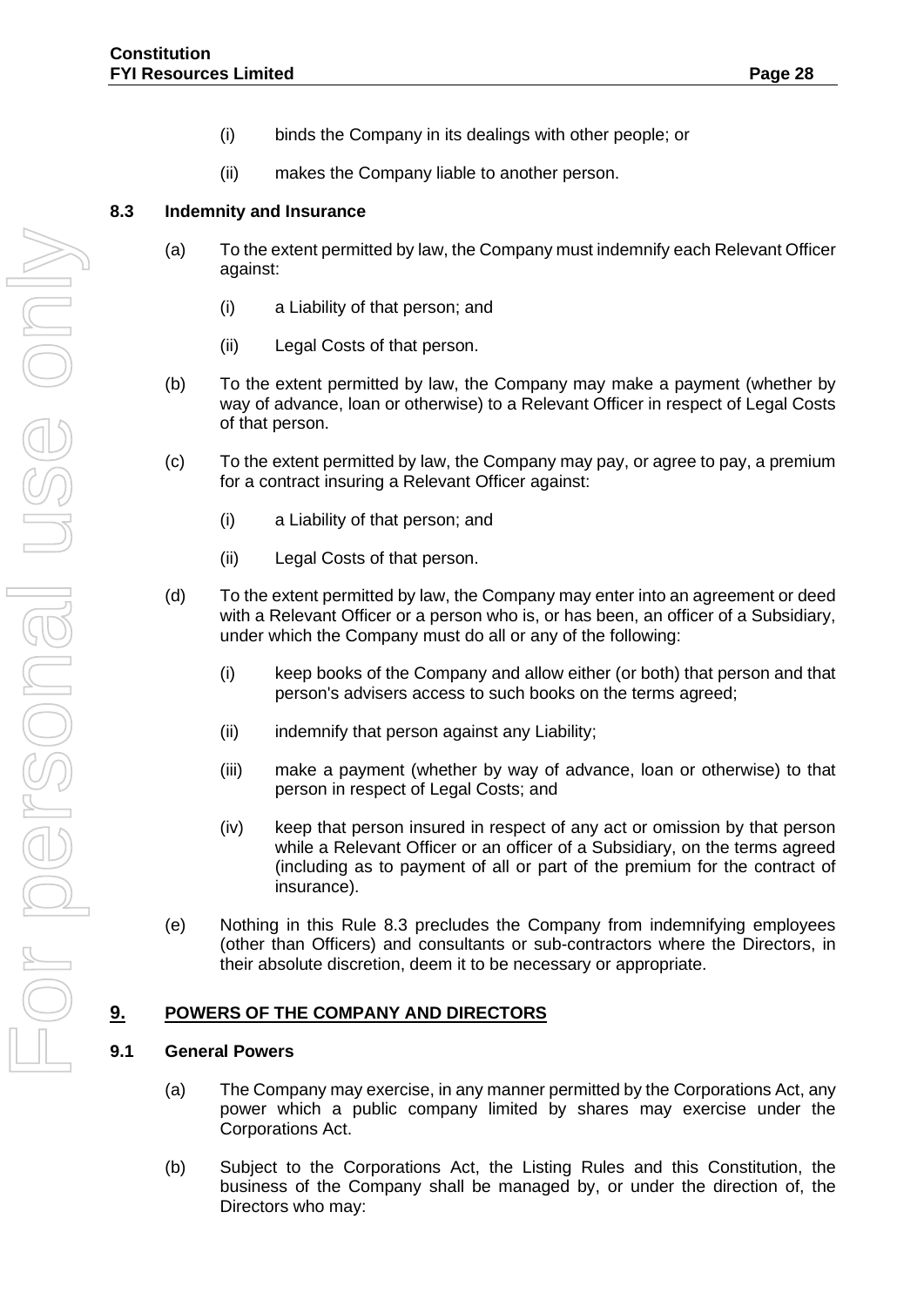- (i) pay all expenses incurred in forming and promoting the Company; and
- (ii) exercise such powers of the Company as are not, by the Corporations Act, the Listing Rules or this Constitution, required to be exercised by the Company in general meeting.

# <span id="page-32-0"></span>**9.2 Execution of Documents**

- (a) If the Company has a Seal, the Company may execute a document if the Seal is fixed to the document and the fixing of the Seal is witnessed by:
	- (i) 2 Directors;
	- (ii) a Director and a Secretary; or
	- (iii) a Director and another person appointed by the Directors for that purpose.
- (b) The Company may execute a document without a common seal if the document is signed by:
	- (i) 2 Directors;
	- (ii) a Director and a Secretary; or
	- (iii) a Director and another person appointed by the Directors for that purpose.
- (c) The Company may execute a document as a deed if the document is expressed to be executed as a deed and is executed in accordance with Rule 9.2(a) or 9.2(b).
- (d) The Directors may resolve, generally or in a particular case, that any signature on certificates for securities of the Company may be affixed by mechanical or other means.
- (e) Negotiable instruments may be signed, drawn, accepted, endorsed or otherwise executed by, or on behalf of, the Company in such manner and by such persons as the Directors resolve.

# <span id="page-32-1"></span>**9.3 Borrowings**

Without limiting the generality of Rule 9.1, the Directors may at any time:

- (a) exercise all powers of the Company to:
	- (i) borrow money;
	- (ii) charge any property or business of the Company or all or any of its uncalled capital; and
	- (iii) issue debentures or give any other security for a debt, liability or obligation of the Company or of any other person;
- (b) sell or otherwise dispose of the whole or any part of the assets, undertakings and other properties of the Company, or any that may be acquired, on such terms and conditions as they deem appropriate, but:
	- (i) the Company must comply with the Listing Rules;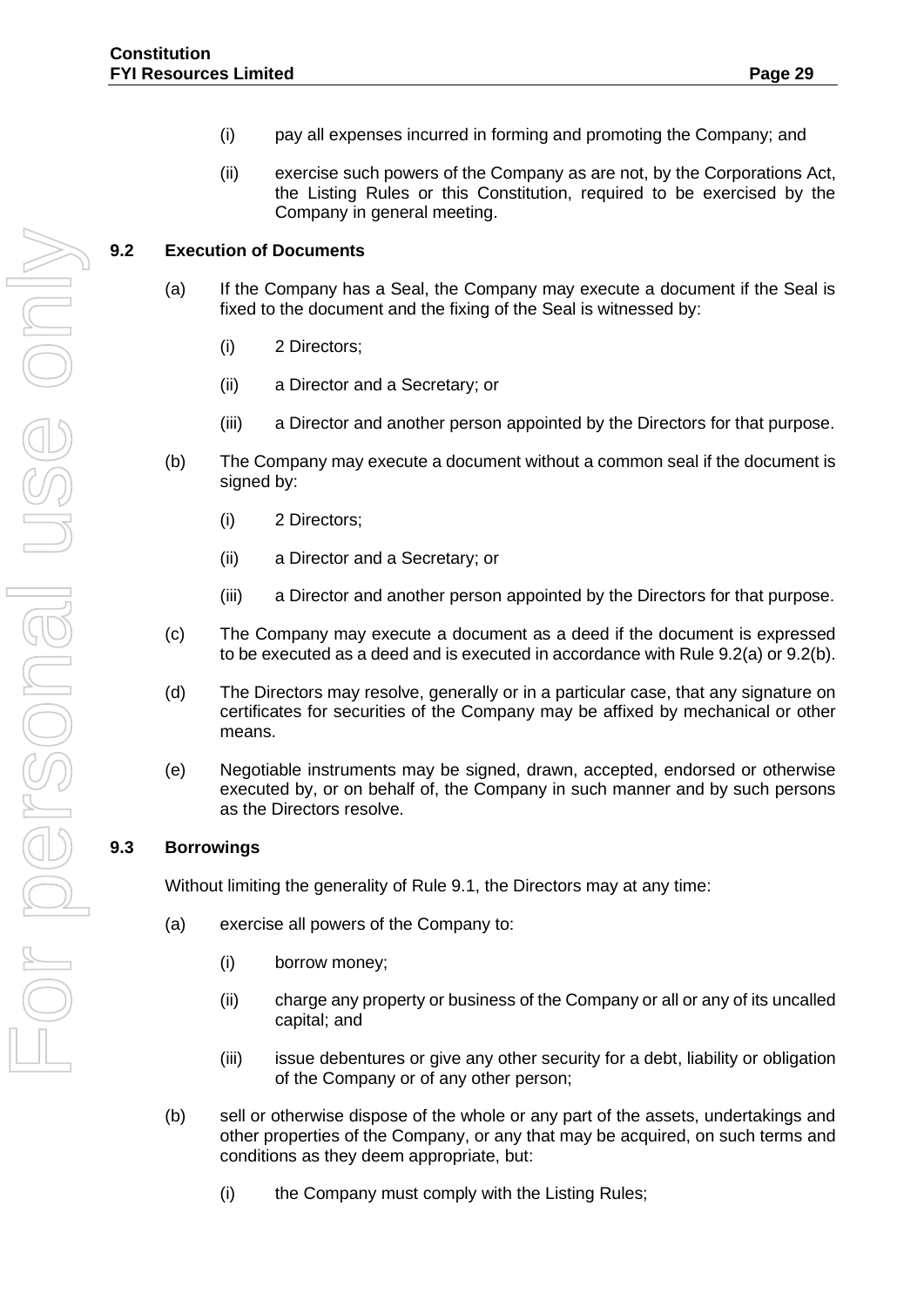- (ii) any sale or disposition of the Company's main undertaking must be made subject to the ratification of the sale or disposal by the Company in general meeting; and
- (iii) on the sale or disposition of the Company's main undertaking or on the liquidation of the Company, no commission or fee shall be paid to any Director or Directors or to any liquidator of the Company unless it is ratified by the Company in general meeting, with prior notification of the amount of the proposed payment or payments having been disclosed to all Members in the relevant notice of meeting at which any such payment is to be considered; and
- (c) take any action necessary or desirable to enable the Company to comply with the Listing Rules.

#### <span id="page-33-0"></span>**9.4 Committees and Delegates**

- (a) The Directors may delegate any of their powers (including the power to delegate) to a committee of Directors, a Director, an employee of the Company or any other person.
- (b) The Directors may revoke or vary any power delegated under Rule 9.4(a).
- (c) A committee or delegate must exercise the powers delegated in accordance with any directions of the Directors.
- (d) The exercise of a power by the committee or delegate is as effective as if the Directors exercised the power.
- (e) Rule 10 applies with the necessary changes to meetings of a committee of Directors.

#### <span id="page-33-1"></span>**9.5 Attorney or Agent**

- (a) The Directors may appoint any person to be attorney or agent of the Company for any purpose, for any period and on any terms (including as to remuneration) as the Directors resolve.
- (b) The Directors may delegate any of their powers (including the power to delegate) to an attorney or agent.
- (c) The Directors may revoke or vary:
	- (i) an appointment under Rule 9.5(a); or
	- (ii) any power delegated to an attorney or agent.

# <span id="page-33-2"></span>**10. PROCEEDINGS OF DIRECTORS**

#### <span id="page-33-3"></span>**10.1 Written Resolutions of Directors**

(a) The Directors may pass a resolution without a meeting of the Directors being held if all the Directors entitled to vote on the resolution assent to a document containing a statement that they are in favour of the resolution set out in the document.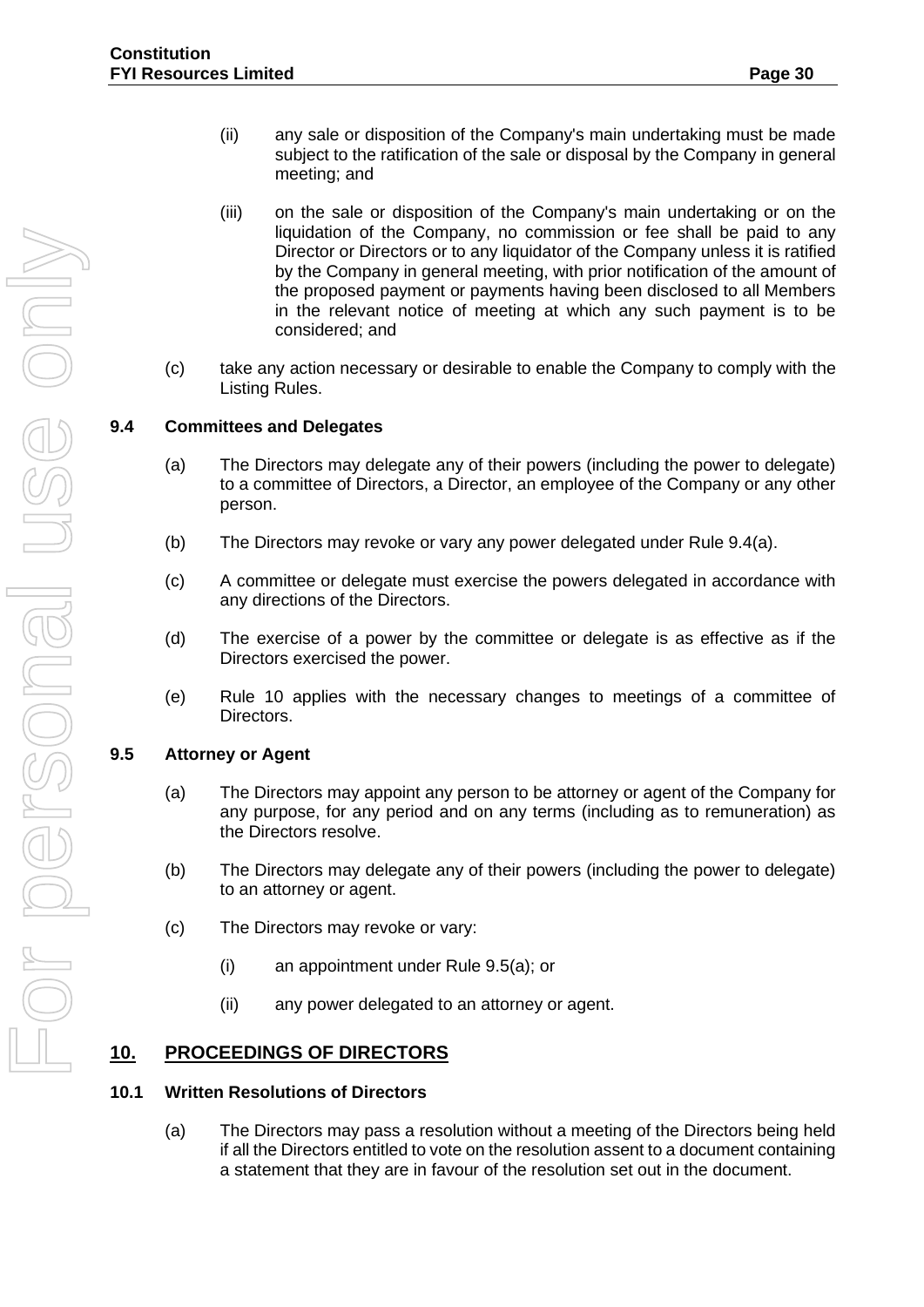- (b) Separate copies of the document referred to in Rule 10.1 (a) may be used for assenting to by the Directors if the wording of the resolution and the statement is identical in each copy.
- (c) A Director may signify assent to a document under this Rule 10.1 by signing the document or by notifying the Company of the assent of the Director:
	- $(i)$  in a manner permitted by Rule 14.3; or
	- (ii) by any technology including telephone.
- (d) Where a Director signifies assent to a document pursuant to Rule 10.1 (c) other than by signing the document, the Director must, by way of confirmation, sign the document before or at the next meeting of Directors attended by that Director.
- (e) The resolution, the subject of a document under Rule 10.1 (b), is not invalid if a Director does not comply with Rule 10.1 (d).

#### <span id="page-34-0"></span>**10.2 Convening of Directors' Meetings**

- (a) A Director may call a meeting of Directors at any time.
- (b) On the request of any Director, a Secretary of the Company must call a meeting of the Directors.
- (c) The Directors may meet, adjourn and otherwise regulate their meetings as they think fit.
- (d) A meeting of Directors may be held using any technology consented to by a majority of the Directors.
- (e) The consent of a Director under Rule 10.2(d):
	- (i) may be for all meetings of Directors or for any number of meetings; and
	- (ii) may only be withdrawn by that Director within a reasonable period before a meeting of Directors.
- (f) If a meeting of Directors is held in 2 or more places pursuant to Rule 10.2(d):
	- (i) a Director present at one of the places is taken to be present at the meeting unless, or until, the Director states to the chairperson of the meeting that the Director is discontinuing his or her participation in the meeting; and
	- (ii) the chairperson of the meeting may determine at which place the meeting is taken to be held.

#### <span id="page-34-1"></span>**10.3 Notice of Directors' Meetings**

(a) Notice of a meeting of Directors must be given to each Director and Alternate Director.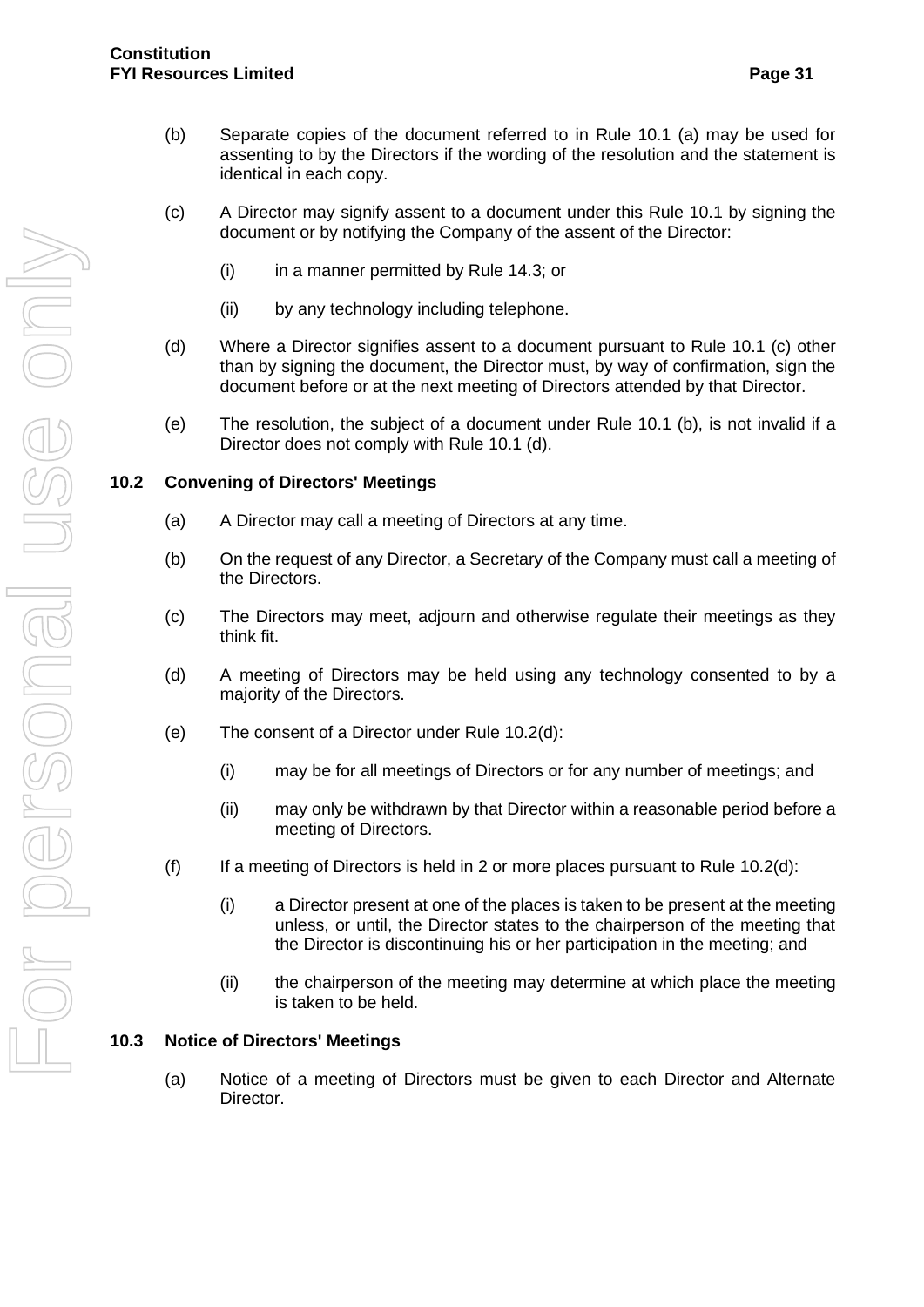- (b) A notice of meeting of Directors must:
	- (i) set out the place, date and time for the meeting (and, if the meeting is to be held in 2 or more places, the technology that will be used to facilitate this); and
	- (ii) state the general nature of the business of the meeting.
- (c) Unless all Directors agree otherwise, the Company must give at least 24 hours notice of a meeting of Directors.
- (d) A Director or Alternate Director may waive notice of a meeting of Directors by notice in writing to the Company to that effect.
- (e) Subject to the Corporations Act, anything done (including the passing of a resolution) at a meeting of Directors is not invalid if either or both:
	- (i) a Director or Alternate Director does not receive notice of the meeting; or
	- (ii) the Company accidentally does not give notice of the meeting to a Director or Alternate Director, provided that, in the case of a failure to give notice to a Director or Alternate Director:
		- (A) that person (or in the case of an Alternate Director, the Director appointing that person) gives notice in writing to the Company that he or she waives the right to receive notice of the meeting or agrees to the thing done at the meeting; and
		- (B) that person (or in the case of an Alternate Director, the Director appointing that person) attends the meeting.
- (f) Subject to the Corporations Act, the attendance of a person at a meeting of Directors waives any objection that person and:
	- (i) if the person is a Director, an Alternate Director appointed by that person; or
	- (ii) if the person is an Alternate Director, the Director who appointed that person as an Alternate Director, may have to a failure to give notice of the meeting to that person in accordance with this Constitution.

#### <span id="page-35-0"></span>**10.4 Quorum**

- (a) Subject to the Corporations Act, a quorum for a meeting of Directors is:
	- (i) if the Directors have fixed a number for the quorum, that number of Directors; and
	- (ii) in any other case, 2 Directors entitled to vote on a resolution that may be proposed at that meeting.
- (b) In determining whether a quorum for a meeting of Directors is present:
	- (i) where a Director has appointed an Alternate Director, that Alternate Director is counted if the appointing Director is not present;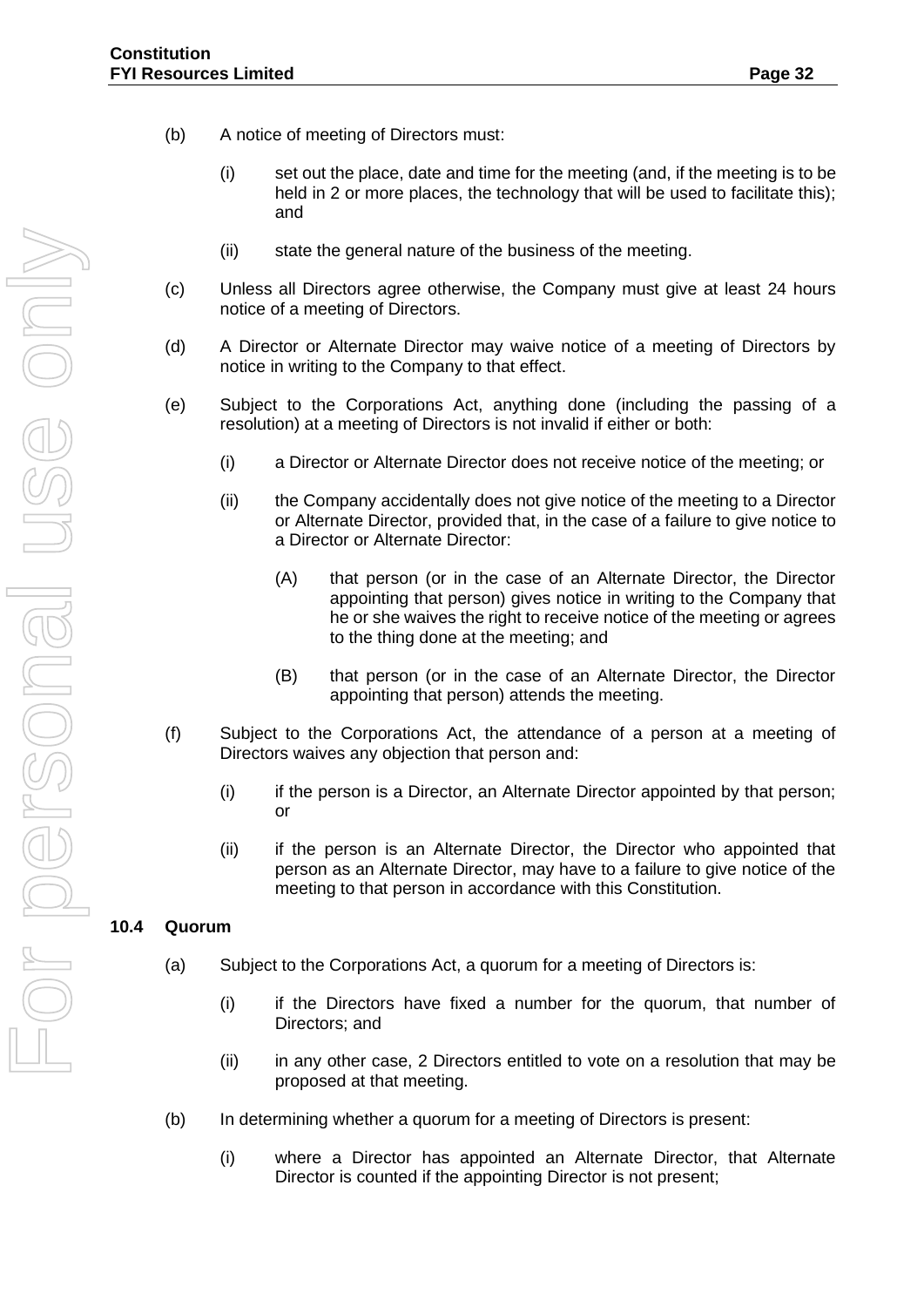- (ii) where a person is present as Director and an Alternate Director for another Director, that person is counted separately provided that there is at least one other Director or Alternate Director present; and
- (iii) where a person is present as an Alternate Director for more than one Director, that person is counted separately for each appointment provided that there is at least one other Director or Alternate Director present.
- (c) A quorum for a meeting of Directors must be present at all times during the meeting.
- (d) If there are not enough persons to form a quorum for a meeting of Directors, one or more of the Directors (including those who have an interest in a matter being considered at that meeting) may call a meeting of Members and the meeting of Members may pass a resolution to deal with the matter.

## <span id="page-36-0"></span>**10.5 Chairperson**

- (a) The Directors may elect a Director as chairperson of Directors or deputy chairperson of Directors for any period they resolve, or if no period is specified, until that person ceases to be a Director.
- (b) The Directors may remove the chairperson of Directors or deputy chairperson of Directors at any time.
- (c) The chairperson of Directors must (if present within 15 minutes after the time appointed for the meeting and willing to act) chair each meeting of Directors.
- (d) If:
	- (i) there is no chairperson of Directors;
	- (ii) the chairperson of Directors is not present within 15 minutes after the time appointed for a meeting of Directors; or
	- (iii) the chairperson of Directors is present within that time but is not willing to chair all or part of that meeting, if the Directors have elected a deputy chairperson of Directors, the deputy chairperson of Directors must (if present within 15 minutes after the time appointed for the meeting and willing to act) chair all or part of the meeting of Directors.
- (e) Subject to Rules 10.5(c) and 10.5(d), if:
	- (i) there is no deputy chairperson of Directors;
	- (ii) the deputy chairperson of Directors is not present within 15 minutes after the time appointed for the meeting of Directors; or
	- (iii) the deputy chairperson of Directors is present within that time but is not willing to chair all or part of that meeting,
	- (iv) the Directors present must elect one of themselves to chair all or part of the meeting of Directors.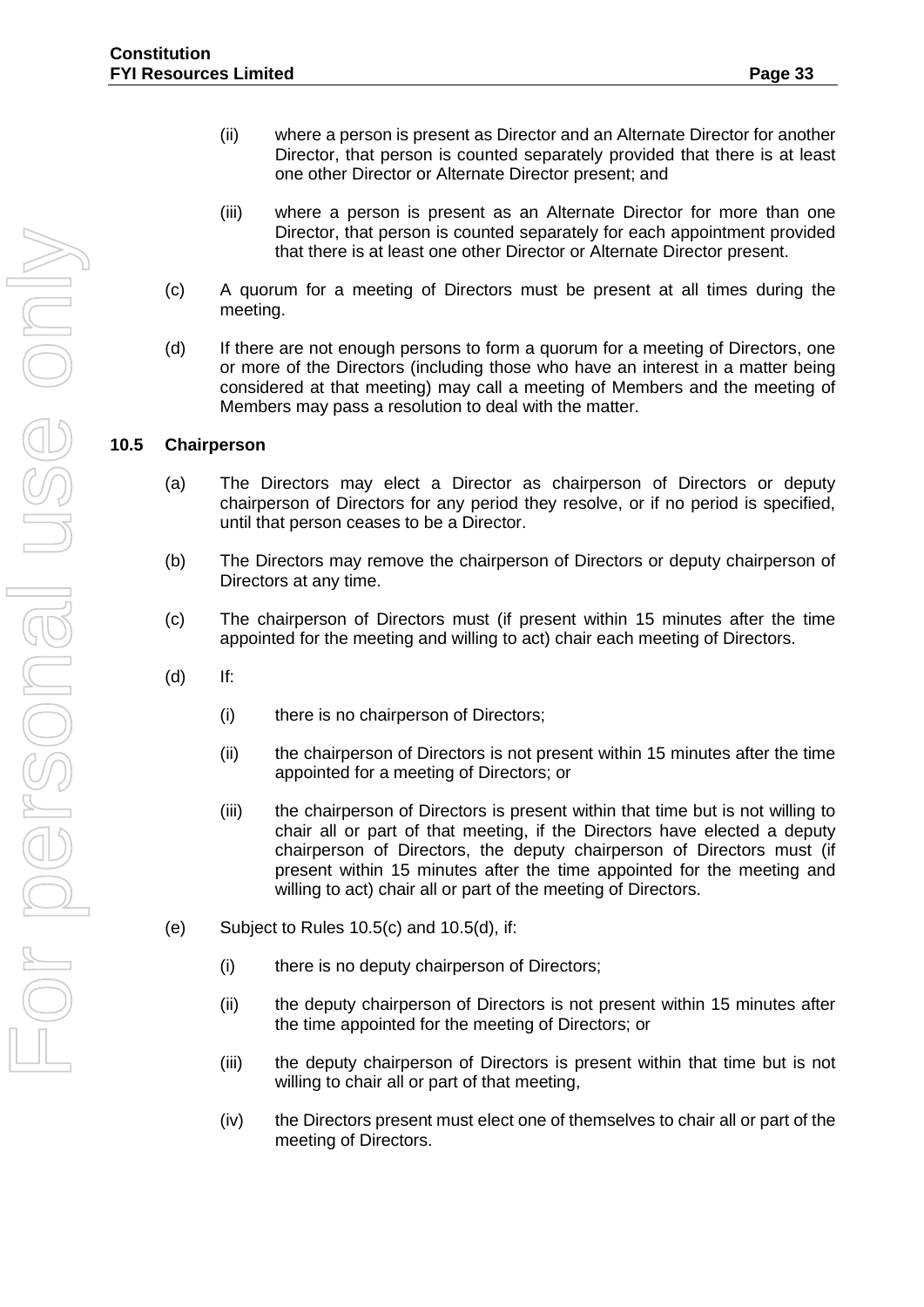(f) A person does not cease to be a chairperson of Directors or deputy chairperson of Directors if that person retires as a Director at a meeting of Members and is reelected as a Director at that meeting.

# <span id="page-37-0"></span>**10.6 Resolutions of Directors**

- (a) A resolution of Directors is passed if more votes are cast in favour of the resolution than against it.
- (b) Subject to Rule 7.6 and this Rule 10.6, each Director has one vote on a matter arising at a meeting of Directors.
- (c) In determining the number of votes a Director has on a matter arising at a meeting of Directors:
	- (i) where a person is present as a Director and an Alternate Director for another Director, that person has one vote as a Director and, subject to Rule 7.4(e), one vote as an Alternate Director; and
	- (ii) where a person is present as an Alternate Director for more than one Director, that person has, subject to Rule 7.4(e), one vote for each appointment.
- (d) Subject to the Corporations Act, in case of an equality of votes on a resolution at a meeting of Directors, the chairperson of that meeting has a casting vote on that resolution in addition to any vote the chairperson has in his or her capacity as a Director in respect of that resolution.

# <span id="page-37-1"></span>**10.7 Effectiveness of Acts by Directors**

- (a) An act done by a Director is effective even if the appointment of that Director, or the continuance of that appointment, is invalid because the Company or that Director did not comply with this Constitution or any provision of the Corporations Act.
- (b) Rule 10.7(a) does not deal with the question whether an effective act by a Director:
	- (i) binds the Company in its dealings with other people; or
	- (ii) makes the Company liable to another person.

# <span id="page-37-2"></span>**11. DIVIDENDS AND PROFITS**

# <span id="page-37-3"></span>**11.1 Payment of Dividends**

- (a) Subject to the Corporations Act, the Listing Rules and any rights or restrictions attached to a class of Shares, the Company may pay Dividends as the Directors resolve.
- (b) The Directors may determine that a Dividend is payable without a meeting of Members and may fix:
	- (i) the amount of the Dividend;
	- (ii) if the Dividend is franked, the franking percentage and the franking class;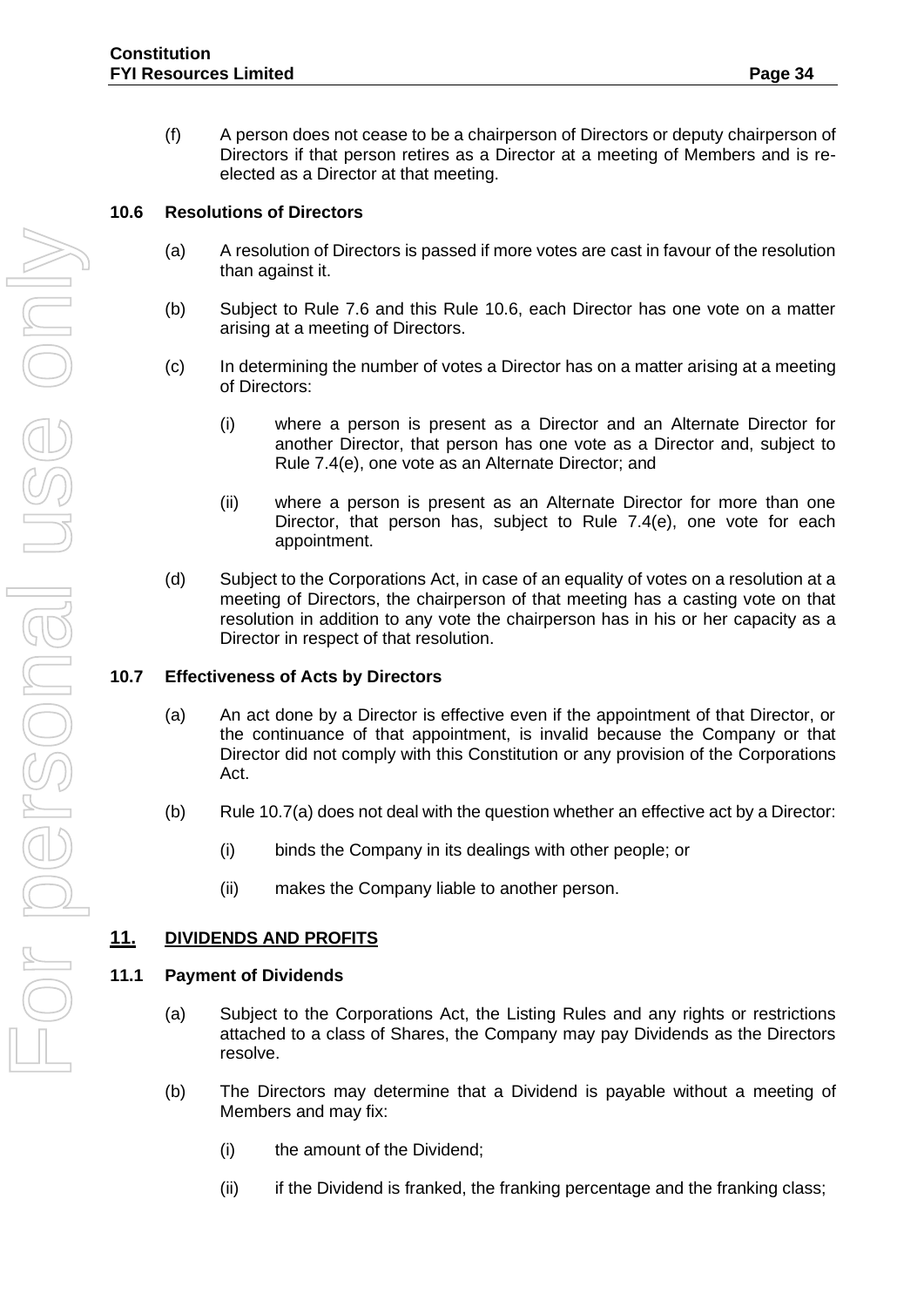- (iii) the time for determining entitlements to the Dividend;
- (iv) the time for payment of the Dividend; and the method of payment of the Dividend.
- (c) The method of payment of a Dividend may include any or all of the payment of cash, the issue of Shares or other securities, the grant of options and the transfer of assets.
- (d) If the method of payment of a Dividend includes an issue or transfer of shares in a body corporate, each Member:
	- (i) agrees to become a member of that body corporate; and
	- (ii) in the case of a transfer, appoints the Company and each Director as its agent to execute an instrument of transfer or other document required to transfer the relevant shares to that Member.
- (e) A Dividend in respect of a Share must be paid to the person whose name is entered in the Register as the holder of that Share:
	- (i) where the Directors have fixed a time under Rule 11.1 (b)(iii), at that time; or
	- (ii) in any other case, on the date the Dividend is declared.

## <span id="page-38-0"></span>**11.2 Dividends for Different Classes**

The Directors may determine that Dividends be paid:

- (a) on Shares of one class but not on another class; and
- (b) at different rates for different classes of Shares.

#### <span id="page-38-1"></span>**11.3 Dividends Proportional to Paid Up Capital**

- (a) Subject to any rights or restrictions attached to a class of Shares, the person entitled to a Dividend on a Share is entitled to:
	- (i) if the Share is fully paid (whether the issue price of the Share was paid or credited or both), the entire Dividend; or
	- (ii) if the Share is partly paid, a proportion of that Dividend equal to the proportion which the amount paid (including amounts credited) on that Share bears to the total amount paid or payable (including amounts credited) on that Share.
- (b) Amounts paid in advance of a call on a Share are ignored when calculating the proportion under Rule 11.3(a)(ii).

#### <span id="page-38-2"></span>**11.4 Effect of a Transfer on Dividends**

If a transfer of a Share is registered after the time determined for entitlements to a Dividend on that Share but before the Dividend is paid, the person transferring the Share is entitled to that Dividend.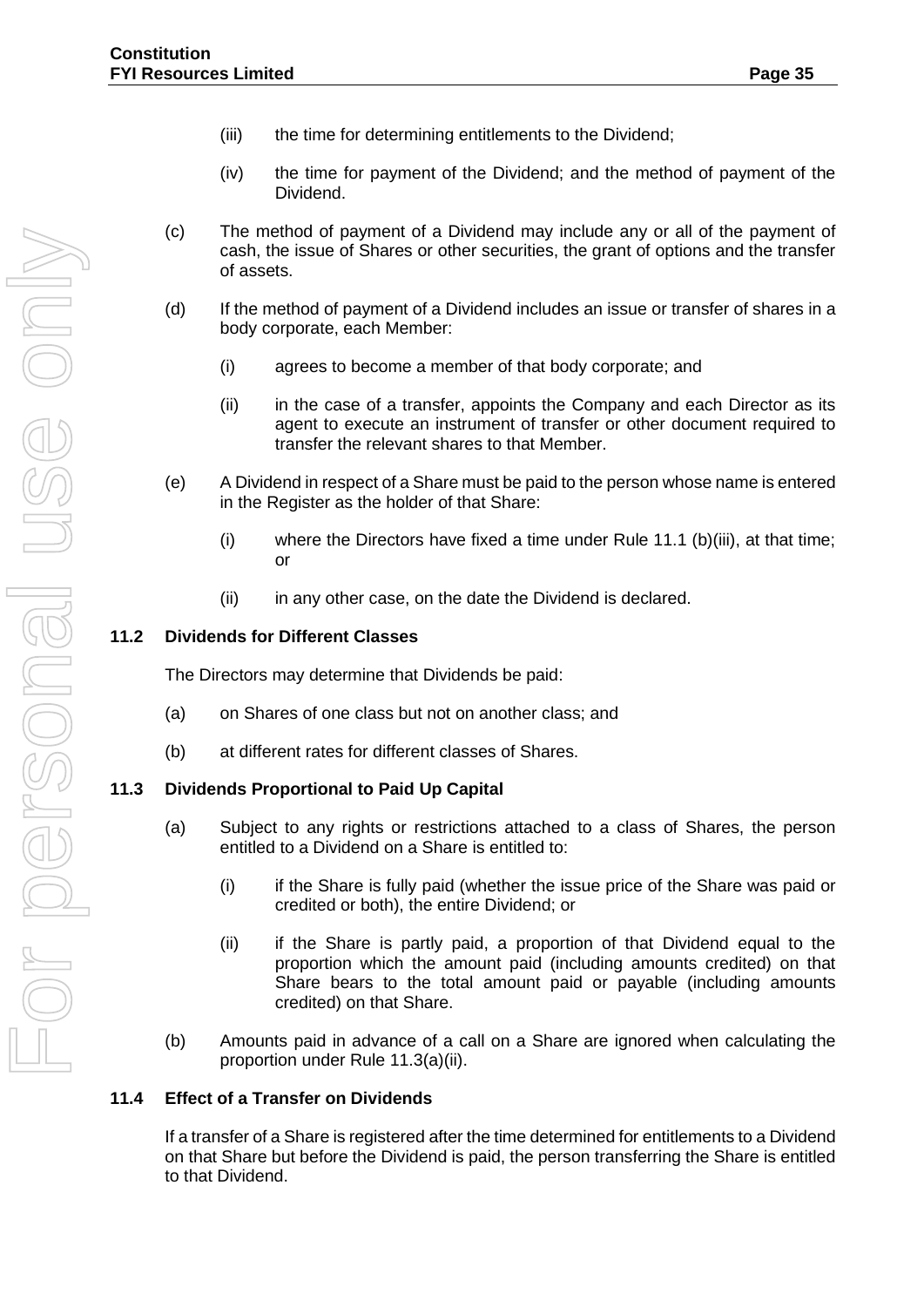## <span id="page-39-0"></span>**11.5 No Interest on Dividends**

The Company is not required to pay any interest on a Dividend.

#### <span id="page-39-1"></span>**11.6 Unpaid Amounts**

The Company may retain the whole or part of any Dividend in respect of which the Company has a lien and apply that amount in total or part satisfaction of any amount secured by that lien.

## <span id="page-39-2"></span>**11.7 Capitalisation of Profits**

- (a) Subject to the Listing Rules, the Directors may capitalise any profits of the Company and distribute that capital to the Members, in the same proportions as the Members are entitled to a distribution by Dividend.
- (b) The Directors may fix the time for determining entitlements to a capitalisation of profits.
- (c) The Directors may decide to apply any capital arising from a capitalisation of profits under Rule 11.7(a) in either or both of the following ways:
	- (i) in paying up an amount unpaid on Shares already issued; and
	- (ii) in paying up in full any Shares or other securities in the Company.
- (d) The Members must accept an application of capital pursuant to Rule 11.7(c) in full satisfaction of their interest in that capital.

#### <span id="page-39-3"></span>**11.8 Distributions of Assets**

The Directors may settle any dispute in relation to a distribution of capital under Rule 11 in any way including, but not limited to:

- (a) rounding amounts up or down to the nearest whole number;
- (b) ignoring fractions;
- (c) valuing assets for distribution;
- (d) paying cash to any Member on the basis of that valuation; and
- (e) vesting assets in a trustee on trust for the Members entitled.

#### <span id="page-39-4"></span>**11.9 Dividend Plans**

Subject to the Corporations Act and the Listing Rules:

- (a) the Directors may establish a dividend selection plan or bonus share plan on such terms as the Directors resolve, under which participants may elect in respect of all or part of their Shares:
	- (i) to receive a Dividend from the Company paid in whole or in part out of a particular fund or reserve or out of profits derived from a particular source; or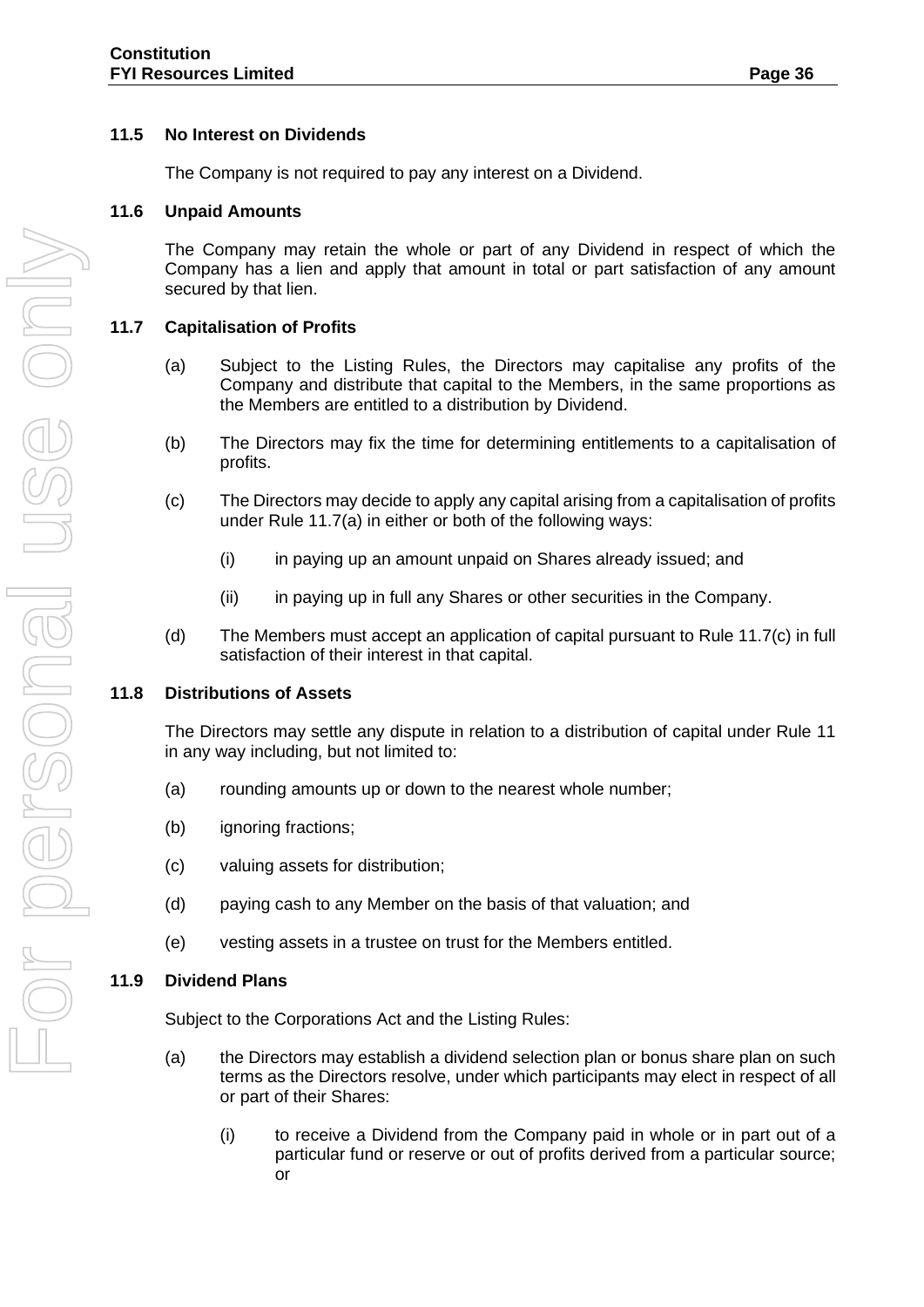- (ii) to forego a Dividend from the Company and receive some other form of distribution or entitlement (including securities) from the Company or another body corporate or a trust;
- (b) the Directors may establish a dividend reinvestment plan on such terms as the Directors resolve, under which participants may elect in respect of all or part of their Shares to apply the whole or any part of a Dividend from the Company in subscribing for securities of the Company or a Related Corporation; and
- (c) the Directors may implement, amend, suspend or terminate any plan established under this Rule 11.9.

# <span id="page-40-0"></span>**12. WINDING UP**

#### <span id="page-40-1"></span>**12.1 Distributions Proportional to Paid Up Capital**

Subject to the Corporations Act, the Listing Rules and any rights or restrictions attached to a class of Shares, on a winding up of the Company any surplus must be divided among the Members in the proportion which the amount paid (including amounts credited) on the Shares of a Member bears to the total amount paid and payable (including amounts credited) on the Shares of all Members.

#### <span id="page-40-2"></span>**12.2 Distributions of Assets**

Subject to the Corporations Act, the Listing Rules and any rights or restrictions attached to a class of Shares, on a winding up of the Company, the liquidator may, with the sanction of a special resolution of the Members:

- (a) distribute among the Members the whole or any part of the property of the Company;
- (b) decide how to distribute the property as between the Members or different classes of Members;
- (c) settle any dispute concerning a distribution under this Rule 12 in any way including, but not limited to:
	- (i) rounding amounts up or down to the nearest whole number;
	- (ii) ignoring fractions;
	- (iii) valuing assets for distribution;
	- (iv) paying cash to any Member on the basis of that valuation; and
	- (v) vesting assets in a trustee on trust for the Members entitled, provided that a Member need not accept any property, including Shares or other securities, carrying a liability.

#### <span id="page-40-3"></span>**12.3 Remuneration of Liquidator**

The Company in general meeting must not fix the remuneration to be paid to a liquidator of the Company appointed pursuant to the Corporations Act unless at least 14 days notice of the meeting has been given to the Members specifying the amount of the proposed remuneration.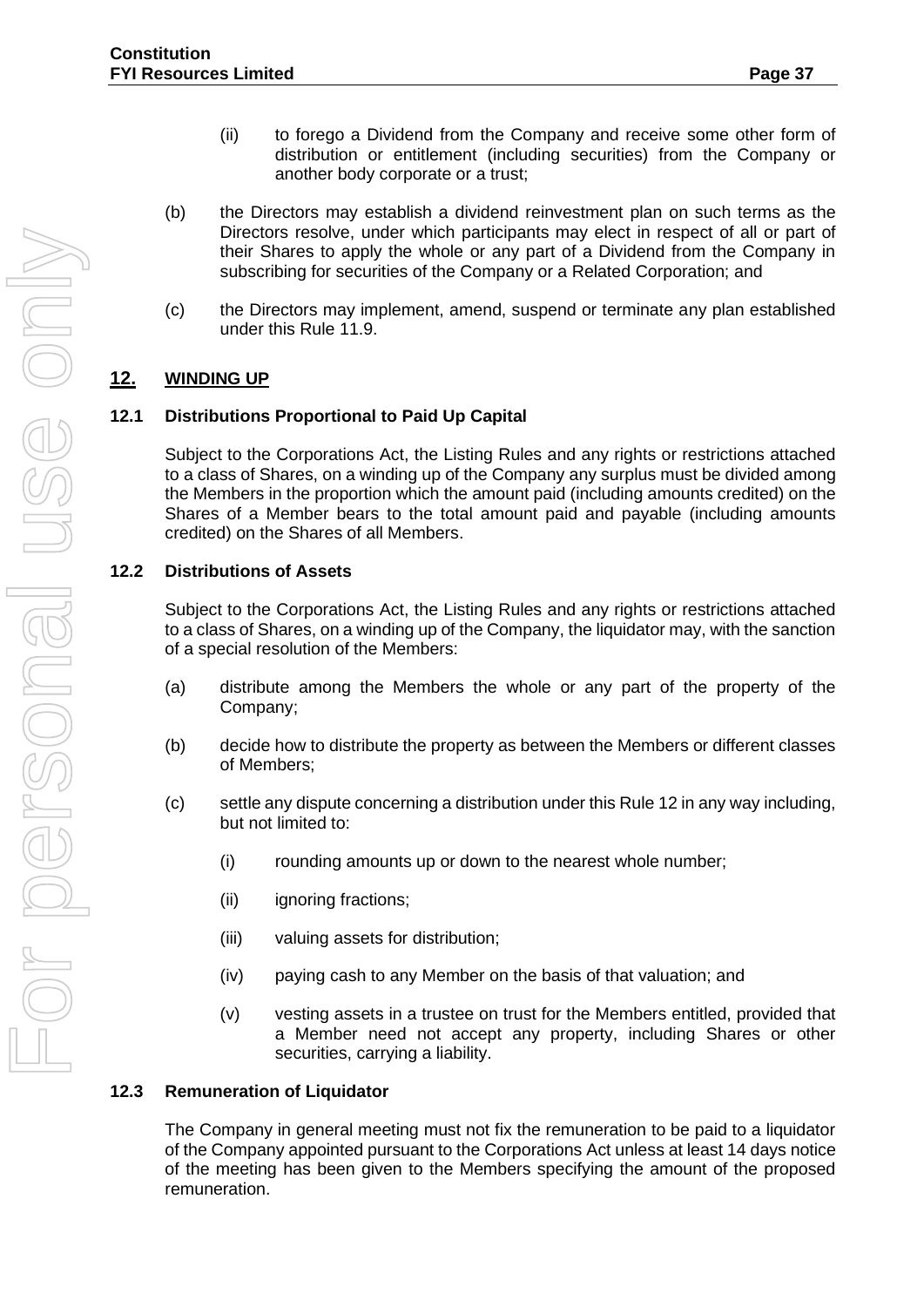## <span id="page-41-0"></span>**13. RECORDS**

#### <span id="page-41-1"></span>**13.1 Minutes**

- (a) The Company must keep minute books in which it records within one month:
	- (i) proceedings and resolutions of meetings of Members;
	- (ii) proceedings and resolutions of meetings of Directors (including meetings of committees of Directors);
	- (iii) resolutions passed by Members without a meeting;
	- (iv) resolutions passed by the Directors without a meeting; and
	- (v) if the Company has only one Director, the making of declarations by that Director.
- (b) The Company must ensure that minutes of a meeting are signed within a reasonable time after the meeting by one of the following:
	- (i) the chairperson of that meeting; or
	- (ii) the chairperson of the next meeting.
- (c) The Company must ensure that minutes of the passing of a resolution without a meeting are signed by a Director within a reasonable time after that resolution is passed.
- (d) If the Company has only one Director, that Director must sign the minutes of the making of a declaration by that Director within a reasonable time after that resolution is passed.
- (e) A minute recorded and signed in accordance with this Rule 13.1 is evidence of the proceeding, resolution or declaration to which it relates, unless the contrary is proved.

#### <span id="page-41-2"></span>**13.2 Register**

- (a) The Company must set up and maintain the Register in accordance with section 169 of the Corporations Act.
- (b) The Company may set up and maintain a branch register of Members in accordance with the Corporations Act.
- (c) The Company must allow inspection of the Register only in accordance with the Corporations Act.
- (d) Unless the contrary is otherwise proved, the Register is sufficient evidence of the matters shown in the Register.

#### <span id="page-41-3"></span>**13.3 Financial Records**

The Company must keep financial records in accordance with the Corporations Act.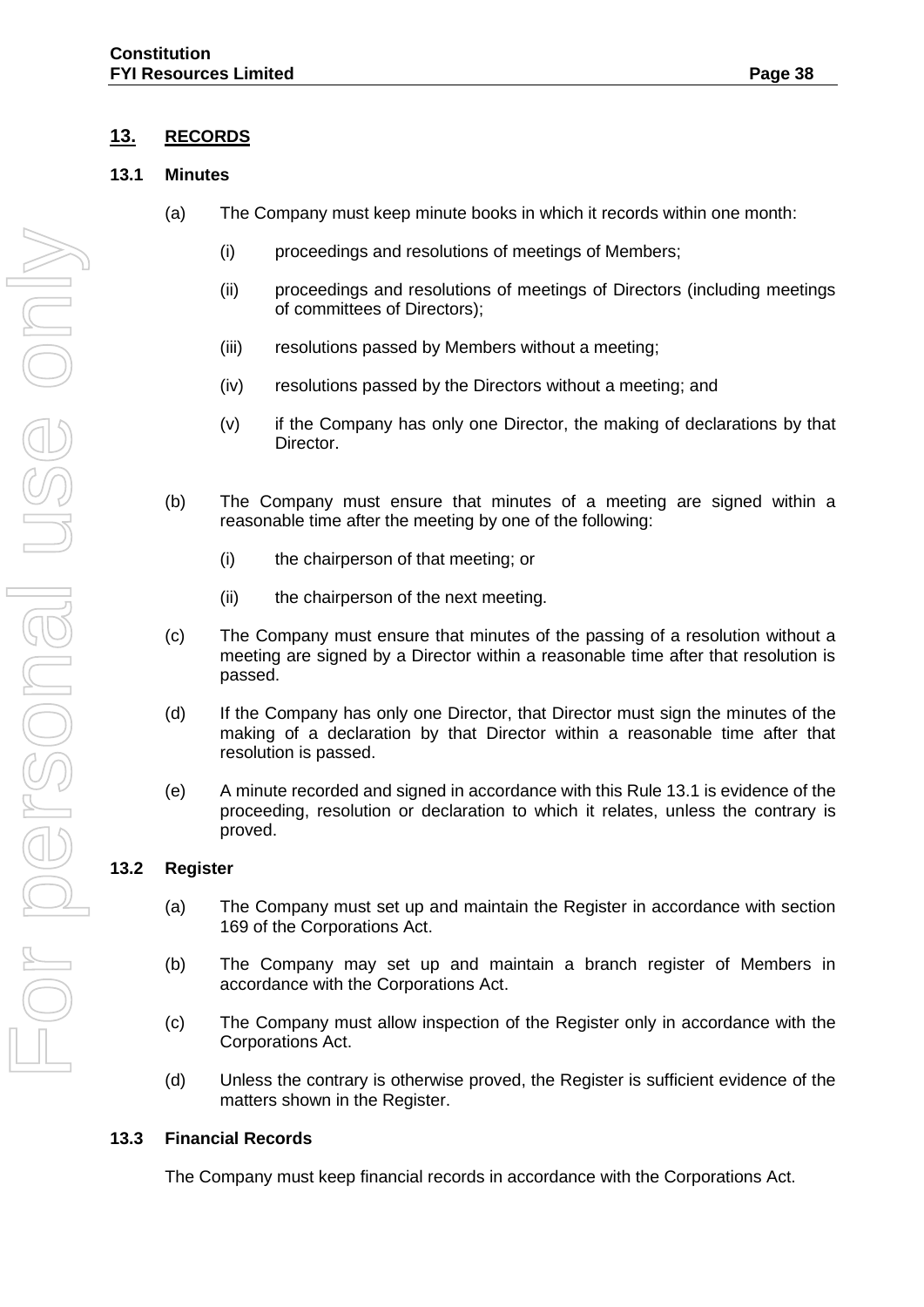#### <span id="page-42-0"></span>**13.4 Inspection**

Unless authorised by a resolution of Directors or the Corporations Act, a Member is not entitled to inspect the books of the Company.

## <span id="page-42-1"></span>**14. NOTICES AND PAYMENTS**

#### <span id="page-42-2"></span>**14.1 Notice to Members**

- (a) The Company may give notice to a Member:
	- (i) in person;
	- (ii) by sending it by post to the address of the Member in the Register or the alternative address (if any) nominated by that Member; or
	- (iii) by sending it to the facsimile number or electronic address (if any) nominated by that Member.
- (b) If the address of a Member in the Register is not within Australia, the Company must send all documents to that Member by air-mail, air courier, facsimile or electronic address.
- (c) The Company must give any notice to Members who are joint holders of a Share to the person named first in the Register in respect of that Share, and such notice is deemed to be notice to all holders of that Share.
- (d) The Company may give notice to a person entitled to a Share because of a Transmission Event in any manner specified in Rule 14.1(a).
- (e) Notice to a person entitled to a Share because of a Transmission Event is taken to be notice to the Member of that Share.
- (f) Subject to the Corporations Act, a notice to a Member is sufficient, even if:
	- (i) a Transmission Event occurs in respect of that Member (whether or not a joint holder of a Share); or
	- (ii) that Member is an externally administered body corporate, and regardless of whether or not the Company has notice of that event.
- (g) A person entitled to a Share because of a transfer, Transmission Event or otherwise, is bound by every notice given in respect of that Share.
- (h) Any notice required or allowed to be given by the Company to one or more Members by advertisement is, unless otherwise stipulated, sufficiently advertised if advertised once in a daily newspaper circulating in the states and territories of Australia.

#### <span id="page-42-3"></span>**14.2 Notice to Directors**

The Company may give notice to a Director or Alternate Director:

(a) in person;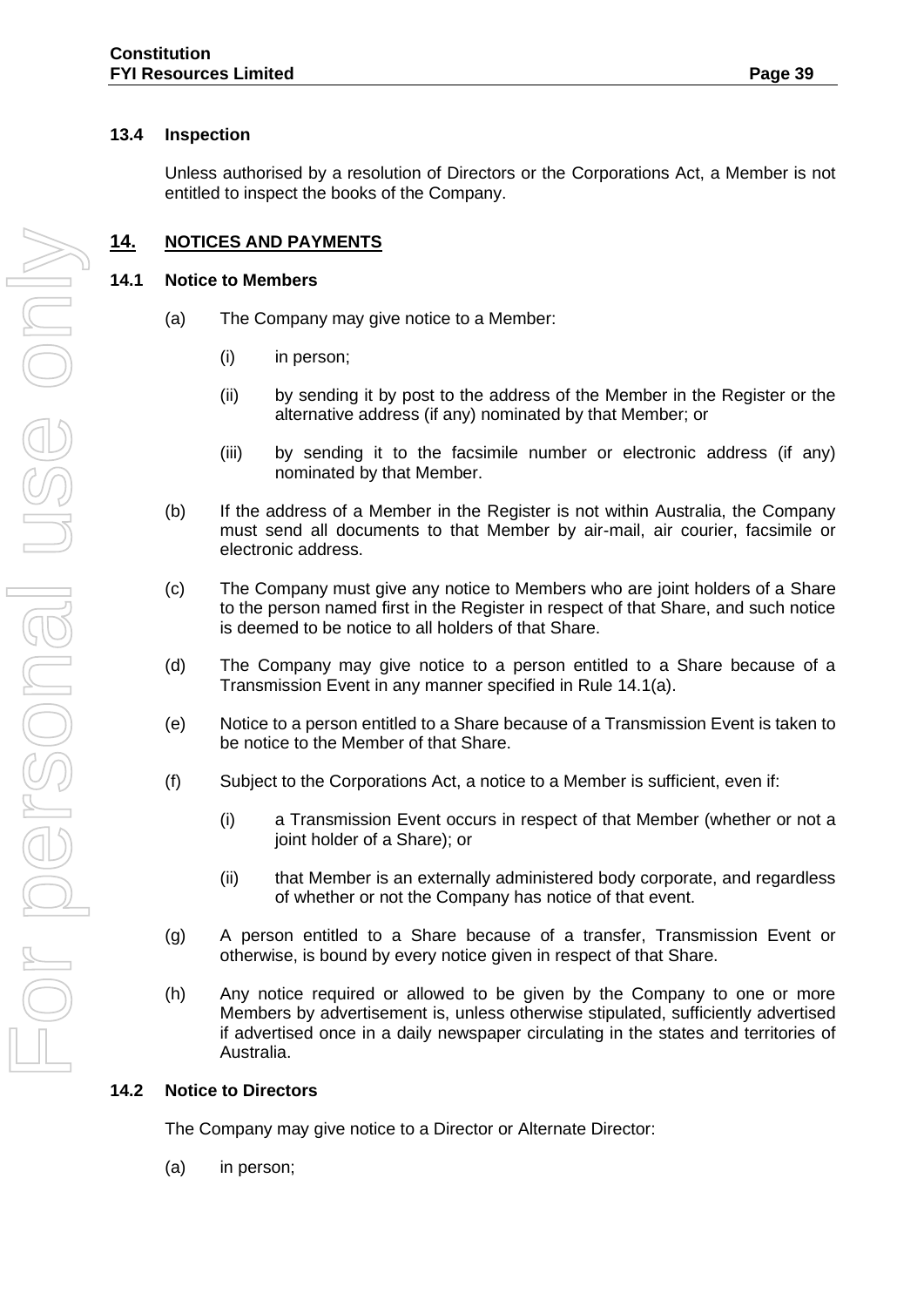- (b) by sending it by post to the usual residential address of that person or the alternative address (if any) nominated by that person;
- (c) by sending it to the facsimile number or electronic address (if any) nominated by that person; or
- (d) by any other means agreed between the Company and that person.

#### <span id="page-43-0"></span>**14.3 Notice to the Company**

A person may give notice to the Company:

- (a) by leaving it at the registered office of the Company;
- (b) by sending it by post to the registered office of the Company;
- (c) by sending it to the facsimile number at the registered office of the Company;
- (d) by sending it to the electronic address (if any) nominated by the Company for that purpose; or
- (e) by any other means permitted by the Corporations Act.

#### <span id="page-43-1"></span>**14.4 Time of Service**

- (a) A notice sent by post to an address within Australia is taken to be given:
	- (i) in the case of a notice of meeting, one Business Day after it is posted; and
	- (ii) in any other case, at the time at which the notice would be delivered in the ordinary course of post.
- (b) A notice sent by post or air-mail to an address outside Australia is taken to be given:
	- (i) in the case of a notice of meeting, 3 Business Days after it is posted; and
	- (ii) in any other case, at the time at which the notice would be delivered in the ordinary course of post.
- (c) A notice sent by air courier to a place outside Australia is taken to be given 3 Business Days after delivery to the air courier.
- (d) A notice sent by facsimile or electronic address is taken to be given on the Business Day it is sent, provided that in the case of a facsimile the sender's transmission report shows that the whole notice was sent to the correct facsimile number and in the case of electronic mail the Company's computer does not report that delivery has failed.
- (e) The giving of a notice by post, air-mail or air courier is sufficiently proved by evidence that the notice:
	- (i) was addressed to the correct address of the recipient; and
	- (ii) was placed in the post or delivered to the air courier.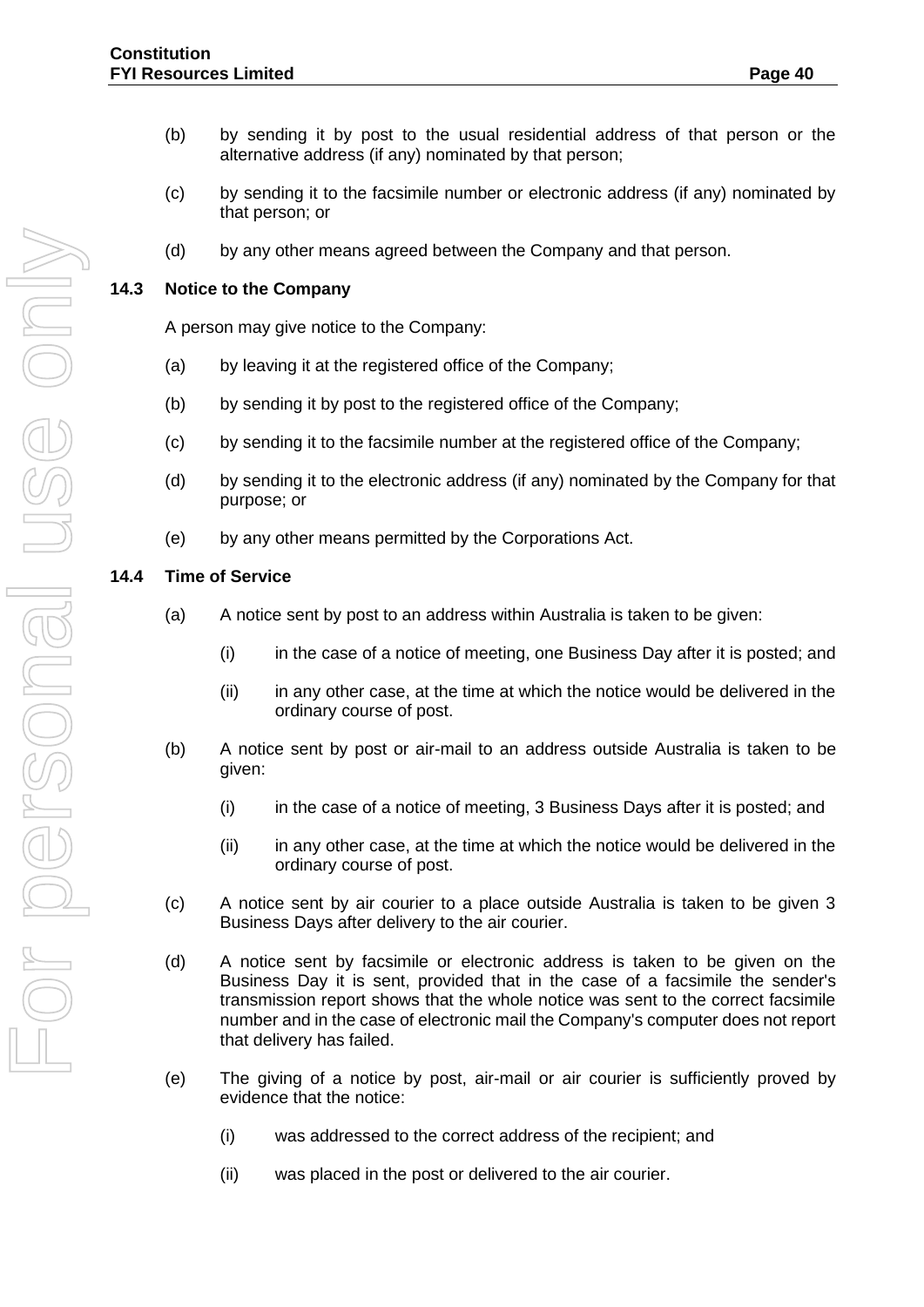(f) A certificate by a Director or Secretary of a matter referred to in Rule  $14.4(e)$  is sufficient evidence of the matter, unless it is proved to the contrary.

#### <span id="page-44-0"></span>**14.5 Signatures**

The Directors may decide, generally or in a particular case, that a notice given by the Company be signed by mechanical or other means.

#### <span id="page-44-1"></span>**14.6 Payments**

- (a) The Company may pay a person entitled to an amount payable in respect of a Share (including a Dividend) by:
	- (i) crediting an account nominated in writing by that person;
	- (ii) cheque made payable to the person entitled to the amount or any other person the person entitled directs in writing; or
	- (iii) any other manner as the Directors resolve.
- (b) The Company may post a cheque referred to in Rule  $14.6(a)(ii)$  to:
	- (i) the address of the relevant Member in the Register;
	- (ii) if that Share is jointly held, the address of the relevant Member named first in the Register; or
	- (iii) any other address which that person directs in writing.
- (c) Any joint holder of a Share may give effective receipt for an amount (including a Dividend) paid in respect of the Share.
- (d) The Directors may:
	- (i) realise into money any paid but unclaimed Dividends; and
	- (ii) invest for the benefit of the Company any paid but unclaimed Dividends until they are claimed or required to be dealt with in a particular manner by law.

# <span id="page-44-2"></span>**15. ASX LISTING RULES**

If the Company is admitted to the Official List, the following provisions apply:

- (a) notwithstanding anything contained in this Constitution, if the Listing Rules prohibit an act being done, the act shall not be done;
- (b) nothing contained in this Constitution prevents an act being done that the Listing Rules require to be done;
- (c) if the Listing Rules require an act to be done or not to be done, authority is given for that act to be done or not to be done (as the case may be);
- (d) if the Listing Rules require this Constitution to contain a provision and it does not contain such a provision, this Constitution is deemed to contain that provision;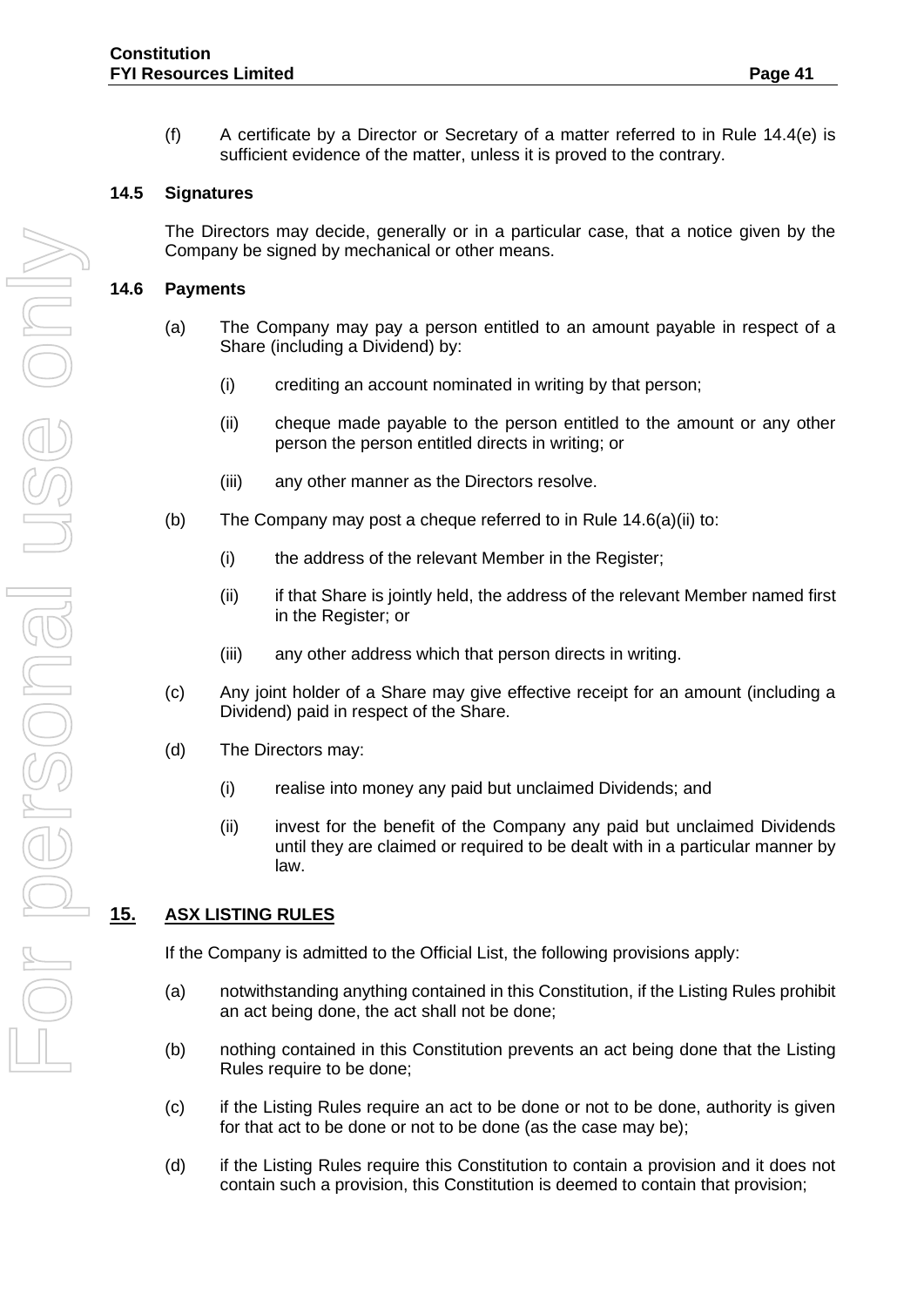- (e) if the Listing Rules require this Constitution not to contain a provision and it contains such a provision, this Constitution is deemed not to contain that provision; and
- (f) if any provision of this Constitution is, or becomes, inconsistent with the Listing Rules, this Constitution is deemed not to contain that provision to the extent of the inconsistency.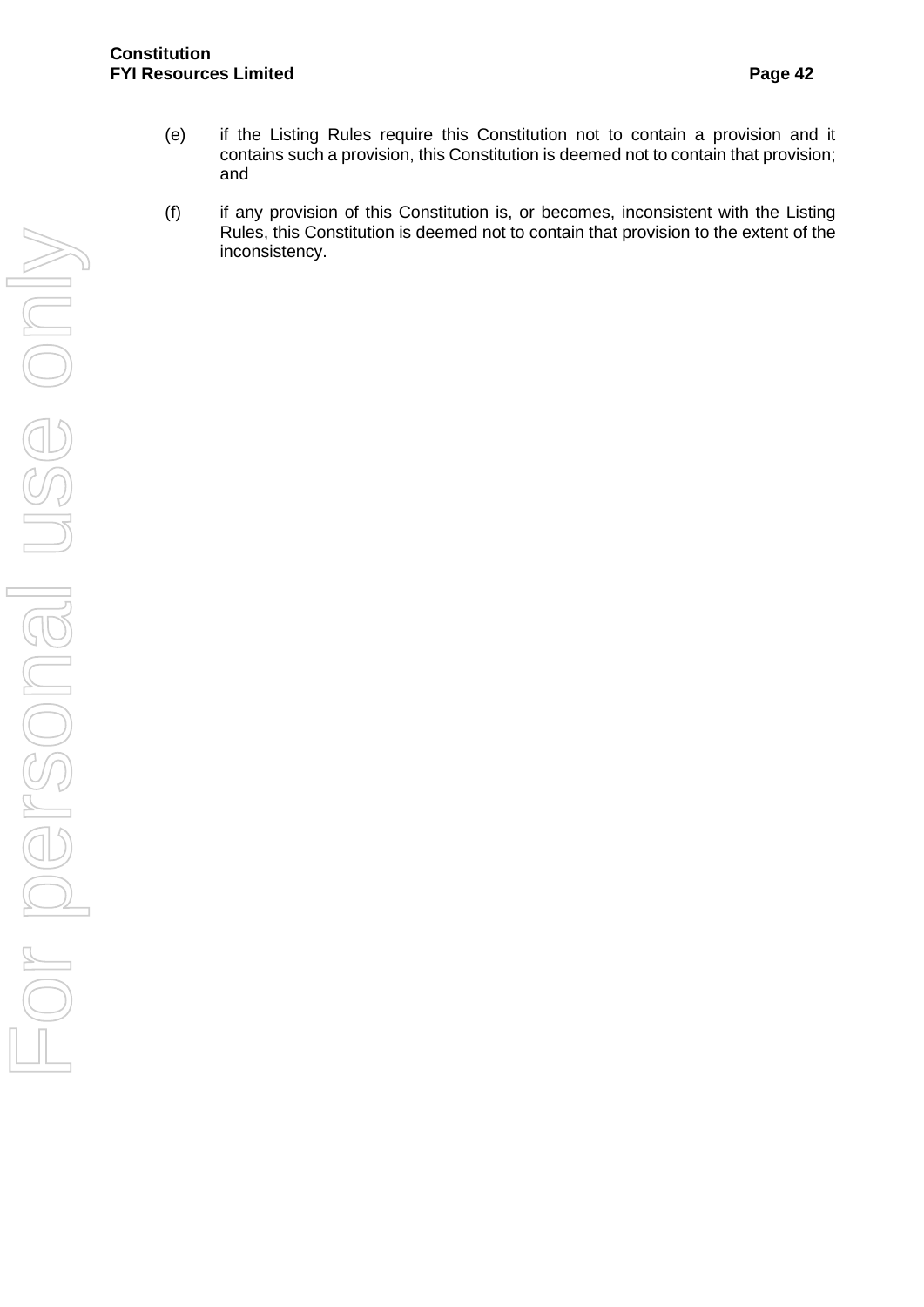## **SCHEDULE 1 - UNMARKETABLE PARCELS**

#### <span id="page-46-0"></span>**1. DEFINITIONS**

In this Schedule 1:

"**Elimination Notice**" means a notice in writing to Minority Members stating that the Company intends to sell or dispose of their Relevant Securities unless a Notice of Retention is received by the Retention Date;

"**Marketable Parcel**" has the meaning which it bears in the Listing Rules;

"**Minority Member**" means any Member holding a parcel of Relevant Securities;

"**Notice Date**" means the date on which an Elimination Notice is given;

"**Notice of Retention**" means a notice in writing from a Minority Member to the Company stating that all or some of the Relevant Securities are not to be sold or disposed of by the Company;

"**Relevant Securities**" means all parcels of Securities of a particular class that are less than a Marketable Parcel at the Notice Date;

"**Retention Date**" means the date (being not less than 42 days after the Notice Date) specified as such in the Elimination Notice;

"**Sale Securities**" means Relevant Securities for which a Retention Notice has not been received by the Retention Date; and

"**Takeover**" has the meaning which it bears in the Listing Rules.

#### **2. POWER TO SELL UNMARKETABLE PARCELS**

#### **2.1 Elimination Notice**

- (a) Subject to the Applicable Law and this Schedule 1, the Company may give an Elimination Notice at any time.
- (b) The Company may only give an Elimination Notice once in any 12 month period.
- (c) The Company's power under paragraph 2.1(a) lapses following the announcement of a Takeover, however, the procedure may be started again after the close of the offers made under the Takeover.

#### **3. EXERCISE OF POWER OF SALE**

#### **3.1 Extinguishment of Interests and Claims**

Subject to this Schedule 1, the exercise by the Company of the power referred to in paragraph 2 extinguishes:

(a) all interests in the Sale Securities of the former Minority Member; and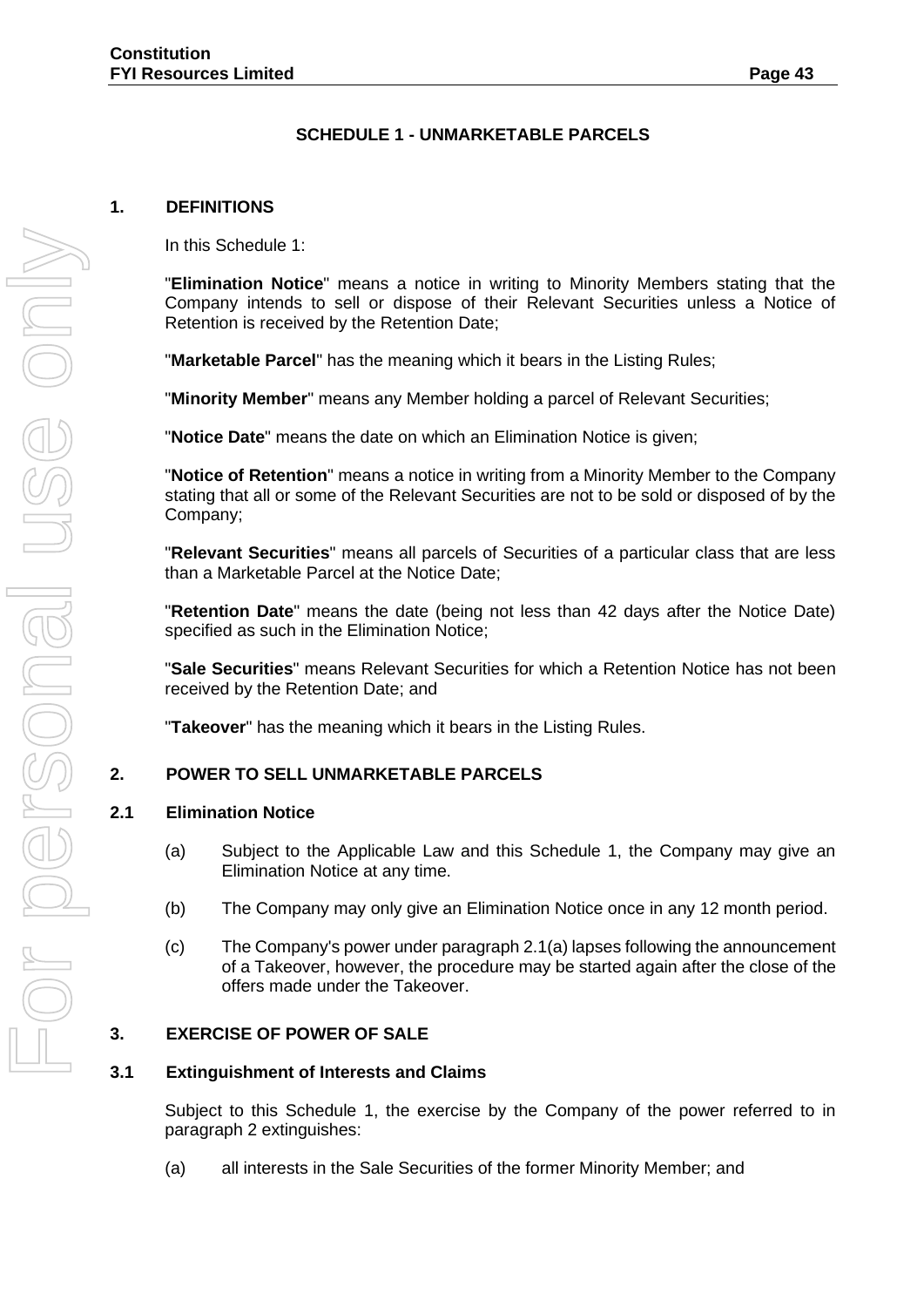(b) all claims against the Company in respect of the Sale Securities by that Minority Member, including all Dividends determined to be paid in respect of those Sale Securities and not actually paid.

## **3.2 Authorisation**

For the purposes of the sale or disposal of Sale Securities under this Schedule 1, each Minority Member appoints the Company:

- (a) as the Minority Member's agent to sell or otherwise dispose of all of the Sale Securities at such price or consideration, on such other terms, in such manner, and at such times as the Directors think fit;
- (b) as the Minority Member's agent to receive the proceeds of sale on behalf of the Minority Member; and
- (c) and each of its Directors jointly and severally, as the Minority Member's attorneys, in that Minority Member's name and on that Minority Member's behalf, to effect all transfer documents, deeds, instruments or other documents necessary to sell or dispose of the Sale Securities.

#### **3.3 Sale or Disposal of Sale Securities**

- (a) Subject to the Applicable Law and this Schedule 1, the Company may sell, or dispose of, Sale Securities at any time, in any manner and on any terms as the Directors may determine in their absolute discretion.
- (b) The Company may:
	- (i) exercise any powers permitted under the Applicable Law to enable the sale or disposal of Sale Securities under this Schedule 1;
	- (ii) receive the proceeds of any sale or disposal of the Sale Securities;
	- (iii) appoint a person to sign a transfer for the Sale Securities; and
	- (iv) enter in the Register the name of the person to whom Sale Securities are sold or disposed.
- (c) The person to whom a Sale Security is sold or disposed need not enquire whether the Company:
	- (i) properly exercised its power under this Schedule 1 in respect of that Share; or
	- (ii) properly applied the proceeds of sale or disposal of those Securities, and the title of that person is not affected by those matters.
- (d) The remedy of any person aggrieved by a sale or disposal of Sale Securities is in damages only and against the Company exclusively.
- (e) A certificate in writing from the Company, signed by a Director or Secretary, stating that the Sale Securities were sold, or disposed of, in accordance with this Schedule 1 is sufficient evidence of those matters.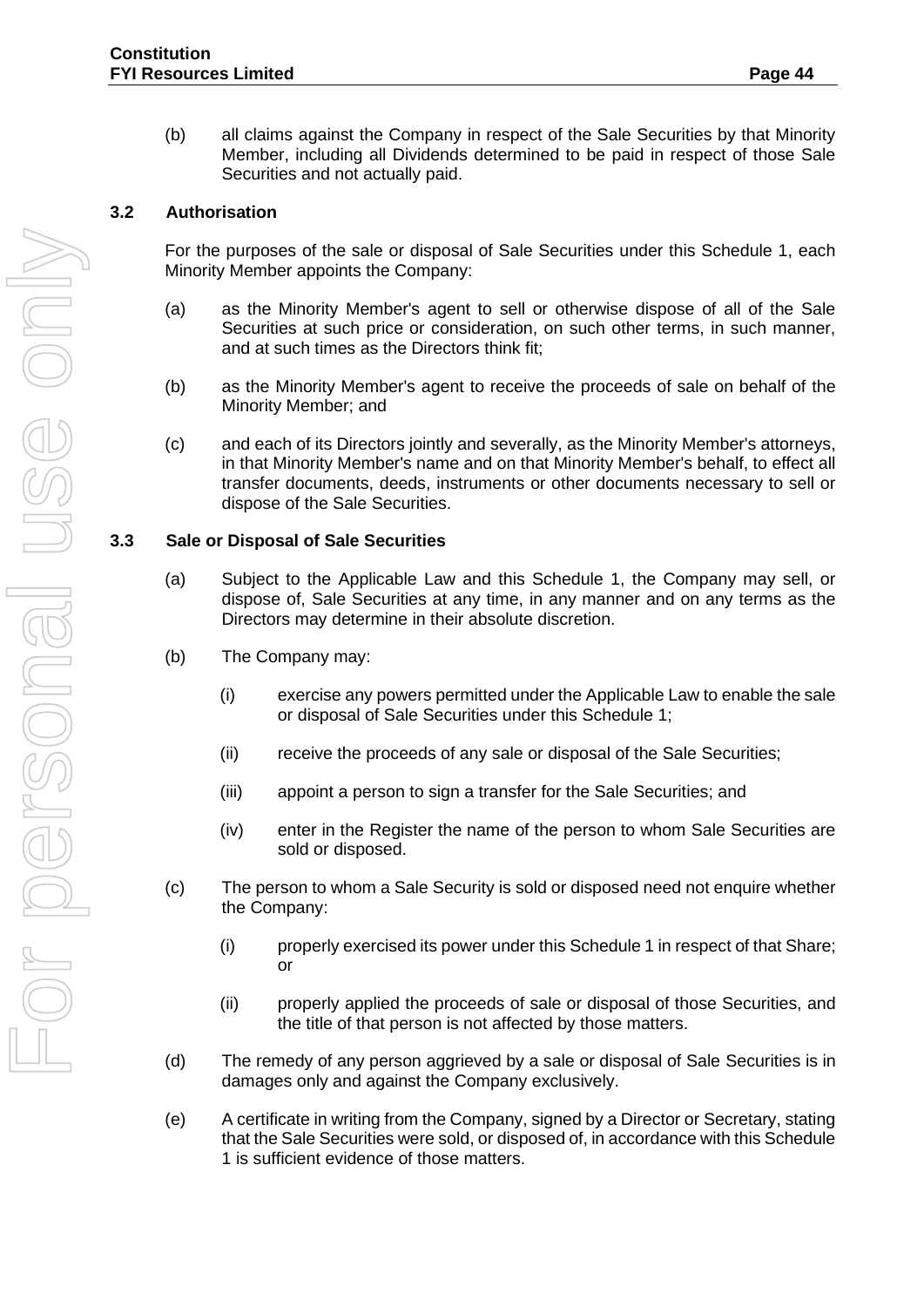- (a) If the Company exercises its power under paragraph 2.1, either the Company or the person to whom a Sale Security is sold, or disposed of, must pay the expenses of the sale or disposal.
- (b) The Company must apply the proceeds of any sale or disposal of any Sale Securities in the following order:
	- (i) in the case of an exercise of its power under paragraph 2.2, the expenses of the sale or disposal;
	- (ii) the amounts due and unpaid in respect of those Sale Securities; and
	- (iii) the balance (if any) to the former Minority Member or the former Minority Member's Personal Representative, on the Company receiving the certificate (if any) for those Sale Securities or other evidence satisfactory to the Company regarding the ownership of those Securities.

## **3.5 Voting and Dividend Rights Pending Sale**

- (a) If the Company is entitled to exercise its power under this Schedule 1, the Company may, by resolution of the Directors, remove or change either or both:
	- (i) the right to vote; and
	- (ii) the right to receive Dividends,

of the relevant Minority Member in respect of some or all of the Relevant Securities liable to be sold or disposed of.

(b) After the sale of the relevant Sale Securities, the Company must pay to the person entitled any Dividends that have been withheld pursuant to paragraph 3.5(a).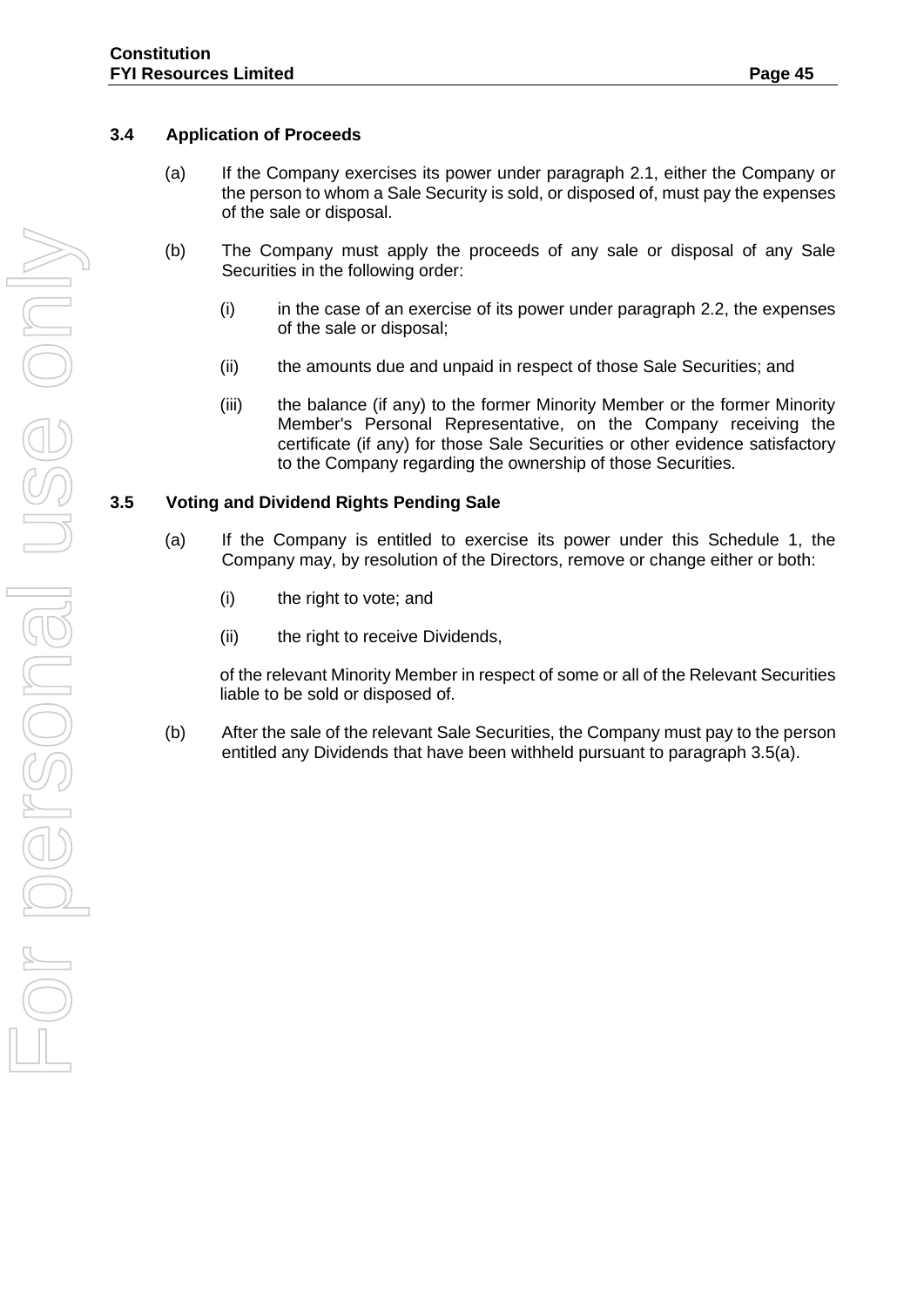## **SCHEDULE 2 - CALLS, COMPANY PAYMENTS, FORFEITURE AND LIENS**

#### <span id="page-49-0"></span>**1. CALLS**

#### **1.1 Making a Call**

- (a) Subject to the Corporations Act and the terms of issue of a Share, the Company (under the control of the Directors) may, at any time, make calls on the Members of a Share for all, or any part of, the amount unpaid on the Share.
- (b) The Company (under the control of the Directors) may make calls payable for one or more Members for different amounts and at different times.
- (c) Subject to the terms of issue of a Share, a call may be made payable by instalments.
- (d) The Directors may revoke or postpone a call or extend the time for payment of a call.
- (e) A call is made when the Directors resolve to make the call.

#### **1.2 Notice of a Call**

- (a) The Company must give notice of a call to Members as required by the Applicable Law.
- (b) A notice of a call must:
	- (i) be in writing;
	- (ii) specify the amount of the call;
	- (iii) specify the time and place of payment of the call; and
	- (iv) specify the person to whom that call must be paid.
- (c) A call is not invalid if:
	- (i) a Member does not receive notice of the call; or
	- (ii) the Company accidentally does not give notice of the call to a Member.

#### **1.3 Payment of a Call**

- (a) A Member must pay to the Company the amount of each call made on the Member to the persons and at the times and places specified in the notice of the call.
- (b) If an amount unpaid on a Share is payable, by the terms of issue of the Share or otherwise, in one or more fixed amounts on one or more fixed dates, the Member of that Share must pay to the Company those amounts on those dates.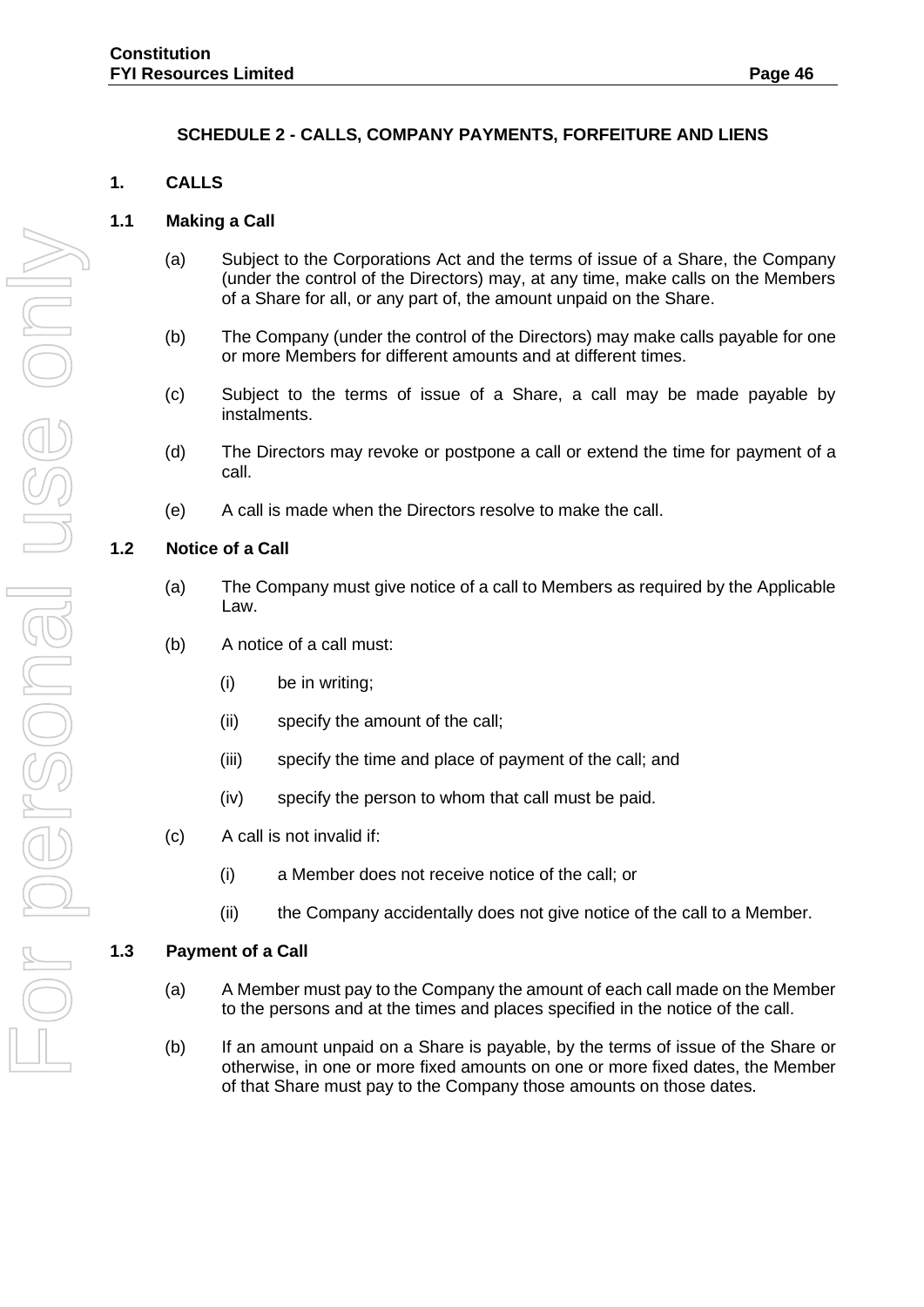- (c) A Member must pay to the Company:
	- (i) interest at the rate specified in paragraph 6(a) on any amount referred to in paragraphs 1.3(a) or 1.3(b) which is not paid on or before the time appointed for payment, from the time appointed for payment to the time of the actual payment; and
	- (ii) expenses incurred by the Company because of the failure to pay, or late payment of, that amount.
- (d) The Directors may waive payment of all, or any part of, an amount payable under paragraph 1.3(c).
- (e) The joint holders of a Share are jointly and severally liable for the payment of all calls due in respect of that Share.

## **1.4 Recovery of a Call**

- (a) The Company may recover an amount due and payable under this paragraph 1 from a Member by:
	- (i) commencing legal action against the Member for all, or part of, the amount due;
	- (ii) enforcing a lien on the Share in respect of which the call was made; or
	- (iii) forfeiting the Share in respect of which the call was made.
- (b) The debt due in respect of an amount payable under this paragraph 1 in respect of a Share is sufficiently proved by evidence that:
	- (i) the name of the Member sued is entered in the Register as one or more of the holders of that Share; and
	- (ii) there is a record in the minute books of the Company of:
		- (A) in the case of an amount referred to in paragraph 1.3(c), that amount; or
		- (B) in any other case, the resolution making the call.

#### **1.5 Payment in Advance of a Call**

- (a) The Company may:
	- (i) accept from any Member all, or any part of, the amount unpaid on a Share held by the Member before that amount is called for;
	- (ii) pay interest at any rate the Directors resolve, on the amount paid before it is called, from the date of payment until and including the date the amount becomes actually payable; and
	- (iii) repay the amount paid to that Member.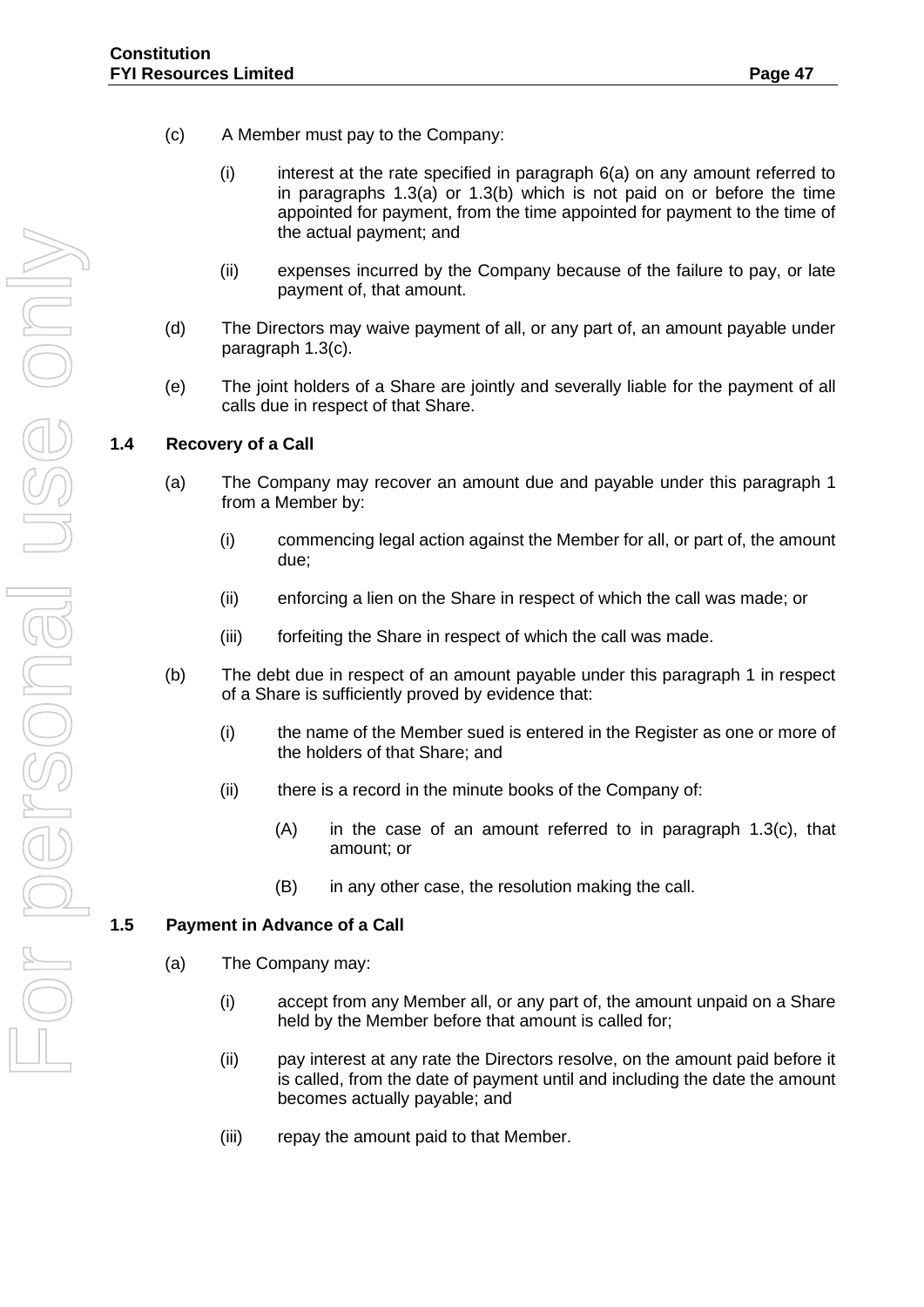- (b) An amount paid in advance pursuant to paragraph  $1.5(a)(i)$  does not confer a right to participate in:
	- (i) a Dividend determined to be paid from the profits of the Company; or
	- (ii) any surplus of the Company in a winding up of the Company, for the period before the date when the amount paid would have otherwise become payable.

## **2. COMPANY PAYMENTS ON BEHALF OF A MEMBER**

#### **2.1 Rights of the Company**

- (a) A Member or, if the Member is deceased, the Member's Personal Representative, must indemnify the Company against any liability which the Company has under any law to make a payment (including payment of a tax) in respect of:
	- (i) a Share held by that Member (whether solely or jointly);
	- (ii) a transfer or transmission of Shares by that Member;
	- (iii) a Dividend or other money which is, or may become, due or payable to that Member; or
	- (iv) that Member.
- (b) A member, or if the Member is deceased, the Member's Personal Representative, must pay to the Company immediately on demand:
	- (i) the amount required to reimburse the Company for a payment referred to in paragraph 2.1 (a); and
	- (ii) pay to the Company interest at the rate specified in paragraph 6(a) on any amount referred to in paragraph 2.1 (a) paid by the Company, from the date of payment by the Company until and including the date the Company is reimbursed in full for that payment.
- (c) The Company may refuse to register a transfer of any Shares by a Member referred to in paragraph 2.1 (a), or that Member's Personal Representative, until all money payable to the Company under this paragraph 2.1 has been paid.
- (d) The powers and rights of the Company under this paragraph 2.1 are in addition to any right or remedy that the Company may have under the law which requires the Company to make a payment referred to in paragraph 2.1 (a).

## **2.2 Recovery of Company Payments**

- (a) The company may recover an amount due and payable under paragraph 2.1 from the Member or the Member's Personal Representative by any or all of:
	- (i) deducting all, or part of, that amount from any other amount payable by the Company to that person in respect of the Shares of that person;
	- (ii) commencing legal action against that person for all, or part of, that amount; or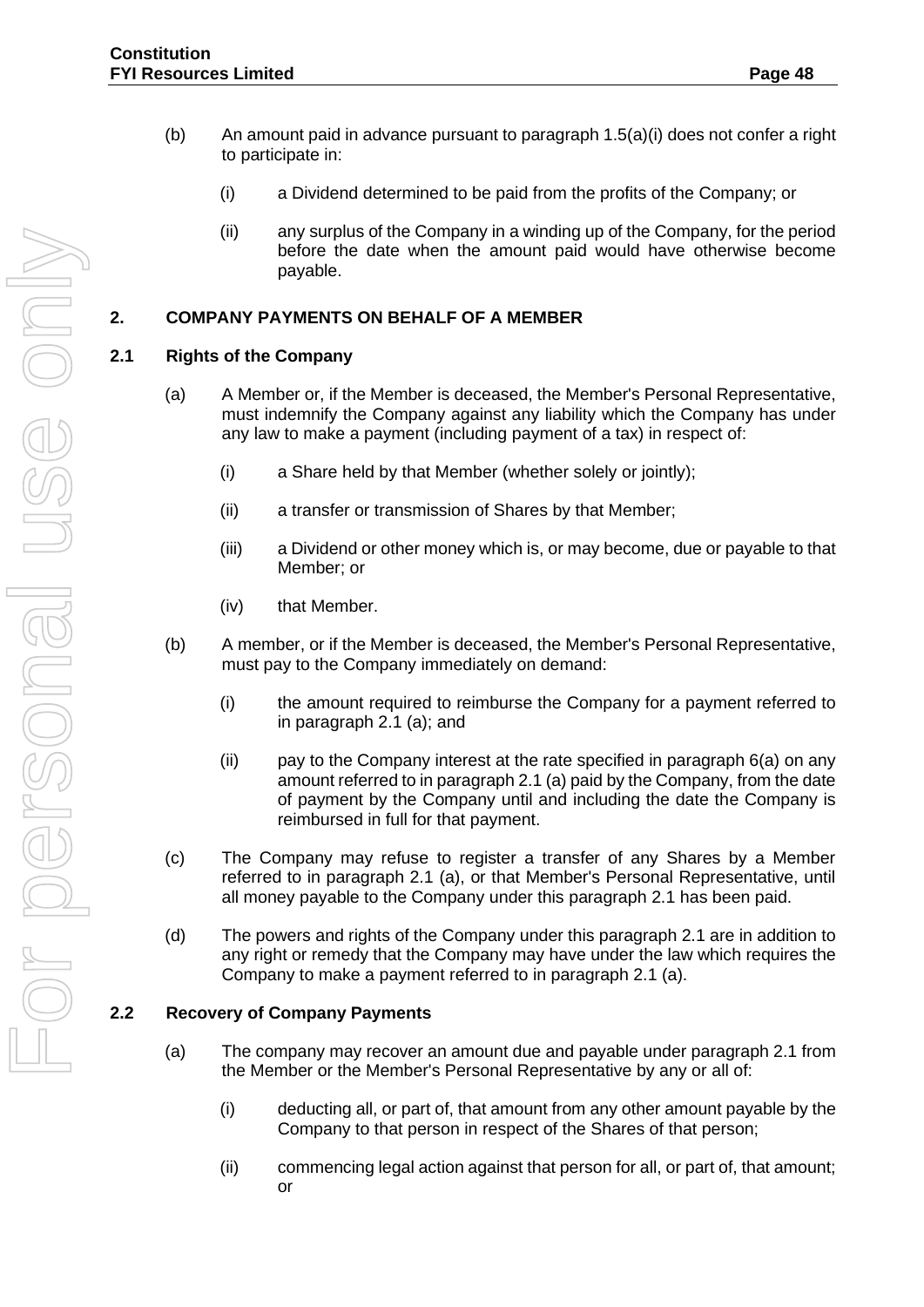- (iii) enforcing a lien on one or more of the Shares of that person.
- (b) The Directors may waive any or all of the rights of the Company under this paragraph 2.

# **3. FORFEITURE**

## **3.1 Procedure**

The Directors may resolve that a Share of a Member is forfeited if:

- (a) the Member does not pay a call or instalment on that Share on or before the date for its payment; and
- (b) the Company gives the Member notice in writing:
	- (i) requiring the Member to pay that call or instalment, any interest on it and all expenses incurred by the Company by reason of the non-payment; and
	- (ii) stating that the Share is liable to be forfeited if the Member does not pay to the Company, at the place specified in the notice, the amount specified in the notice, within the period required by the Applicable Law; and
- (c) the Member does not pay that amount in accordance with that notice.

## **3.2 Notice of Forfeiture**

- (a) When any Share has been forfeited, the Company must:
	- (i) give notice in writing of the forfeiture to the Member registered as its holder before the forfeiture; and
	- (ii) record the forfeiture with the date of forfeiture in the Register.
- (b) Failure by the Company to comply with any requirement in paragraph 3.2(a) does not invalidate the forfeiture.

#### **3.3 Effect of Forfeiture**

- (a) The forfeiture of a Share extinguishes:
	- (i) all interests in that Share of the former Member; and
	- (ii) all claims against the Company in respect of that Share by the former Member, including all Dividends determined to be paid in respect of that Share and not actually paid.
- (b) A former Member of a forfeited Share must pay to the Company:
	- (i) all calls, instalments, interest and expenses in respect of that Share at the time of forfeiture; and
	- $(ii)$  interest at the rate specified in paragraph  $6(a)$  on those amounts from the time of forfeiture until and including the date of payment of those amounts.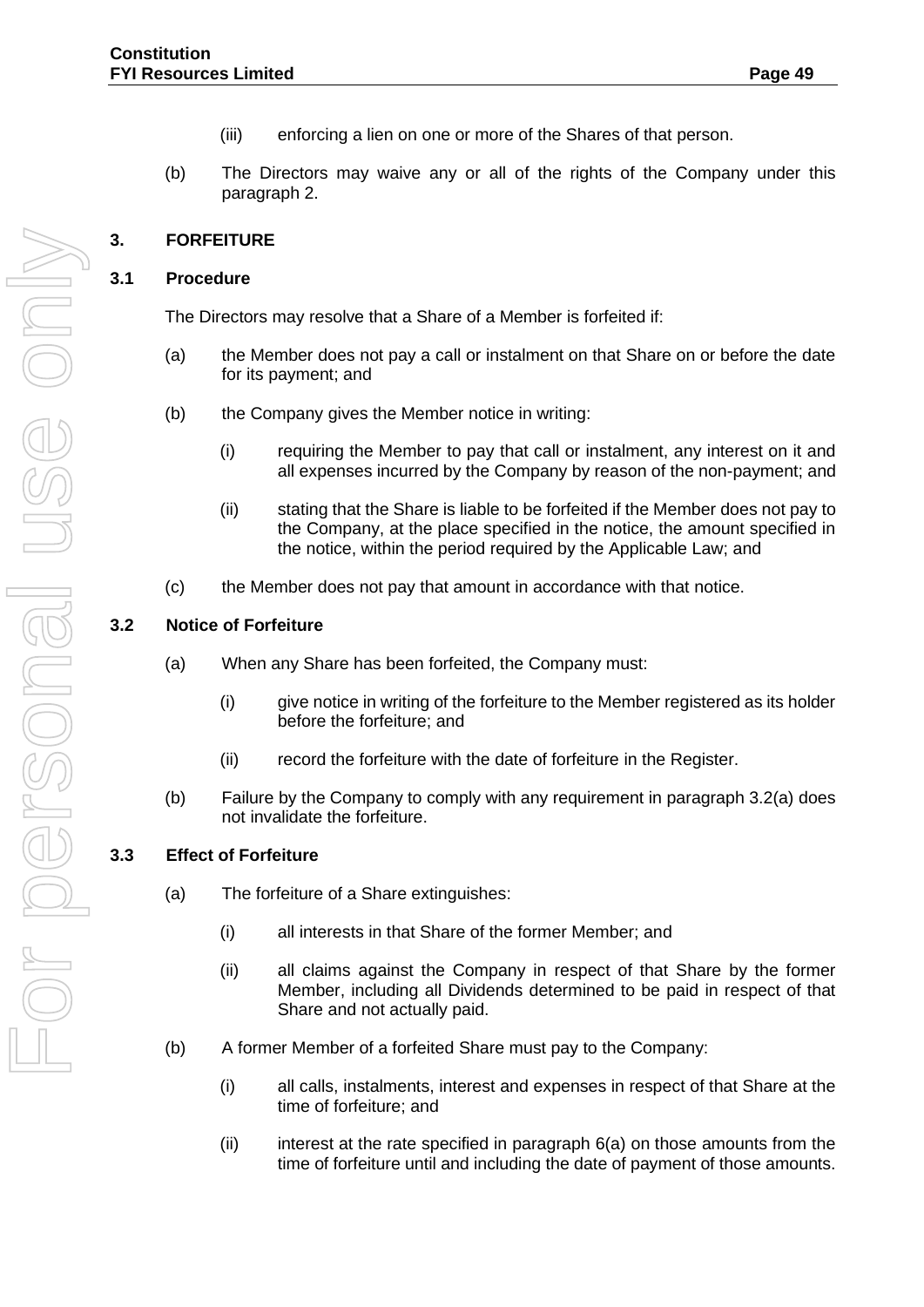## **3.4 Sale or Reissue of Forfeited Shares**

The Company may sell, reissue, or otherwise dispose of, a Share which has been forfeited on any terms and in any manner as the Directors resolve.

#### **3.5 Cancellation of Forfeited Shares**

The Company may, by ordinary resolution passed at a general meeting of Members, cancel a Share which has been forfeited under the terms on which the Share is on issue.

#### **3.6 Proof of Forfeiture**

A certificate in writing from the Company signed by a Director or Secretary certifying that a Share was forfeited on a specified date is sufficient evidence of:

- (a) the forfeiture of that Share; and
- (b) the right and title of the Company to sell, reissue, or otherwise dispose of, that Share.

#### **3.7 Waiver or Cancellation of Forfeiture**

Subject to the Corporations Act, the Directors may:

- (a) waive any or all of the rights of the Company under this paragraph 3; and
- (b) at any time before a sale, disposition, reissue or cancellation of a forfeited Share, cancel the forfeiture on any terms as the Directors resolve.

# **4. LIENS**

#### **4.1 First Ranking Lien**

The Company has a first ranking lien on:

- (a) each Share registered in the name of a Member;
- (b) the proceeds of sale of those Shares; and
- (c) all Dividends determined to be payable in respect of those Shares, for:
- (d) each unpaid call or instalment which is due but unpaid on those Shares;
- (e) all amounts which the Company is required by law to pay, and has paid, in respect of those Shares (including any payment under paragraph 2) or the forfeiture or sale of those Shares; and
- (f) all interest and expenses due and payable to the Company under this Schedule.

#### **4.2 Enforcement by Sale**

The Company may sell a Share of a Member to enforce a lien on that Share if:

(a) an amount secured by that lien is due and payable;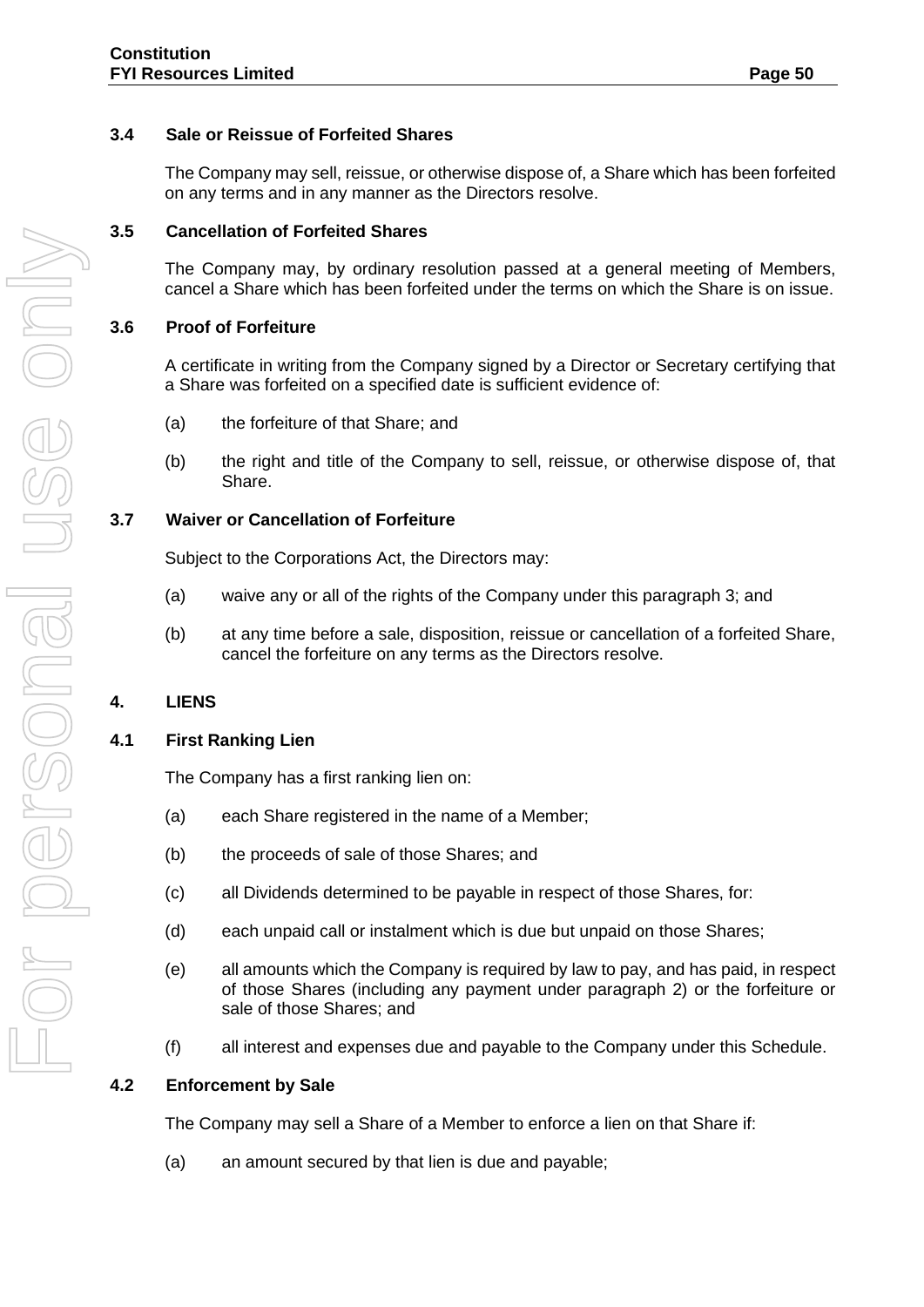- (b) the Company gives the Member or the Member's Personal Representative notice in writing:
	- (i) requiring payment of that amount, any interest on it and all expenses incurred by the Company by reason of the non-payment; and
	- (ii) stating that the Share is liable to be sold if that person does not pay to the Company, at the place specified in the notice, the amount specified in the notice within the period required by the Applicable Law; and
- (c) the Member or the Member's Personal Representative does not pay that amount in accordance with that notice.

## **4.3 Release or Waiver of Lien**

- (a) Registration of a transfer of a Share by the Company releases any lien of the Company on that Share in respect of any amount owing on that Share, unless the Company gives notice in writing, to the person to whom that Share is transferred, of the amount owing.
- (b) The Directors may waive any or all of Company's rights under this paragraph 4.

## **5. SALES, DISPOSALS AND REISSUES**

#### **5.1 Sale Procedure**

- (a) The Company may:
	- (i) receive the purchase money or consideration for Shares sold, or disposed of, under this Schedule 2;
	- (ii) appoint a person to sign a transfer of Shares sold, or disposed of, under this Schedule 2; and
	- (iii) enter in the Register the name of the person to whom Shares are sold or disposed.
- (b) The person to whom a Share is sold or disposed under this Schedule 2 need not enquire whether the Company:
	- (i) properly exercised its powers under this Schedule 2 in respect of that Share; or
	- (ii) properly applied the proceeds of sale or disposal or those Shares, and the title of that person is not affected by those matter.
- (c) The remedy (if any) of any person aggrieved by a sale or other disposal of Shares under this Schedule 2 is in damages only and against the Company exclusively.
- (d) A certificate in writing from the Company signed by a Director or Secretary that a Share was sold, reissued or otherwise disposed of in accordance with this Schedule 2 is sufficient evidence of those matters.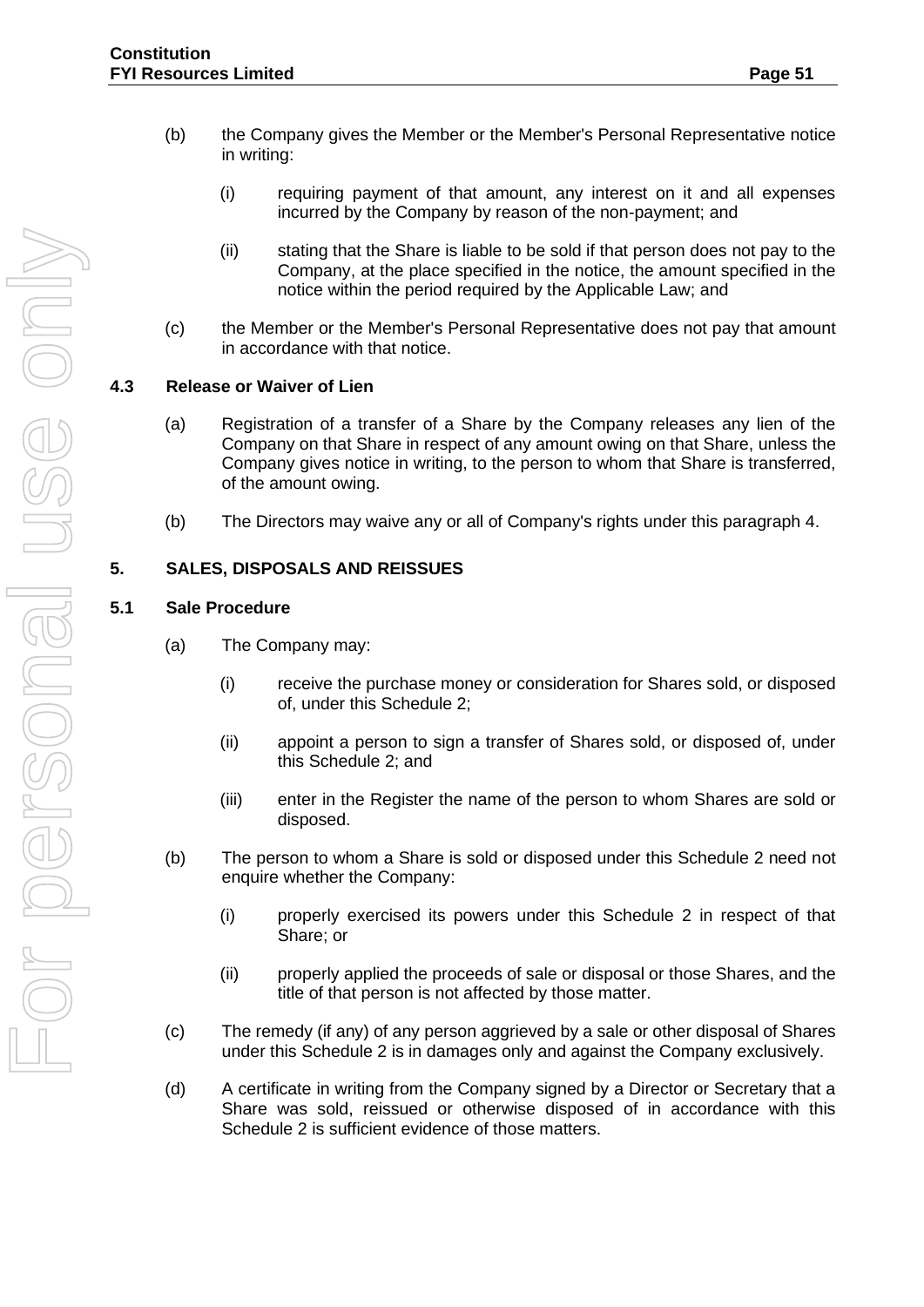## **5.2 Application of Proceeds**

The Company must apply the proceeds of any sale, re-issue or other disposal of any Shares under this Schedule 2 in the following order:

- (a) the expenses of the sale, other disposal or reissue;
- (b) the amounts due and unpaid in respect of those Shares; and
- (c) the balance (if any) to the former Member or the former Member's Personal Representative, on the Company receiving the certificate (if any) of those Shares or other evidence satisfactory to the Company regarding the ownership of those Shares.

# **6. INTEREST**

- (a) A person must pay interest under this Schedule 2 to the Company:
	- (i) at a rate the Directors resolve; or
	- (ii) if the Directors do not resolve, at 8% per annum.
- (b) Interest payable to the Company under this Schedule 2 accrues daily.
- (c) The Company may capitalise interest payable under this Schedule 2 at any interval the Directors resolve.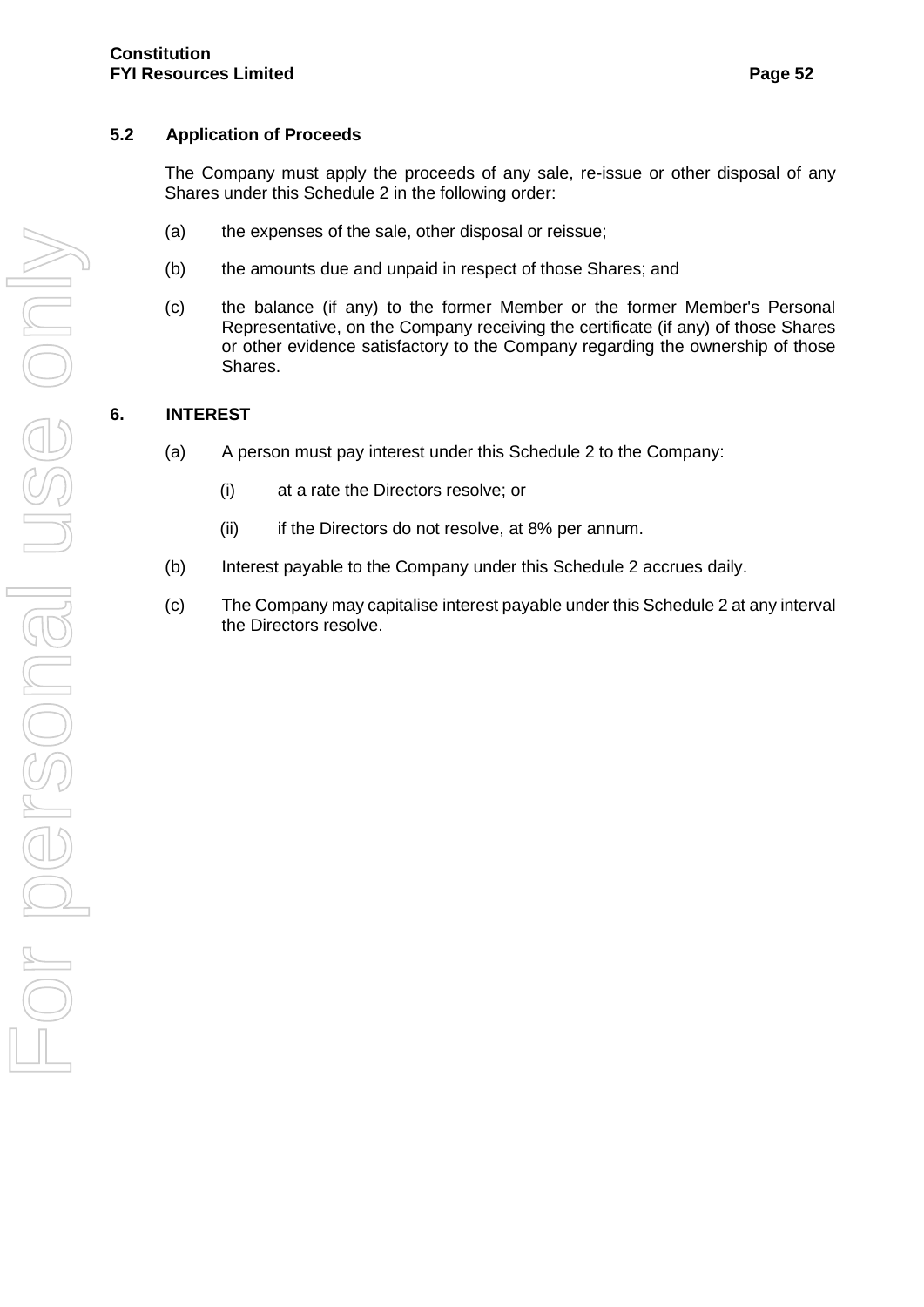# **SCHEDULE 3 - PROPORTIONAL TAKEOVER BID**

## <span id="page-56-0"></span>**1. PLEBISCITE TO APPROVE PROPORTIONAL TAKEOVER BIDS**

#### **1.1 DEFINITIONS**

In this paragraph 1:

- (a) approving resolution, in relation to a proportional takeover bid, means a resolution to approve the proportional takeover bid passed in accordance with paragraph 1.3;
- (b) proportional takeover bid means a takeover bid that is made or purports to be made under section 618(1)(b) of the Corporations Act in respect of securities included in a class of securities in the company;
- (c) relevant class, in relation to a proportional takeover bid, means the class of securities in the company in respect of which offers are made under the proportional takeover bid; and
- (d) approving resolution deadline, in relation to a proportional takeover bid, means the day that is 14 days before last day of the bid period.

#### **1.2 Transfers not to be registered**

Despite rules 4.3 and 4.6 of the Constitution, a transfer giving effect to a contract resulting from the acceptance of an offer made under a proportional takeover bid must not be registered unless and until an approving resolution to approve the proportional takeover bid has been passed or is taken to have been passed in accordance with paragraph 1.3.

#### **1.3 Resolution**

- (a) Where offers have been made under a proportional takeover bid, the directors must:
	- (i) convene a meeting of the persons entitled to vote on the approving resolution for the purpose of considering and, if thought fit, passing a resolution to approve the proportional takeover bid; and
	- (ii) ensure that such a resolution is voted on in accordance with this paragraph 1.3,

before the approving resolution deadline.

- (b) The provisions of this constitution relating to general meetings apply, so far as they can and with such changes as are necessary, to a meeting that is convened pursuant to paragraph 1.3(a).
- (c) The bidder under a proportional takeover bid and any associates of the bidder are not entitled to vote on the approving resolution and if they do vote, their votes must not be counted.
- (d) Subject to paragraph 1.3(c), a person who, as at the end of the day on which the first offer under the proportional takeover bid was made, held securities of the relevant class is entitled to vote on the approving resolution relating to the proportional takeover bid and, for the purposes of so voting, is entitled to 1 vote for each such security held at that time.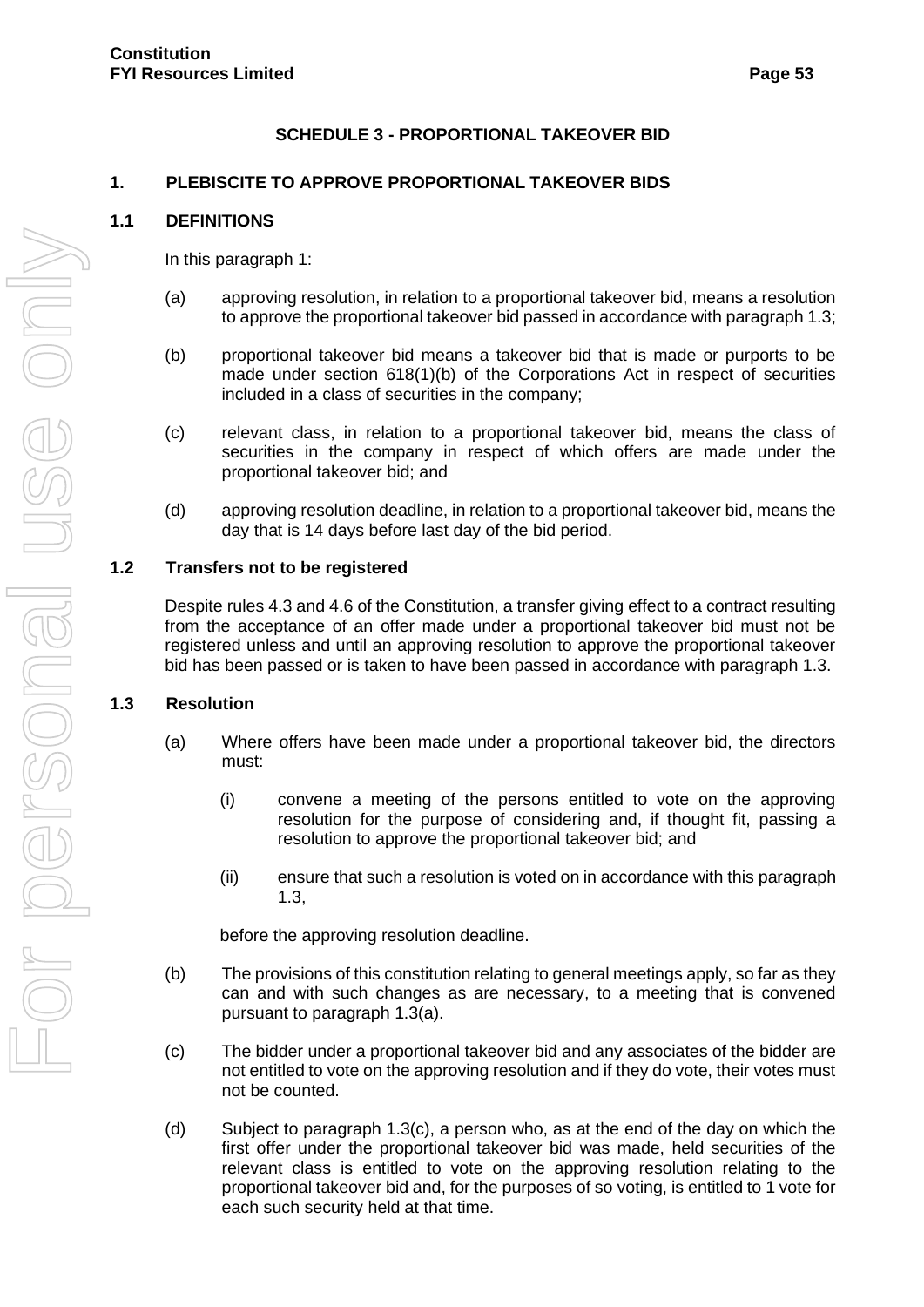- (e) An approving resolution is to be taken as passed if the proportion that the number of votes in favour of the resolution bears to the total number of votes on the resolution is greater than one half, and otherwise is to be taken to have been rejected.
- (f) If an approving resolution has not been voted on in accordance with this paragraph 1.3 before the approving resolution deadline, an approving resolution will be taken to have been passed in accordance with this paragraph 1.3 on the approving resolution deadline.

## **1.4 Sunset**

Paragraphs 1.1, 1.2 and 1.3, cease to have effect at the end of 3 years beginning:

- (a) where those paragraphs have not been renewed in accordance with the Corporations Act, on the date that those paragraphs were adopted by the Company; or
- (b) where those paragraphs have been renewed in accordance with the Corporations Act, on the date those paragraphs were last renewed.